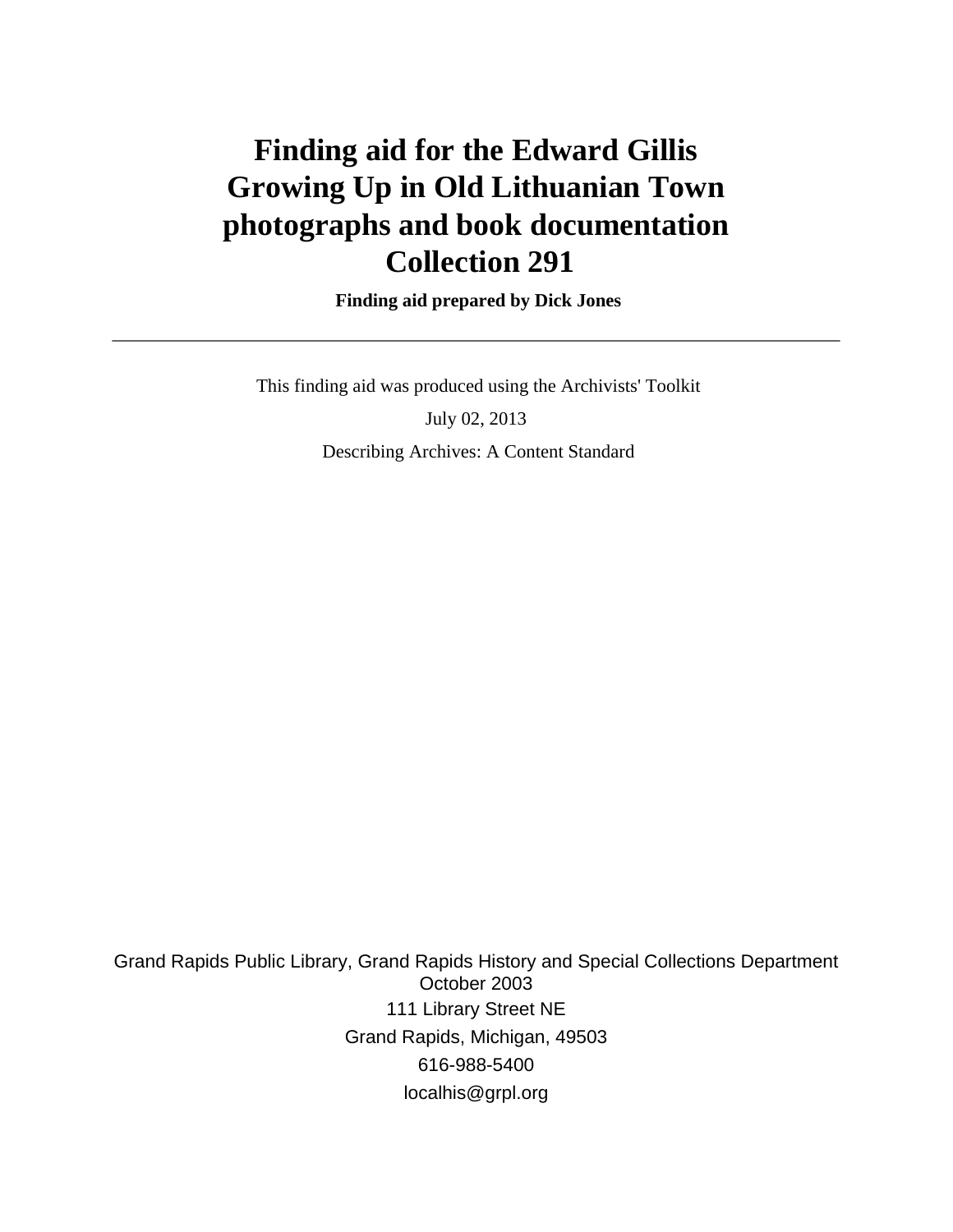## **Table of Contents**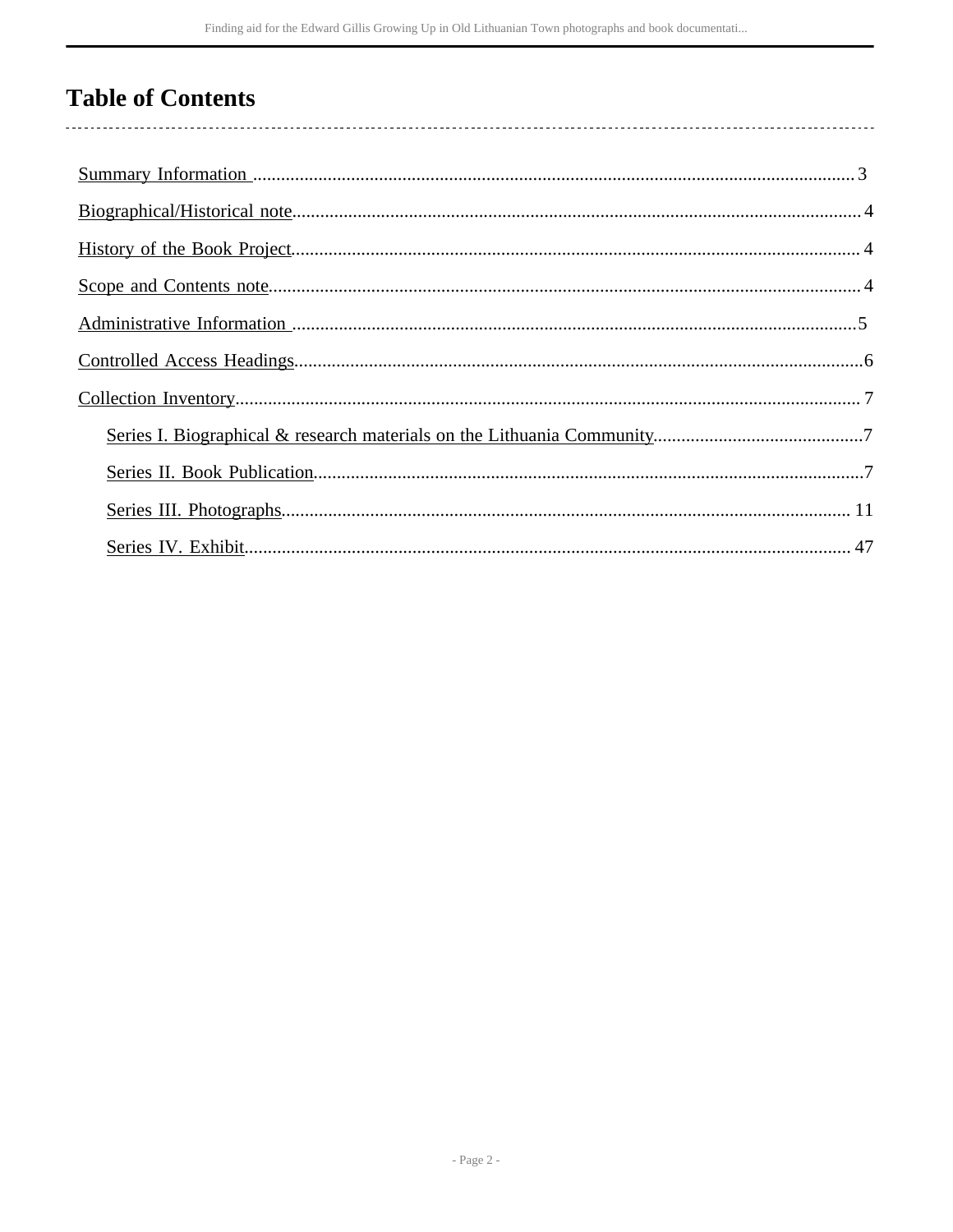# <span id="page-2-0"></span>**Summary Information**

..................

| <b>Repository</b> | Grand Rapids Public Library, Grand Rapids History and Special<br><b>Collections Department</b>                                                                                                                                                                                                                                                                                                                                                                                                                                                                                                                                                                                                                                                                                                                                                                                                                                                                                       |
|-------------------|--------------------------------------------------------------------------------------------------------------------------------------------------------------------------------------------------------------------------------------------------------------------------------------------------------------------------------------------------------------------------------------------------------------------------------------------------------------------------------------------------------------------------------------------------------------------------------------------------------------------------------------------------------------------------------------------------------------------------------------------------------------------------------------------------------------------------------------------------------------------------------------------------------------------------------------------------------------------------------------|
| <b>Creator</b>    | Gillis, Edward V, 1920-1999                                                                                                                                                                                                                                                                                                                                                                                                                                                                                                                                                                                                                                                                                                                                                                                                                                                                                                                                                          |
| <b>Title</b>      | Edward Gillis Growing Up in Old Lithuanian Town photographs and book<br>documentation                                                                                                                                                                                                                                                                                                                                                                                                                                                                                                                                                                                                                                                                                                                                                                                                                                                                                                |
| <b>Date</b>       | no date                                                                                                                                                                                                                                                                                                                                                                                                                                                                                                                                                                                                                                                                                                                                                                                                                                                                                                                                                                              |
| <b>Extent</b>     | 3.8 Linear feet Six boxes                                                                                                                                                                                                                                                                                                                                                                                                                                                                                                                                                                                                                                                                                                                                                                                                                                                                                                                                                            |
| Language          | English                                                                                                                                                                                                                                                                                                                                                                                                                                                                                                                                                                                                                                                                                                                                                                                                                                                                                                                                                                              |
| <b>Abstract</b>   | The Edward V. Gillis Growing Up in Old Lithuanian Town Collection<br>contains 200 photographs or copy photos of illustrations collected by<br>Gillis over several years, from the Lithuanian community in Grand<br>Rapids, Michigan of which he was a part. Accompanying the photos is<br>descriptive information that Gillis, born Edvardus Bartholomeus Vikoras<br>Gylys (1920-1999), gathered along with the photographs. Several of<br>the photographs were used in his book "Growing Up in Old Lithuanian<br>Town", published by the Grand Rapids Historical Commission, and<br>released shortly after his death. Also included in the collection are files<br>related to the publication of that book, and laser copies and captions<br>of exhibit materials from a small exhibit promoting the collection and<br>publication. Gillis was a supervisor $\&$ manager in the tool $\&$ die industry<br>by profession, and as past-president of the Michigan Archaeology Society. |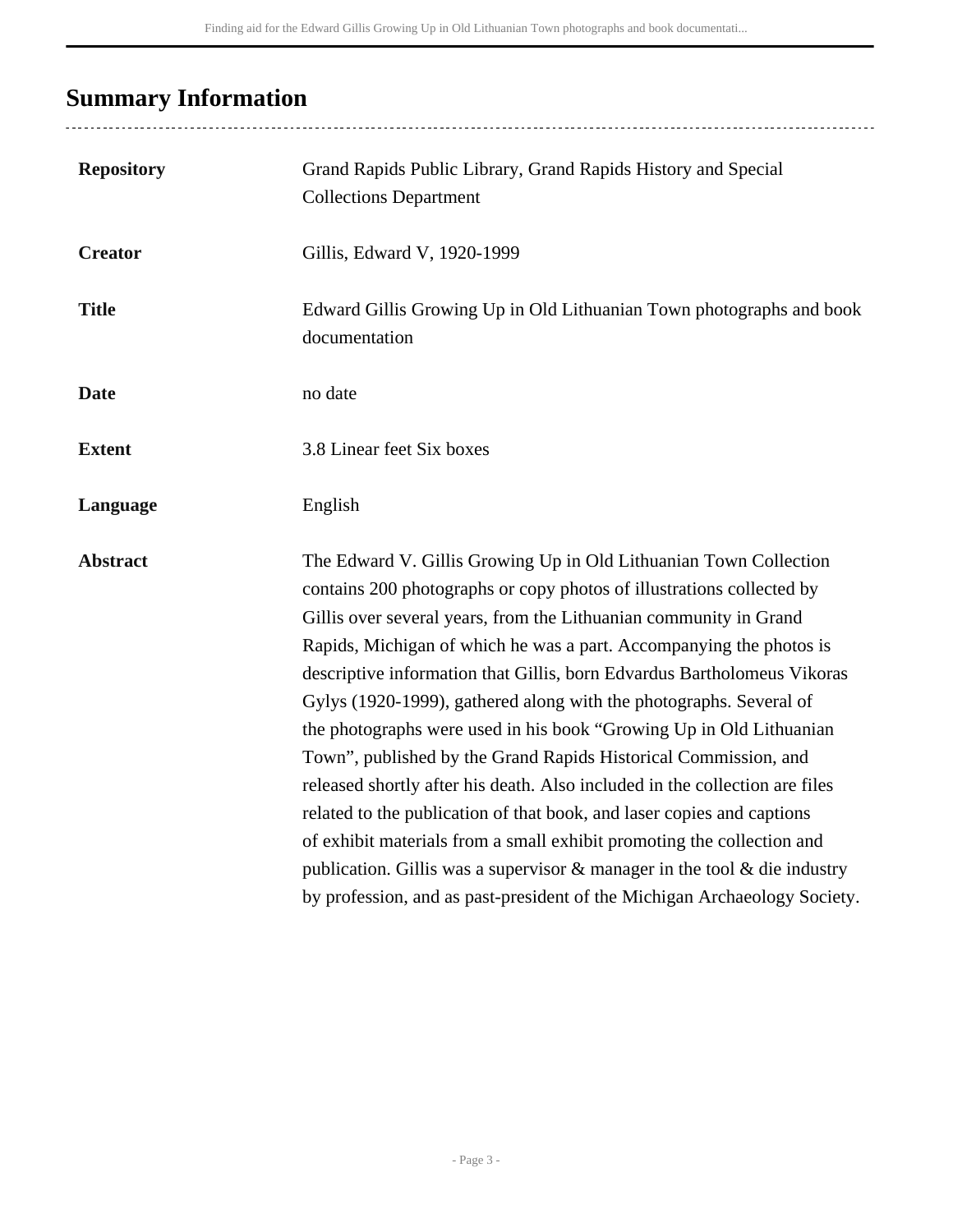## <span id="page-3-0"></span>**Biographical/Historical note**

Edward Victor Gillis was born Edvardus Bartholomeus Vikoras Gylys in Lithuanian Town, Grand Rapids, Michigan March 1, 1920. His father, Bartholomeus emigrated to Grand Rapids in 1904 to avoid conscription into the Russian Cossack Army. His mother, Katherine Staseunaitis, arrived in Grand Rapids in 1908, and wed Bartholomeus in 1911, at SS. Peter & Paul Roman Catholic Church.

Mr. Gillis was a lifelong resident of Grand Rapids, where he and his wife of 61 years, Evelyn, raised their three children: Catherine, Victor and Lynette. He enjoyed a long and successful career in the tool and die and precision manufacturing industry, holding various supervisory and managerial positions for 45 years. During World War II, he served as a professional diver with the U.S. Army Amphibious Engineer Corps.

Edward Gillis had deep interests in archaeology, anthropology, history and geology. He was president of the 700-member Michigan Archaeology Society and held all offices of the Society's Coffinberry Chapter. He was also a scholar of Native American Indian culture and was a co-founder of the Grand Valley American Indian Lodge. For many years, Edward delighted school children with his talks on Native American culture. Following a lecture he gave at Hope College in 1991, several Native Americans in the audience accused him of over stepping his authority to speak for them and he later agreed to leave the Grand Valley American Indian Lodge.

Following this incident, Mr. Gillis turned his full energies to recording the history of his own people, those of his Lithuanian community. He died of cancer August 14, 1999, at age 79; just as his book was nearing publication.

## <span id="page-3-1"></span>**History of the Book Project**

Mr. Gillis completed his manuscript in May 1977, following almost six years of work. He made a proposal to the Lithuanian Research and Studies Center in Chicago, IL to publish his work. The Center responded with the requirement of a large cash advance that was not feasible. Mr. Gillis approached Gordon Olson, then City Historian of Grand Rapids, Michigan, for suggestions. Mr. Olson took the project to the Grand Rapids Historical Commission and the Commission agreed to the undertaking. There have been two printings of the book to date, 1,028 in the first and 518 in the second.

## <span id="page-3-2"></span>**Scope and Contents note**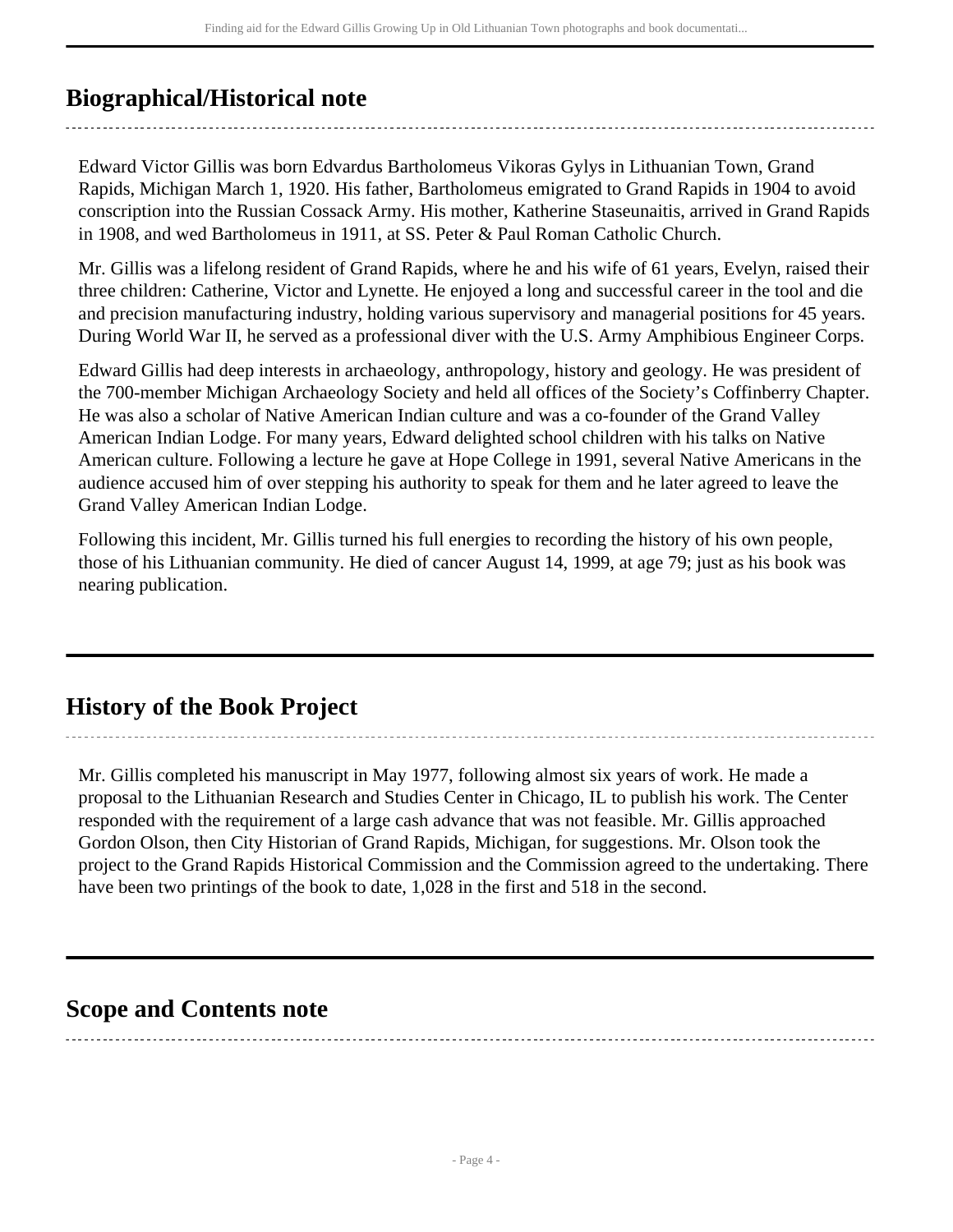Only a portion of the photographs collected by Gillis were used in the publication Growing Up in Old Lithuanian Town. The photographs and photograph envelopes in the collection provide visual and documentary information that was not included in the final publication.

The photographss collected by Gillis include an illustration of Vytautas the Great, from as early as 1392-1430. However, most of the images illlustrate Grand Rapids Lithuanians from around 1880 at the earliest to as late as 1996.

To date, the Library has not received Mr. Gillis' manuscript notes used in the development of the book. The manuscript materials that are included in the collection are the documents associated with the editing and publication process, done via City Historian Gordon Olson and the Grand Rapids Historical Commission.

## <span id="page-4-0"></span>**Administrative Information**

## **Publication Information**

Grand Rapids Public Library, Grand Rapids History and Special Collections Department October 2003

## **Immediate Source of Acquisition note**

Gillis family and the Grand Rapids Historical Commission, accession number 2000.115A-E.

### **Processing Information note**

Thanks to the work of volunteer processor Dick Jones, the photographs in this collection have item level descriptions, which include much of the rich information about each image, given Gillis or Gillis original source for the photographic image.

The original envelopes used by Gillis for his photos were not acid free, and have been discarded. However, the rich information, which he had recorded on these envelopes to document the photos has been retained:

1) The envelopes have been copied on acid free paper and are filed in Box 2 within the collection for consultation.

2) Portions of the data have been entered in this finding aid as a research and access guide.

3) Lithuanian surnames have been anglicized. Special characters and accent marks over letters have not been used.

4) SS. Peter & Paul Roman Catholic Church and SS. Peter & Paul Catholic School are the correct names of the Church and School according to the Church office. Mr. Gillis abbreviated SS. as S.S. and in some cases made Paul possessive (Paul's).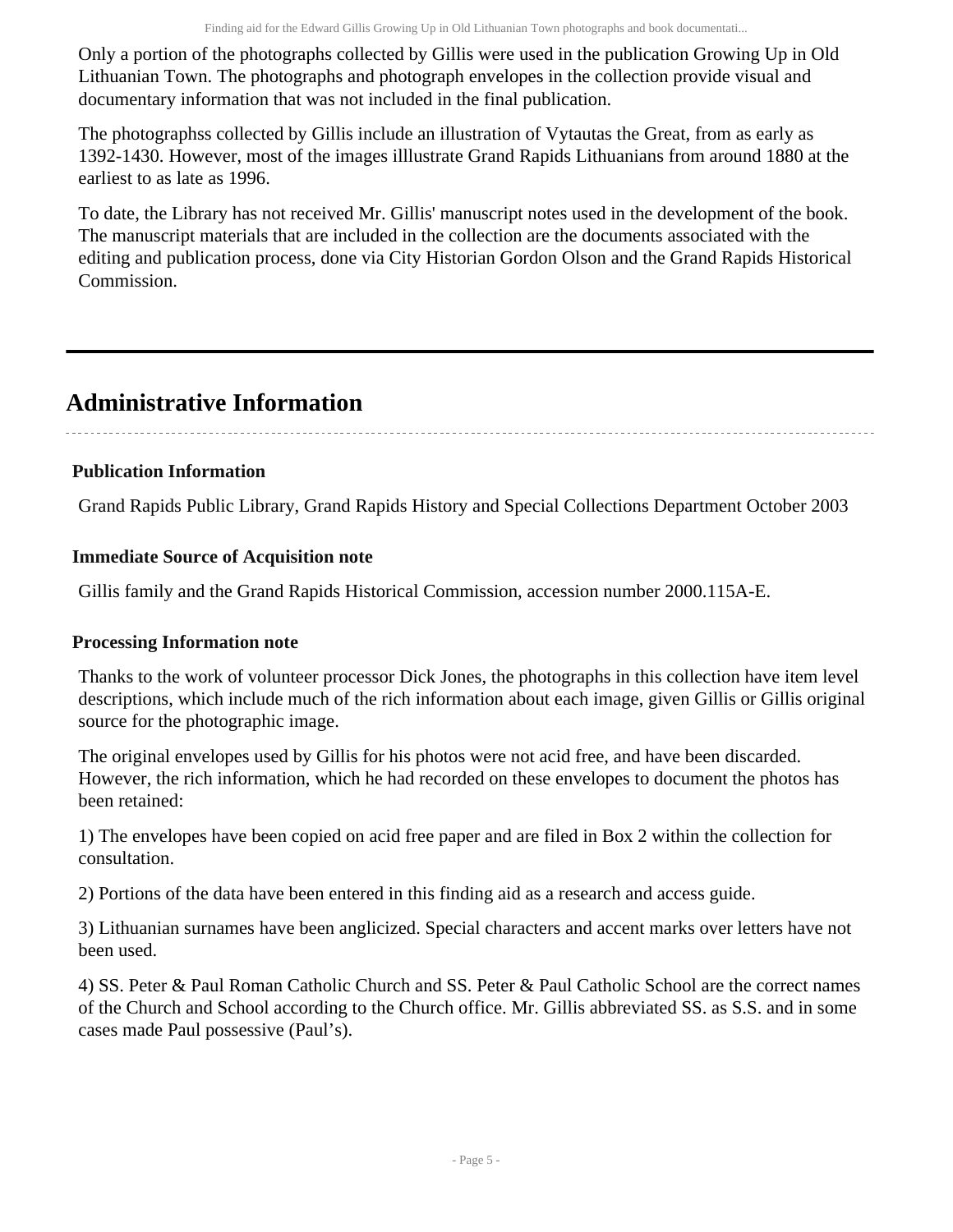## <span id="page-5-0"></span>**Controlled Access Headings**

### **Genre(s)**

 $\overline{a}$ 

- personal papers
- photographs

#### **Geographic Name(s)**

• Grand Rapids (Mich.) -- History

### **Subject(s)**

- Immigrants -- Michigan -- Grand Rapids -- History
- Lithuanian Americans -- Michigan -- Grand Rapids -- History
- Publications -- Michigan -- Grand Rapids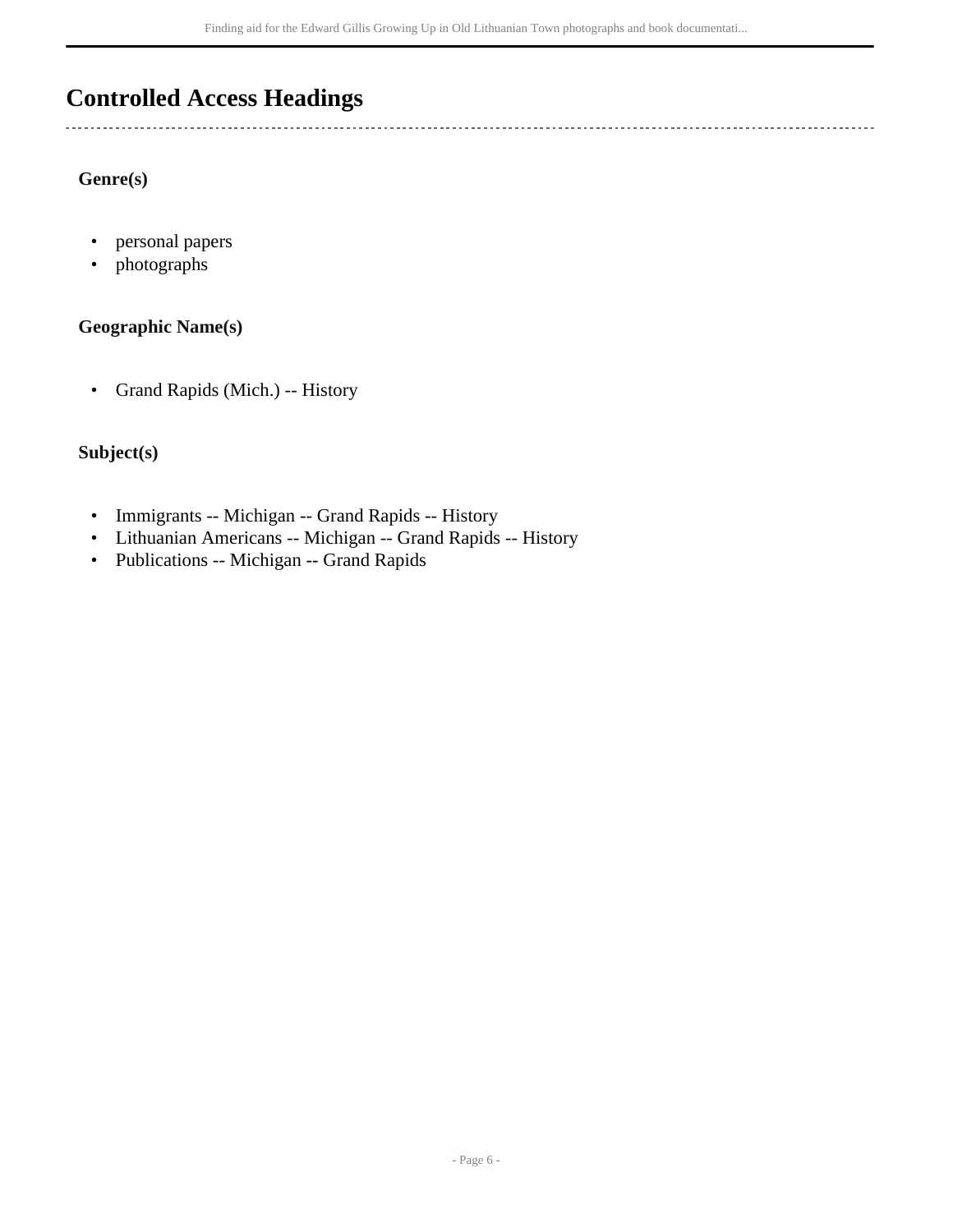**Series I. Biographical & research materials on the Lithuania Community**

## <span id="page-6-0"></span>**Collection Inventory**

### <span id="page-6-1"></span>**Series I. Biographical & research materials on the Lithuania Community**

|                                               | <b>Box</b> | Folder |
|-----------------------------------------------|------------|--------|
| Biographical information on Edward V. Gillis. |            |        |

#### <span id="page-6-2"></span>**Series II. Book Publication**

#### **Scope and Contents note**

Included here are documents related to the Chicago publication proposal, fuller earlier drafts of Gillis book, edited materials, a digital version of the book, a version of the final publication and a folder on Lithuanian Golfers. Oversize graphics from the book publication also exist in the collection.

Gillis' original manuscript consists of 27 chapters and ancillary materials. His chapters are numbers 1-x, each chapter beginning with 1 again. Because of this numbering, each chapter has been placed in its own folder, to avoid misplacement and loss.

|                                                          | <b>Box</b> | <b>Folder</b> |
|----------------------------------------------------------|------------|---------------|
| Chicago proposal and early printing quotations 1997-2000 |            | 3             |
| Gordon Olson's editorial file                            |            |               |
| Draft edit                                               | 1          | 5             |
| Second draft                                             |            | 6             |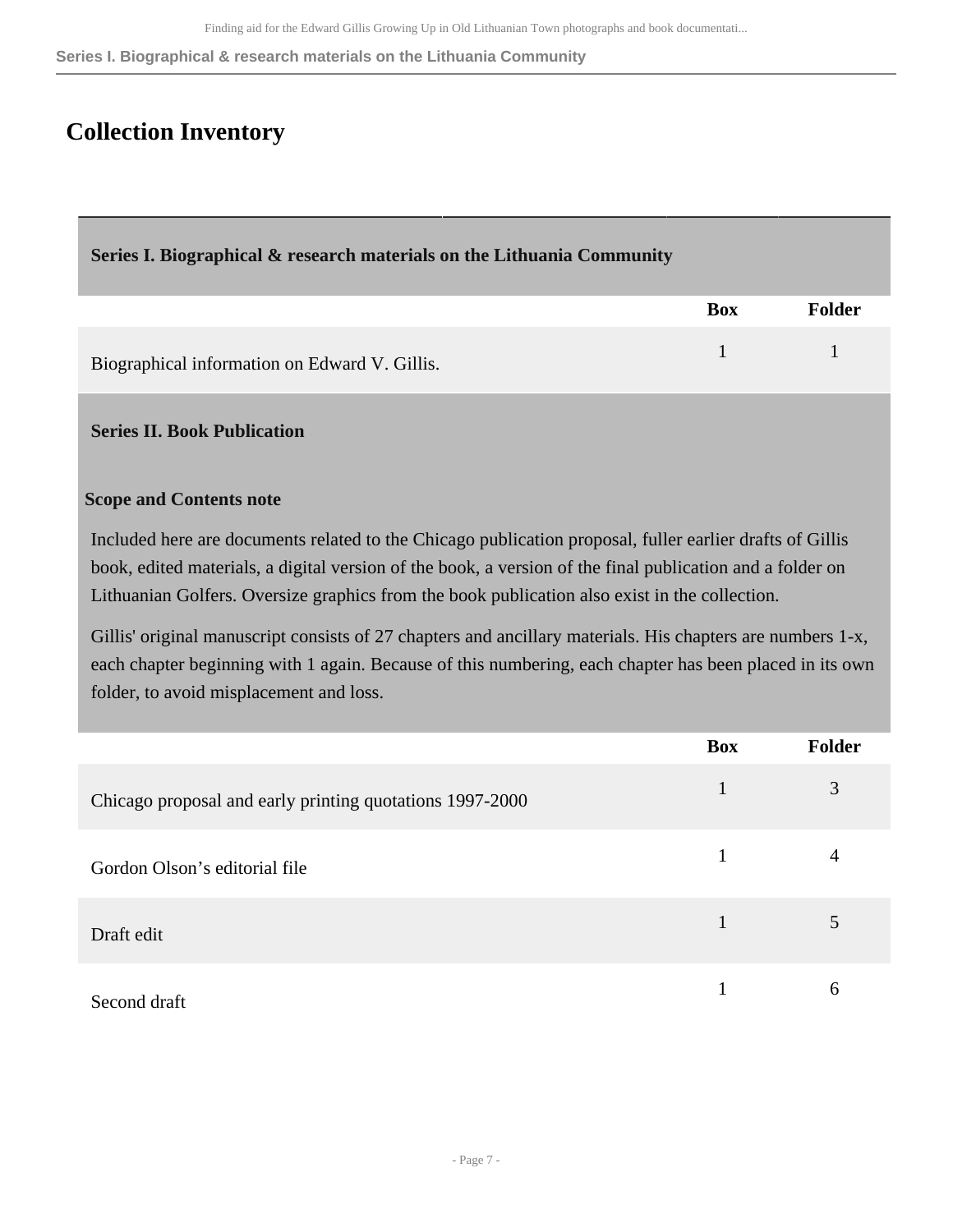### **Original Gillis manuscript**

| Preliminary art and design        | $\mathbf{1}$ | $\overline{7}$ |
|-----------------------------------|--------------|----------------|
| Lithuanian golfers                | $\mathbf{1}$ | 8              |
| Growing up in Old Lithuanian Town | $\mathbf{1}$ | 9              |
| Miscellaneous items               | $\mathbf{1}$ | 10             |
| 5 diskettes of book drafts        | $\mathbf{1}$ | 11             |
| <b>Original Gillis manuscript</b> |              |                |
|                                   |              |                |
|                                   | <b>Box</b>   | <b>Folder</b>  |
| Synopsis                          | 1.5          | $\mathbf{1}$   |
| <b>Biographical Sketch</b>        | 1.5          | $\overline{2}$ |
| Dedication                        | 1.5          | $\mathfrak{Z}$ |
| Preface                           | 1.5          | $\overline{4}$ |
| Credits                           | 1.5          | $\mathfrak{S}$ |
| List of Illustrations             | $1.5\,$      | $\sqrt{6}$     |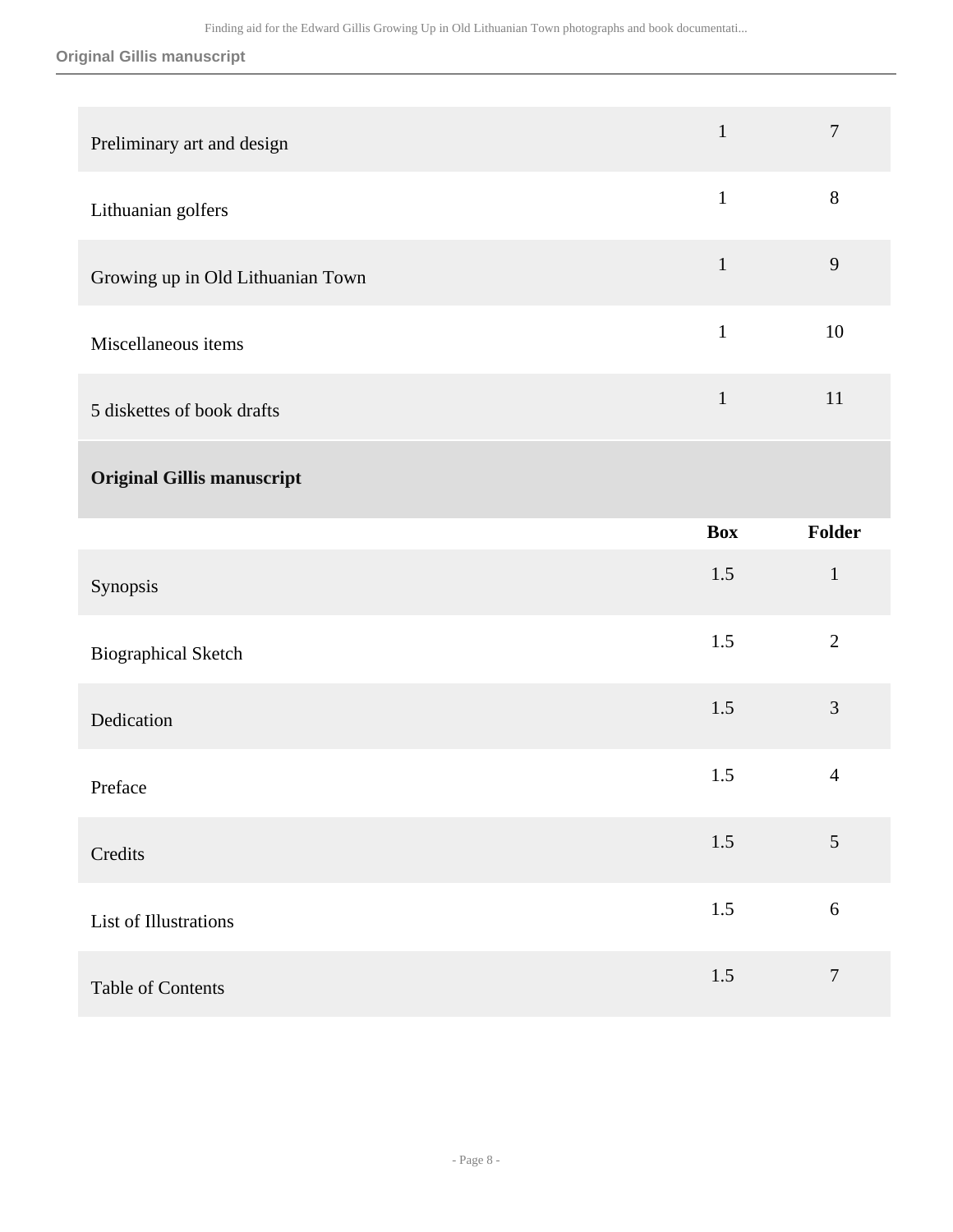### **Original Gillis manuscript**

| Chapter 1  | 1.5     | $8\,$  |
|------------|---------|--------|
| Chapter 2  | $1.5$   | 9      |
| Chapter 3  | $1.5\,$ | $10\,$ |
| Chapter 4  | $1.5$   | $11\,$ |
| Chapter 5  | $1.5\,$ | $12\,$ |
| Chapter 6  | $1.5$   | 13     |
| Chapter 7  | $1.5\,$ | $14\,$ |
| Chapter 8  | $1.5\,$ | $15\,$ |
| Chapter 9  | $1.5\,$ | $16\,$ |
| Chapter 10 | $1.5\,$ | $17\,$ |
| Chapter 11 | 1.5     | $18\,$ |
| Chapter 12 | $1.5$   | $19\,$ |
| Chapter 13 | $1.5\,$ | $20\,$ |
| Chapter 14 | $1.5\,$ | 21     |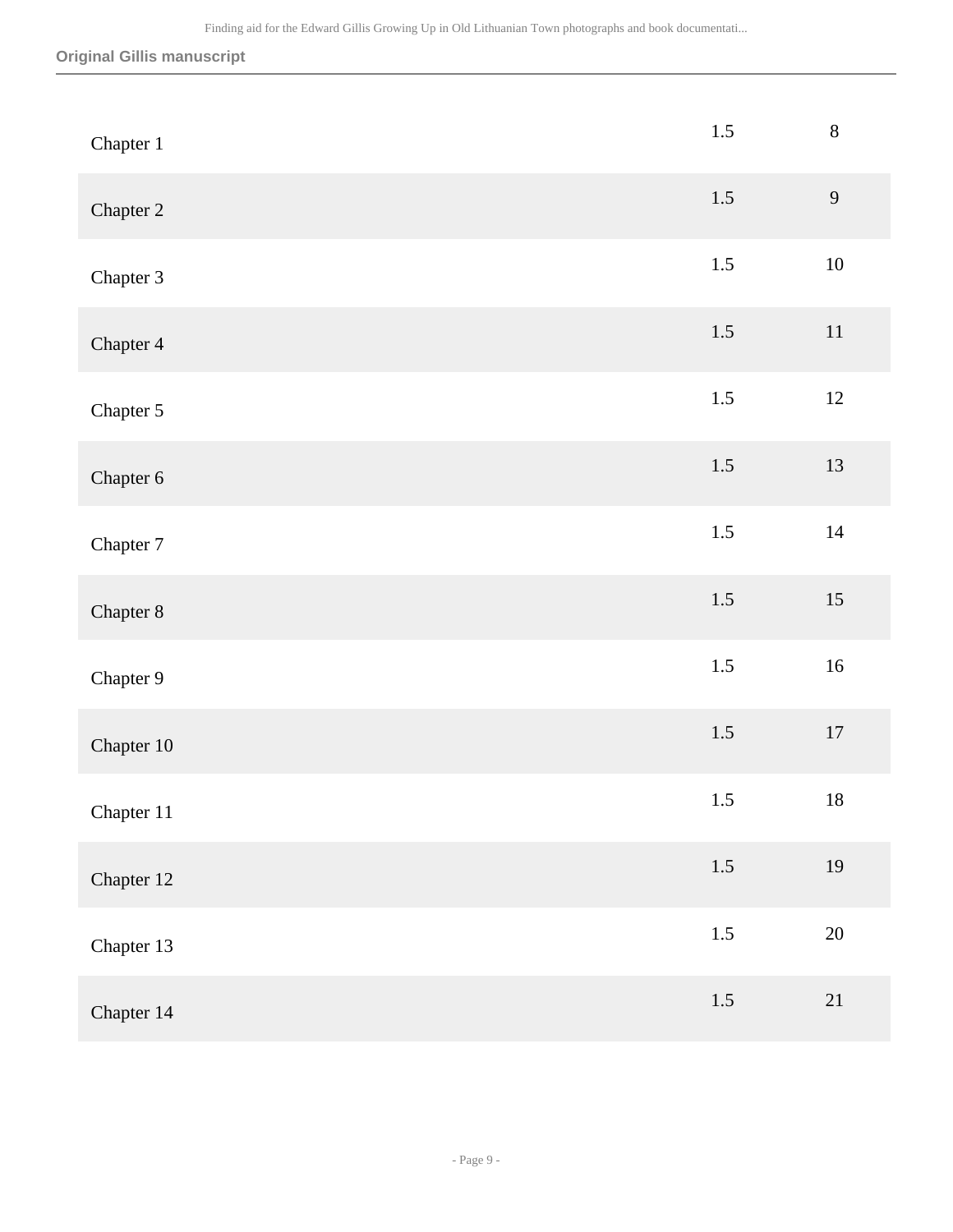### **Original Gillis manuscript**

| Chapter 15                                              | 1.5     | 22     |
|---------------------------------------------------------|---------|--------|
| Chapter 16                                              | 1.5     | 23     |
| Chapter 17                                              | 1.5     | $24\,$ |
| Chapter 18                                              | 1.5     | 25     |
| Chapter 19                                              | 1.5     | $26\,$ |
| Chapter 20                                              | 1.5     | $27\,$ |
| Chapter 21                                              | $1.5\,$ | $28\,$ |
| Chapter 22                                              | 1.5     | 29     |
| Chapter 23                                              | $1.5\,$ | $30\,$ |
| Chapter 24, 1-11 pages                                  | 1.5     | 31     |
| Chapter 25, 1-7 pages                                   | 1.5     | 32     |
| Chapter 26, 1-3,5-9,11-15 pages. Missing pages 4 and 10 | $1.5$   | 33     |
| Chapter 27, 1-32 pages                                  | $1.5\,$ | $34\,$ |
| Epilogue, 1-5 pages                                     | 1.5     | 35     |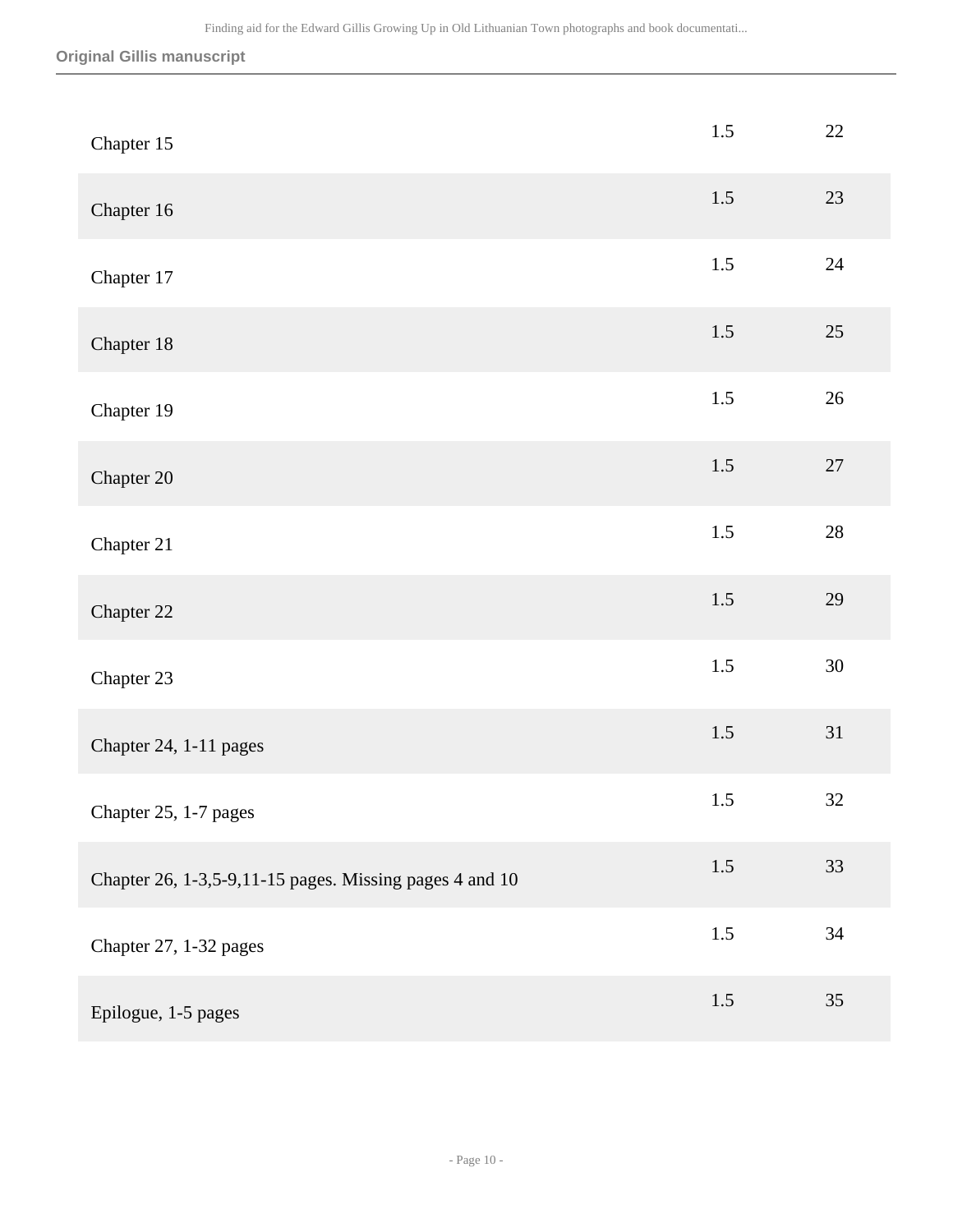| Appendix A, 1-10 pages  | 1.5 | 36 |
|-------------------------|-----|----|
| Bibliography, 1-6 pages | 1.5 | 37 |
| Map(1)                  | 1.5 | 38 |

#### <span id="page-10-0"></span>**Scope and Contents note**

The photographs and the information that Gillis collected related to these photos are the core of this collection. All photographs are black and white, and are understood to have been collected from the previous owner for the express purpose of use in the book. Most of the photos shows people or scenes. Others are copy images, or photographs of other photos and illustrations from other sources, including sketches or maps.

Not all of the photos in the collection were used in the final version of the book as published. The master copy of the book, included with the collections, is annotated with a pencil number which corresponds to Gillis' original list of illustrations, and to the folder numbers in Boxes 3-4 of this collection.

For example, the illustration of the "Horse-drawn funeral procession on Quarry Ave...." pg. 30 top in the book, is Illustration #99 on Gillis list, and Box 3 Folder 99. The badges shown lower left on at same page in the book are illustration #197 on Gillis list, and Folder #197 of Box 4 of the photos.

The Photo Description Sheets in Box 2 of this collection are photocopies of the descriptive information which was recorded on the original envelops. The original envelops were acidic, and discarded after the photos were moved to acid free folders.

|                                 |            | <b>Box</b>    |
|---------------------------------|------------|---------------|
| <b>Photo Description Sheets</b> |            |               |
|                                 | <b>Box</b> | <b>Folder</b> |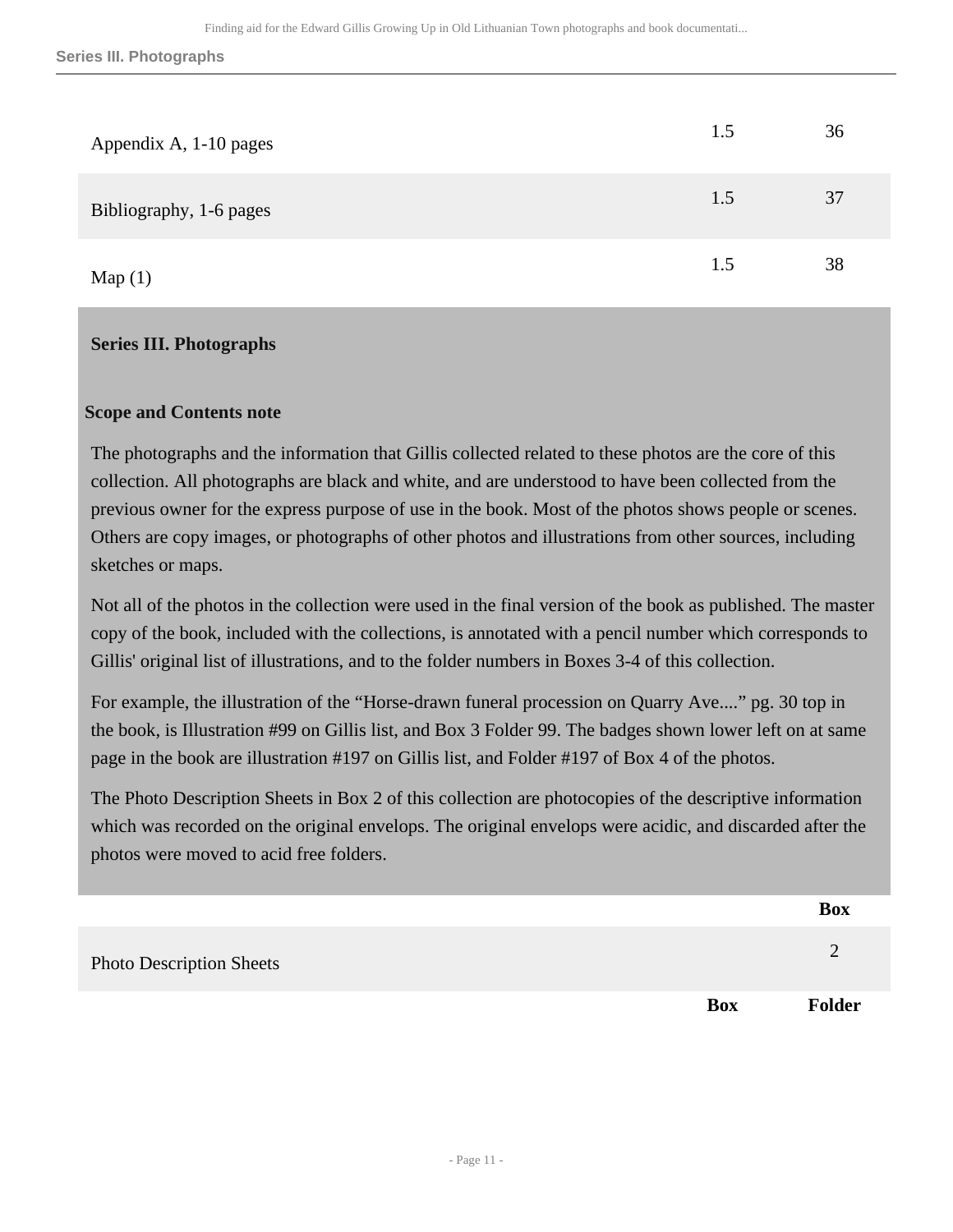| Pencil portrait of Edward Victor Gillis by Frits HoenderVonger 1988                                                                                                                                                                              | 3 | $\mathbf{1}$   |
|--------------------------------------------------------------------------------------------------------------------------------------------------------------------------------------------------------------------------------------------------|---|----------------|
| SS. Peter & Paul Catholic School 8th Grade Graduating Class 1928                                                                                                                                                                                 | 3 | $\overline{2}$ |
| <b>General note</b>                                                                                                                                                                                                                              |   |                |
| Bottom Row (L to R): 1. Helen Stank, 2. Julia Urban, 3. Eva Grublauskas,<br>4. Fr. Joseph Lipkus, 5. Ella Ludzus, 6. Albina Staras 7. Anna Staras 8.<br><b>Helen Navitsky</b>                                                                    |   |                |
| Center Row (L to R): 1. John Prusevicz 2. Marian Harmonskas 3. Mary<br>Anksoritis 4. Nellie Kucinskas 5. Bertha Dakauskas 6. Anna Baltrusaitis 7.<br>Clara Barstis 8. Helen Danavicz 9. Agatha Brazaitis 10. Marcella Zelonis<br>11. George King |   |                |
| Top Row (L to R): 1. Charles Green 2. Ben Bartnick 3. Anthony Denny<br>(Coon) 4. John Cyzauska 5. Bernard Barto 6. Edward Zyckus 7. Joseph<br>Sakocius 8. Victor Kavalauskas 9. Edward Kvietkauskas 10. Walter<br>Adomaitis                      |   |                |
| Note: The Teacher (not pictured), Sister M. Rosana was of the Gregaitis<br>family.                                                                                                                                                               |   |                |
| Simanas Daukantas, for whom a Lithuanian Society was named with a<br>chapter in Grand Rapids MI.                                                                                                                                                 | 3 | 3              |
| Harrison Park School 6th Grade Class, Miss Hall; teacher. Edward<br>V. Gillis standing far left by 6 dioramas he made depicting the<br>Crusades 1933                                                                                             | 3 | 4              |
| Lithuanian hockey team circa 1930s                                                                                                                                                                                                               | 3 | 5              |

## **General note**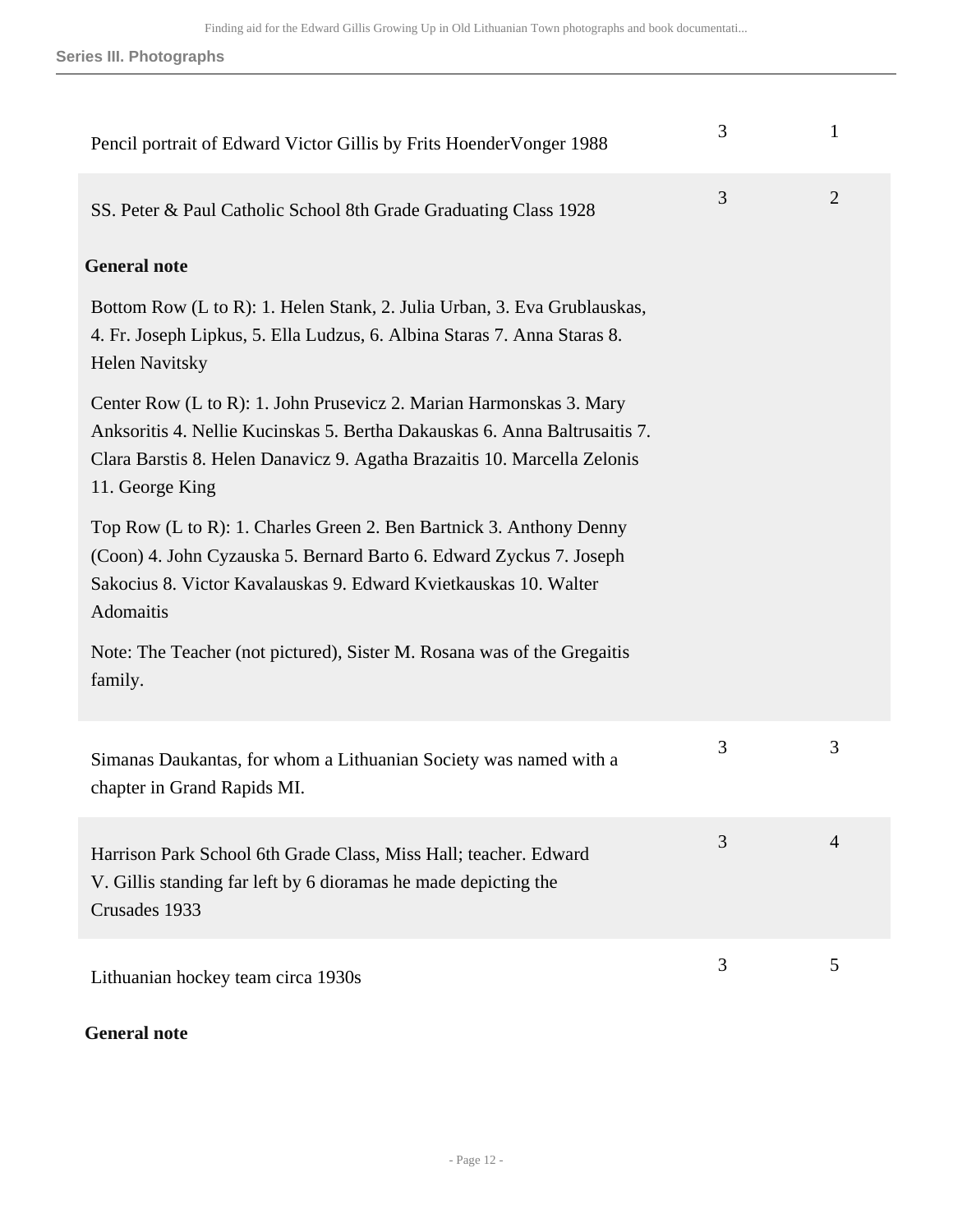(L to R) Victor Gerulis / Joseph Totoraitis / Jimmy Conrad / Raymond Palczewski / Edward Gerulis / Frank Palczewski / Raymond Matulaitis

| SS. Peter & Paul Catholic School 8th Grade Graduation 1922                                                                                                                                        | 3 | 6 |
|---------------------------------------------------------------------------------------------------------------------------------------------------------------------------------------------------|---|---|
| <b>General note</b>                                                                                                                                                                               |   |   |
| Top Row (L to R): J. Gribas / Ed Wizgard / W. Viesnoraitis / A. Gedris /<br>M. Saleski / E. Saleski / K. Kaminskas / Wm. Nausaidis / F. Kaminskas / J.<br>Sackinskas / J. Grublauskas / J. Tauter |   |   |
| Bottom Row (L to R): C. Kurant / V. Szeiva / T. Klvinskas / N. Chapla /<br>V. Brazaitis' / H. Barto / Rev. A. Dexnis / H. Swoba / M. Popel / M.<br>Kupris / H. Zickus / M. Begonis / J. Norkevicz |   |   |
| Lithuanian Sons & Daughters Aid Society's Lithuanian Art Choirs on 20th<br>Anniversary May 2, 1936                                                                                                | 3 | 7 |
| <b>General note</b>                                                                                                                                                                               |   |   |
| Top Row (L to R): Charles Kyauskas / Jim Rose / Anthony Urban / Donald<br>Gelgotas / Justin Adamaitis(?) / Charles Lackus                                                                         |   |   |
| Middle Row (L to R): Unknown / Violet Matulaitis / Ann Lackus / Mrs.<br>Kyauskas / Ann Shuckstas / Lucy Zilinskas / Aldona Dauksza / Anthony<br>Lujus                                             |   |   |
| Bottom Row (L to R): Stella Villcunas / Aldona Victoravic / Victoria<br>Victoravic / Betty Margus / Mr. Palagn, Director / Eleanore Matulaitis /<br>Unknown / ? Kamashuskas / Helen Yasitis       |   |   |
| State Champion Bowling Team sponsored by Felix Zukaitis, Founder and<br>President of the Westside Beer Distributing Co. 1939-1940                                                                 | 3 | 8 |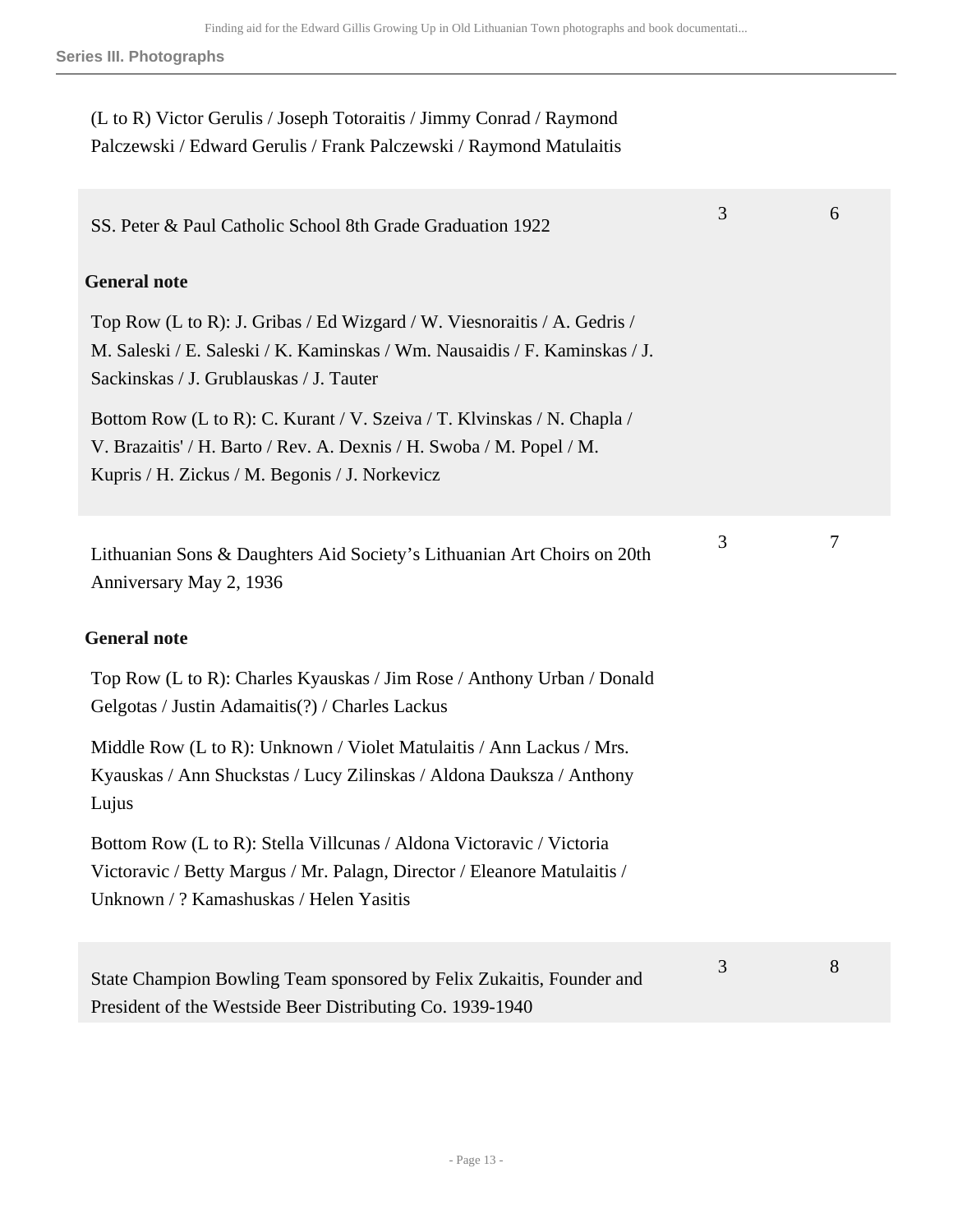| <b>General note</b>                                                                                                                                                                                                                           |   |    |
|-----------------------------------------------------------------------------------------------------------------------------------------------------------------------------------------------------------------------------------------------|---|----|
|                                                                                                                                                                                                                                               |   |    |
| Seated (L to R): Vic Szeiva / Burly Kuasiak / Ed McCoy                                                                                                                                                                                        |   |    |
| Standing (L to R): Al Wenger (Sponsor) / Felix Aukaitis / Therm Gibson                                                                                                                                                                        |   |    |
| Fox Deluxe Beer Co. Bowling Champions 1941-1942                                                                                                                                                                                               | 3 | 9  |
| <b>General note</b>                                                                                                                                                                                                                           |   |    |
| (L to R) Vic Szeiva, W. "Burly" Kubasiak, Al Wenger, Therm Gibson and<br>Ed McCoy.                                                                                                                                                            |   |    |
| St. George killing the dragon, namesake and patron of the second<br>Lithuanian Catholic Society founded in Grand Rapids, Mich.                                                                                                                | 3 | 10 |
| St. George Aid Society 50th Anniversary 1953                                                                                                                                                                                                  | 3 | 11 |
| <b>General note</b>                                                                                                                                                                                                                           |   |    |
| L to R Joe Puplis, Sr. & Joe Puplis, Jr.                                                                                                                                                                                                      |   |    |
| John Sabaitis' experimental paddle propulsion aircraft with Joe Yurkinas,<br>pilot circa 1930s                                                                                                                                                | 3 | 12 |
| SS. Peter & Paul Catholic School 10th Grade graduation 1936                                                                                                                                                                                   | 3 | 13 |
| <b>General note</b>                                                                                                                                                                                                                           |   |    |
| Top Row (L to R): Dorothy Maciejewska / Corinna Bart / Mary Kruchkas /<br>Rose Grublauskas / Nellie Prusewicz / Nellie Alksnis / Helen Baura /<br>Anne Kavalauskas / Thersa Kucinskas / Alice Druskis / Adella Genautis /<br>Rosalina Vicsnor |   |    |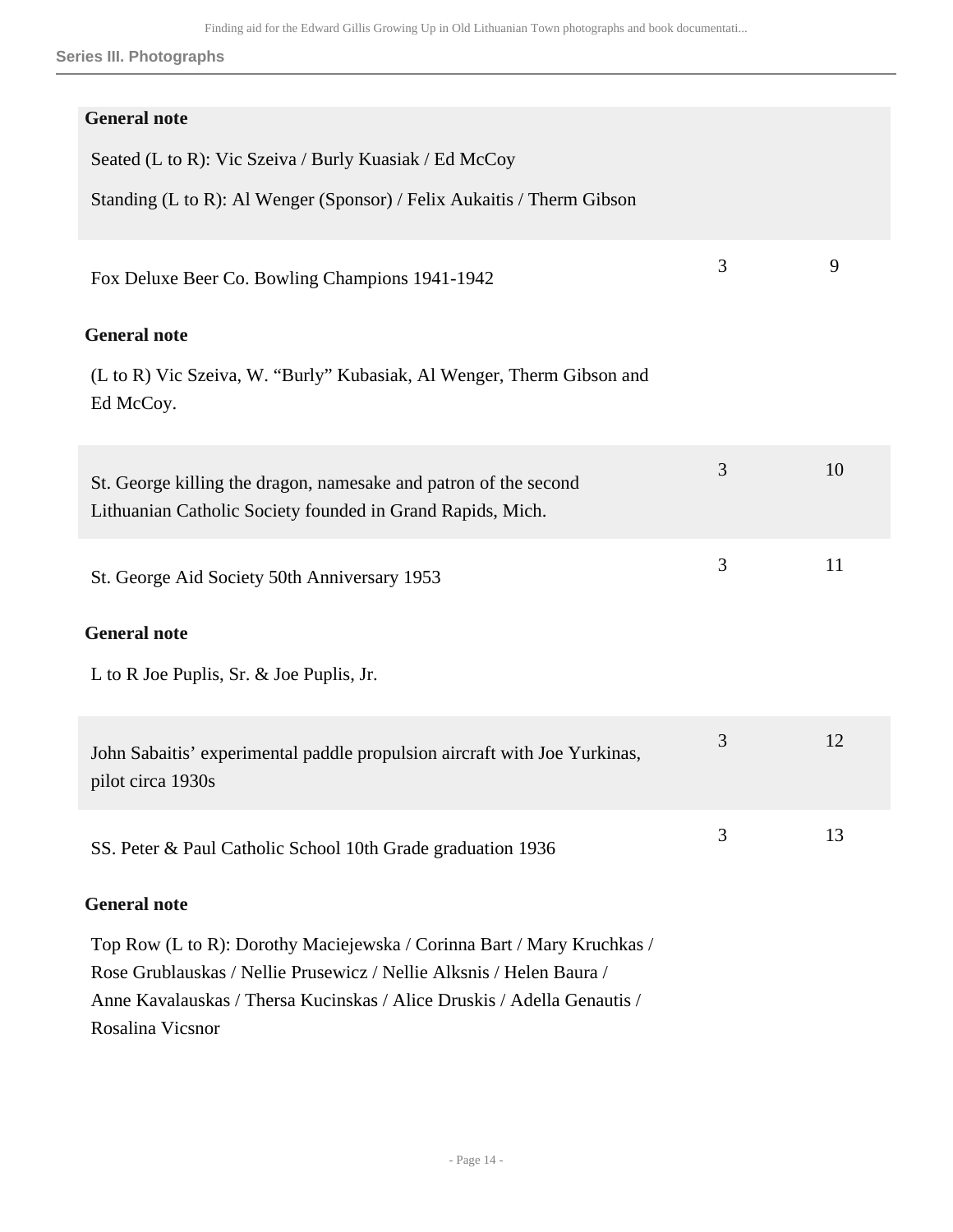Seated (L to R): Benedict Dubinskas / Charles Klimavicz / Robert Kurant / Rev. Joseph A. Lipkus / Raymond Matulaitis / Marion Kisankiewicz / Joseph Tabor

| Russell Thrall at the Our Theater Paige Organ keyboard with Nick Woetjer<br>of radio station WOOD as they did their regular Sunday morning broadcast<br>with canaries singing in accompaniment to organ music.      | 3 | 14 |
|---------------------------------------------------------------------------------------------------------------------------------------------------------------------------------------------------------------------|---|----|
| West Leonard street looking east from the railroad tracks. The vacant lot<br>on the south side of the street just past the Texaco gas station was the site<br>of the West Leonard Elementary School from 1885-1928. | 3 | 15 |
| SS. Peter & Paul Catholic School 10th Grade Graduation June 1937<br><b>General note</b>                                                                                                                             | 3 | 16 |
| Standing back row (L to R): Edward Masck / R. Dubart / Joseph Savickas /<br>Robert Zemaitis / George Sacatka / Edward Baura / John Tabor / Vince<br>Pinkas / Felix Adomaitis / Richard Wesilaitis / John Viltrakis  |   |    |
| Bottom row (L to R): Eleanor Tamasunas / Florence Rubasouskas /<br>Bertha Krikchunas / Fr. Joseph Lipkus / Fr. Jerome S. Winikaitis / Bertha<br>Rinkevich / Agnas Kamsicskas / Stella Bartnick                      |   |    |
| Harrison Park Junior High School Glee Club 1935                                                                                                                                                                     | 3 | 17 |
| <b>General note</b>                                                                                                                                                                                                 |   |    |

Top row (L to R): Daniel McClure / Robert Decker / Ella Mae Boos / Joyce Haan / Maria Schramm / Irene Luyk / Jean Heeringa / Jeanne Heemstra / Lillian Jessup / Lorraine Zeeff / Shirley Cohen / Helen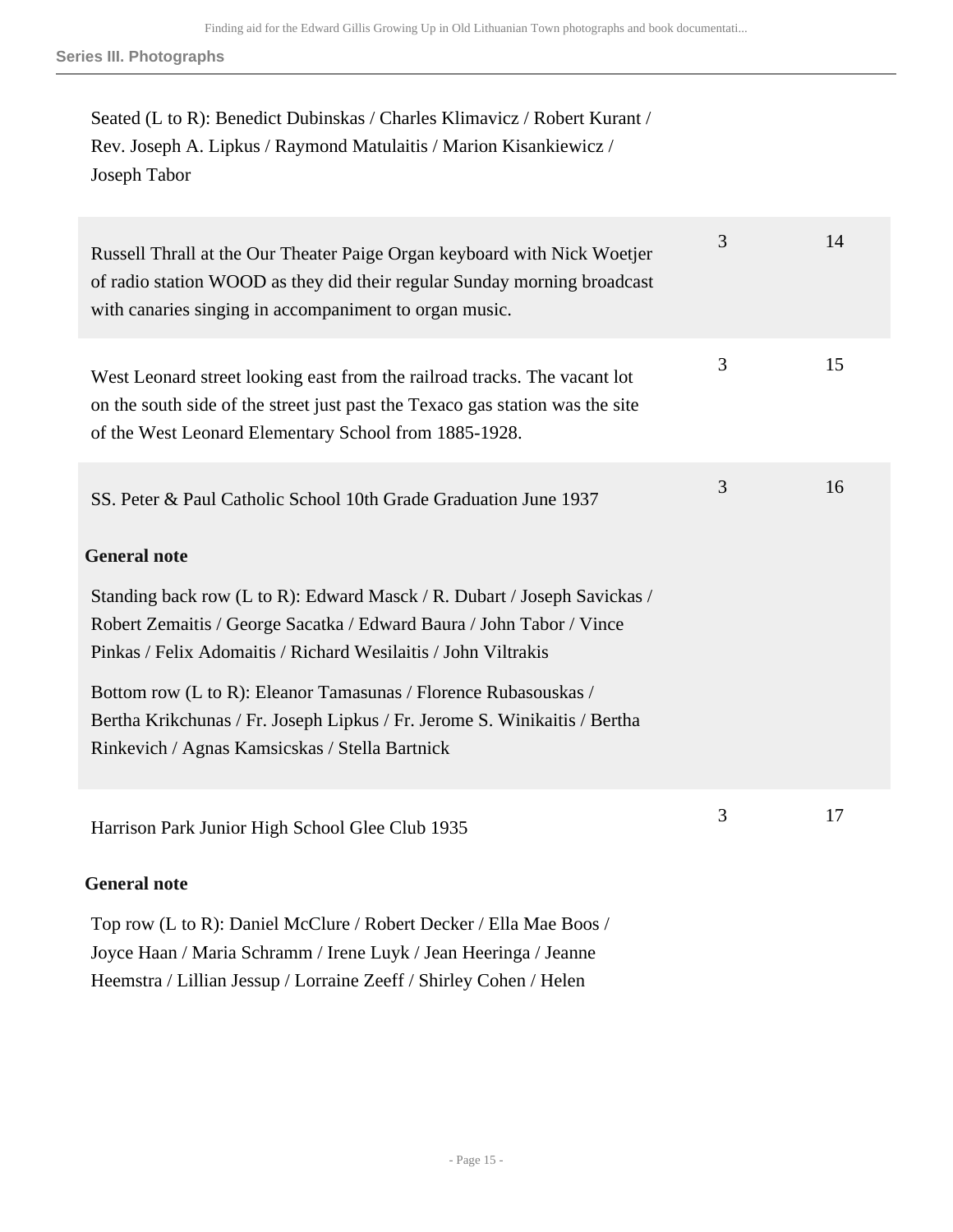| Anderson / Charles Smith / Caryl Vanderwerf / Clarence Robison / Carl<br>Phillips                                                                                                                                                                                                                                                           |   |    |
|---------------------------------------------------------------------------------------------------------------------------------------------------------------------------------------------------------------------------------------------------------------------------------------------------------------------------------------------|---|----|
| Middle row (L to R): Clarence Fortuin / Casimir Mioduchowski / Oscar<br>Rysdyk / Marjorie Smith / Arlene Stehouwer / Irene Maghielse / Ruth<br>Daugin / Betty Misner / Louise Lanski / Johanna Moerdyk / Dorothy<br>Drenth / Bill Borgeld / Bert Van Der Werff / Rodney Mulder / Raymond<br>Pinder / Andrew Steketee                        |   |    |
| Bottom row (L to R): Robert Jakems / Junior Vande Vrede / Minnie<br>Byle / Lillian Draugalis / Dorothy Emmons / Marian Peterson / Virginia<br>Viktaravich / Marjorie Knoll / Emajian Sterken / Emma Kirschman /<br>Elaine Wietsma / Ruth Blink / Marian Rypkema / Chester Pearson /<br>Raymond Sikanas / Homer Van Portfliet / George Frose |   |    |
| Lithuanian Son's & Daughter's Aid Society Minstrel Show, partial<br>cast 1928                                                                                                                                                                                                                                                               | 3 | 18 |
| <b>General note</b><br>(L to R): Joe Yurgaitis / John Kutchinskas / Joe Levanovich / Mike<br>Gregaitis / Tony Syripka / John Yurgaitis / Bill Sveadas / Peter Yurgaitis /<br>Bill Raseckas / John Stacilauskas / Joe Draugelis / Bill Yurkinas / John<br>Yurkinas (on floor)                                                                |   |    |
| Lithuanian Son's & Daughter's Aid Society Minstrel Show, full cast 1928<br><b>General note</b>                                                                                                                                                                                                                                              | 3 | 19 |
|                                                                                                                                                                                                                                                                                                                                             |   |    |

(L to R): Joe Yurgaitis (York) / Charles Jakems / William Yurkinas / Joe Draugelis / Mike Gregaitis / William Sveadas / Joe Levanovich / Nellie Stacilauskas / Tess Plechus / John Kutchinskas / Tillie Grusas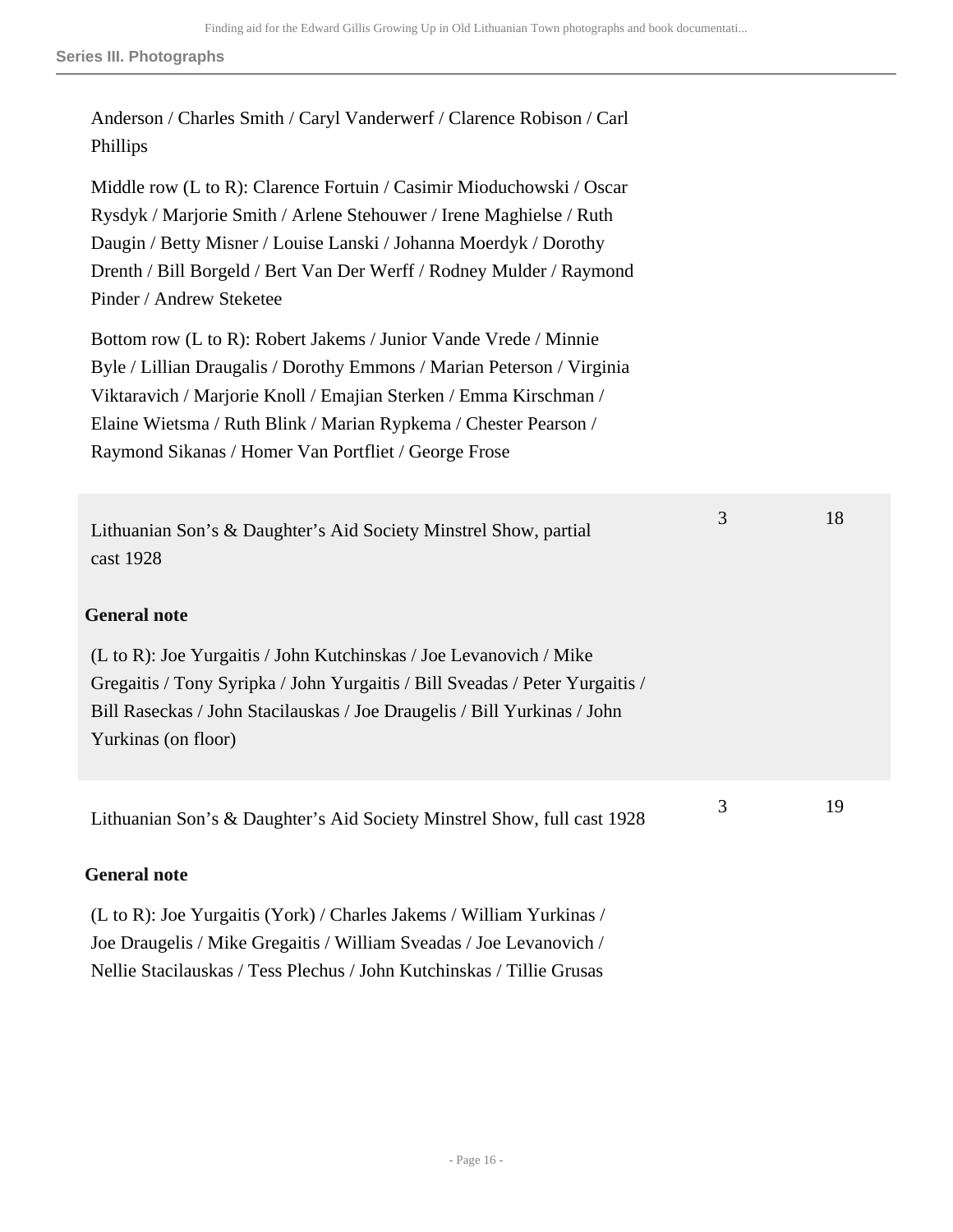| Tony Kaupas / Anna Sukstas / Peter Yurgaitis / Anna Kaupas / William |
|----------------------------------------------------------------------|
| Ruseckas / John Stacilauskas / John Yurkinas (stooping at center)    |

| Harrison Park Junior High School all girl 9th Grade choir 1936                                                                                                                                                                                                                                                                                                                                                                                                                                                                                            | 3 | 20 |
|-----------------------------------------------------------------------------------------------------------------------------------------------------------------------------------------------------------------------------------------------------------------------------------------------------------------------------------------------------------------------------------------------------------------------------------------------------------------------------------------------------------------------------------------------------------|---|----|
| <b>General note</b>                                                                                                                                                                                                                                                                                                                                                                                                                                                                                                                                       |   |    |
| First row (L to R): Ruth Daughin / Irene S. / Margitte Vander Werf /<br>Marian Peterson / Minnie Byle / Lillian Draugels / Dorothy Emmons /<br>Marian Rykama / Betty Ensign / Catherine Ansile / Helen Giles / Florence<br>Oelink / Jane Talsma / Arlene Canfield / Virginia V. / Marjorie Nol<br>Second row (L to R): Marian Boone / Joyce Haan / Greta S. / Jeannette<br>H. / Elamae B. / Maria S. / Irene M. / Arlene Robinson / Emajean S. /<br>Emma Kirksman / Marian Verhomy / Pearl Reinhard / Eva Wallace /<br>Lucille B. / Betty M. / Shirley C. |   |    |
| Third row (L to R): Nella Englesman / La Verne H. / Lucille Z. / Helen<br>S. / Dorothy Dreath / Aldoma Takus / Jean H. / Eleanor Block / Helen<br>Anderson / Eleanor Post / Jack Van Til / Margaret B. / Marian Veshey                                                                                                                                                                                                                                                                                                                                    |   |    |
| Sons & Daughter Aid Society drama production circa 1920s                                                                                                                                                                                                                                                                                                                                                                                                                                                                                                  | 3 | 21 |
| 20th Anniversary of the Lithuanian Sons & Daughters Aid Society at<br>Grand Rapids Mich. November 3, 1929                                                                                                                                                                                                                                                                                                                                                                                                                                                 | 3 | 22 |
| <b>General note</b>                                                                                                                                                                                                                                                                                                                                                                                                                                                                                                                                       |   |    |
| Top row (L to R): A. Dauksas / W. Gasmulis / J. Antonaitis / F.<br>Kamsickas / P. Madalinskas / J. Vaitkevicius / A. Kauskas / A. Lujus                                                                                                                                                                                                                                                                                                                                                                                                                   |   |    |
| Center row (L to R): B. Adamson / T. Rasikas / C. Petrika / J. Urbunas /<br>M. Rupsis / S. Barto / F. Kilotaitis / P. Kriksciunas / K. Pasluosta                                                                                                                                                                                                                                                                                                                                                                                                          |   |    |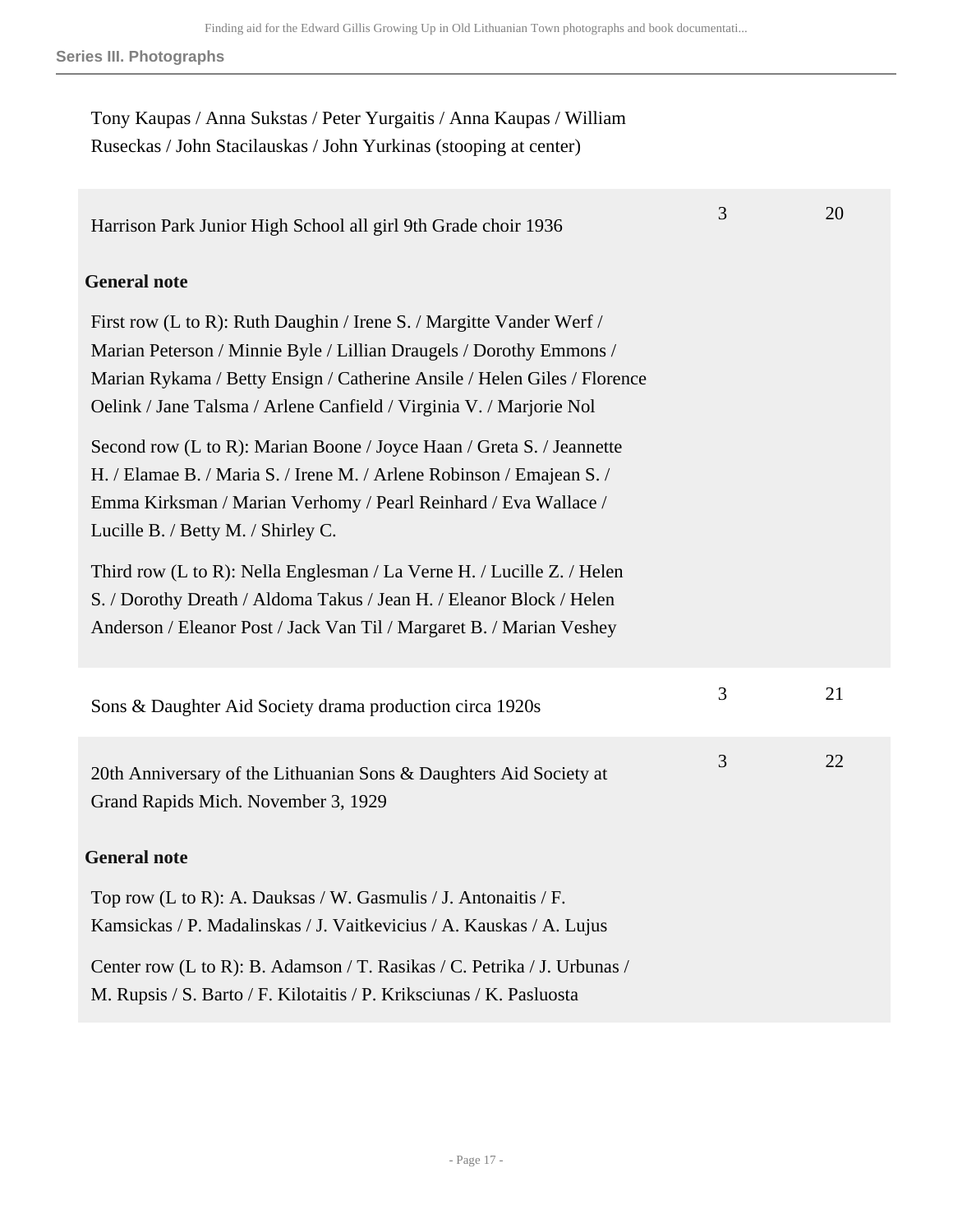3 23

Seated (L to R): Mrs. M. Adamson / Mrs. M. Globiciene / W. Zvirblis / I. Medestavicius / A. Adomaitis / C.T. Jakems / A. Garbon / P. Samolonis / Al. Cameron

Officers and delegates attending the opening ceremony celebrating the Lithuanian Sons Aid Society's new facility at 1057 Hamilton Ave. NW in Grand Rapids, Mich. May 30, 1913

#### **General note**

Seated (L to R): #9 M. Gillis / #8 J. Teiberis / #2 J. Garnupis / #1 W.K. Liumas, President / #3 P. Kauszius / #20 F. Graiczaitis / #19 L. Braszkis 2nd Row (L to R): #16 J. Stankus / #11 J. Svygris / #13 J. Gurskis / #12 B. Bacevycze / #24 P. Sarata / #23 Ig. Medestavyczius 3rd Row (L to R): #10 K. Liubinskas / #5 G. Bielinis / #18 J. Andriuszka / #26 A. Adomaitis / #6 J. Dementis 4th Row (L to R): #27 Z. Urbanavyczius / #17 S. Karsokas / #22 J. Bergelaitis / #21 V. Valinskas / #25 J.Bizauskas 5th & Top Row (L to R): #7 J. Brazaitis  $/$  #15 J. Margelis  $/$  #4 J.K. Valinskas / #14 A.Bernotas

SS. Peter & Paul Aid Society Golden Jubilee in Grand Rapids, Mich. May 23, 24 and 25, 1941 3 24

#### **General note**

Photo taken on the front steps of the clubhouse at 1408 Hamilton NW.

1st Row Seated (L to R): Antanas Martinaitis / Victor Szeiva / Vincas Puzaras / Fr. Jerome Winikaitis / George Orent / Joe Naudjis / John Brazaitis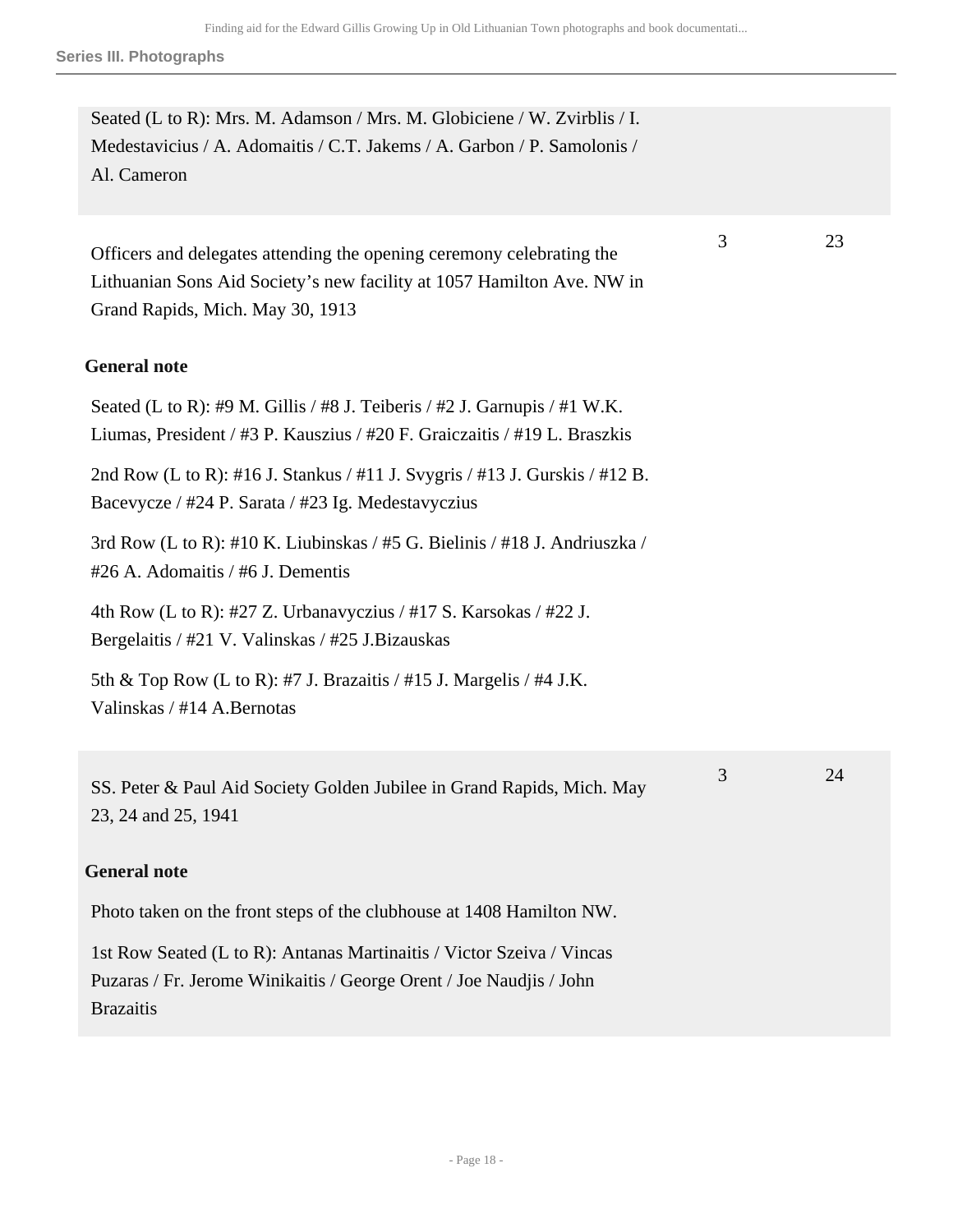| 2nd Row (L to R): Mrs. Ann Szeiva / Mrs. Joseph Guston / Mrs. Joseph<br>Driza / Mrs. Veronica Kamsickas / Mrs. Marijona Cepla / Mrs. Mary<br>Paura / Unknown / Mrs. Andrew Karsokas |   |    |
|-------------------------------------------------------------------------------------------------------------------------------------------------------------------------------------|---|----|
| 3rd Row (L to R): John Teiberis / Unknown / Unknown / John Staras /<br>Joeseph Diozbali / Sam Edkins / Joseph Naudzius                                                              |   |    |
| 4th Row (L to R): Dan Greicaitis / Peter Medelinskas / Bernard Gibson /<br>Antanas Dauksza / Jonas Zilinskas                                                                        |   |    |
| 5th Row (L to R): Albert Kareckas / Charles Jakems / John Baura /<br>Unknown / Walter Morris                                                                                        |   |    |
| 6th Row (L to R): Walter Tursky / Charles Rimkus, Sr. / Unknown / Jim<br>Rose / Shatkus                                                                                             |   |    |
| Photocopy of a post card in Lithuanian promoting farms for sale in the<br>Scottville, Mich. area circa 1917                                                                         | 3 | 25 |
| Group photo of St. Ann's Society members at the SS. Peter & Paul Society<br>Clubhouse July 24, 1947                                                                                 | 3 | 26 |
| Simano Daukanto Aid Society founded 1913                                                                                                                                            | 3 | 27 |
| <b>General note</b>                                                                                                                                                                 |   |    |
| Standing (L to R): #11 P. Jakimavicius / #10 K. Arcikauskas / #7 Juoz.<br>Arminas / #6 A.Jasaitis / #5 A. Adomaitis / #3 F.Skripka                                                  |   |    |
| Seated, Middle Row (L to R): #8 V. Juskaitis / #4 Jon. Arminas                                                                                                                      |   |    |
| Seated on Floor (L to R): #9 A. Skripka / Framed picture of Simanas<br>Daukantas (1793-1864) / #2 J.K. Valinskas                                                                    |   |    |
| Item Missing                                                                                                                                                                        | 3 | 28 |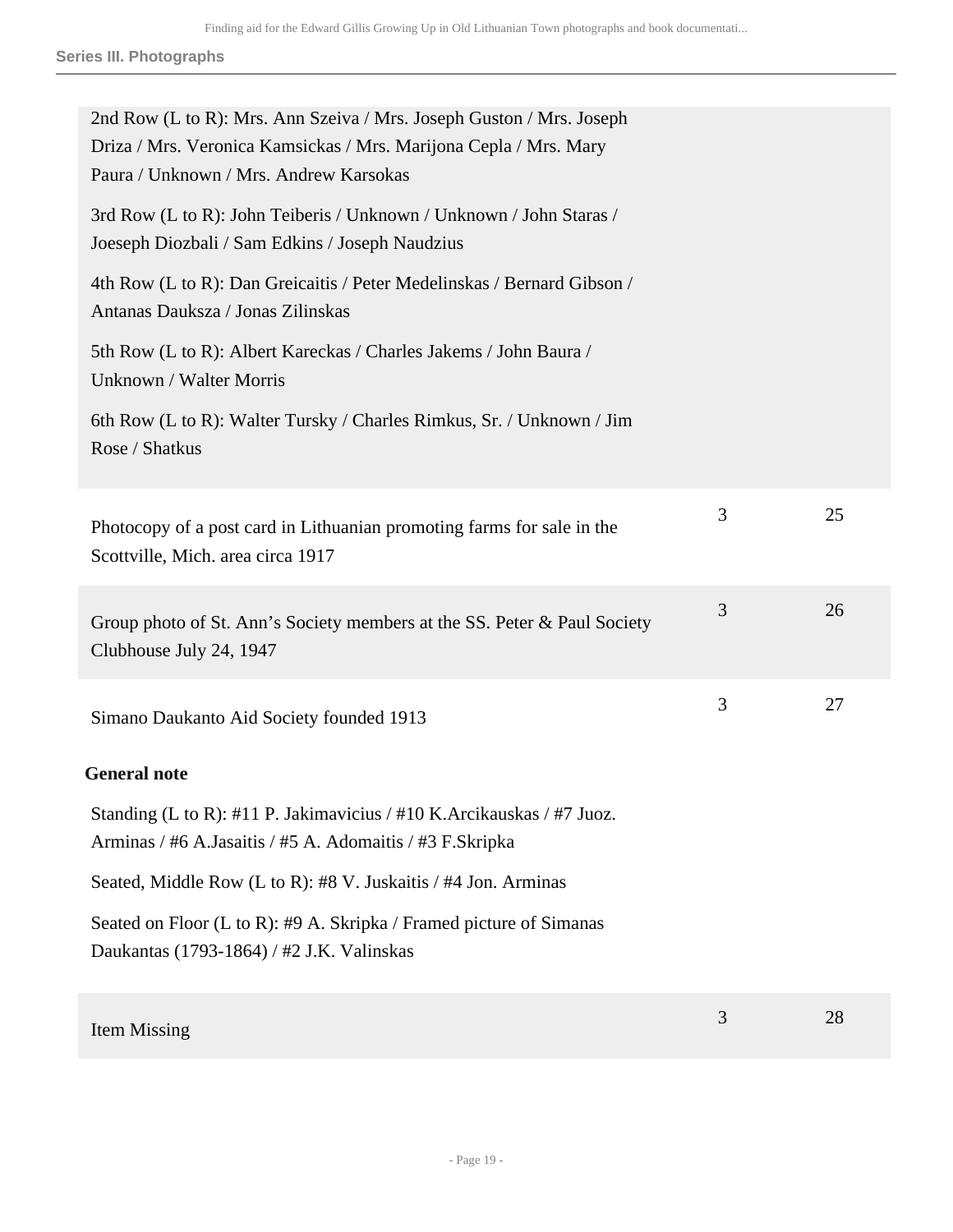| Map of the City of Grand Rapids, Michigan (circa 1930) with a more<br>current inset showing the boundaries of Lithuanian Town. The U.S. 131<br>Expressway depicted on the inset was constructed in $1963$ , and $100 - 150$<br>homes in old Lithuanian Town were lost.        | 3 | 29 |
|-------------------------------------------------------------------------------------------------------------------------------------------------------------------------------------------------------------------------------------------------------------------------------|---|----|
| Photo of a lithograph of Vytautas The Great (1392-1430), namesake of the<br>Grand Rapids, Mich. Vytautas Aid Society.                                                                                                                                                         | 3 | 30 |
| Photo of a computer enhanced sketch of Edward V. Gillis's father's<br>Whiskey Still and related paraphernalia as it appeared in about 1932                                                                                                                                    | 3 | 31 |
| SS. Peter & Paul Roman Catholic Church Lithuanian Choir circa 1958                                                                                                                                                                                                            | 3 | 32 |
| <b>General note</b>                                                                                                                                                                                                                                                           |   |    |
| Front row (L to R): Michalina Maskaliunas / Jedviga Mikuzis / Sophia<br>Lastas / Jean Oksas / Francis Jurgal / Ann Puzar / Mary Salatka / Ona<br>Biezis / Agnes Totoraitis / Petronele Seniunas / Varonika Paovys / Ann<br>Kareckas / Janina Puodziunas / Anzle Lukuseviceute |   |    |
| Back row (L to R): Pranas Zilaitis / Vincas Lukusevicius / Alfredas<br>Puodziunas / Antanas Maskaliunas / Vytautas Beniukaitis / Jonas Paovys /<br>Pranas Kestaukas / Jonas Bartaskas / Kostas Stasiunas / Walter Matulis /<br><b>Vincas Strolis</b>                          |   |    |
| SS. Peter & Paul Aid Society "Kitchen Crew" circa 1948                                                                                                                                                                                                                        | 3 | 33 |
| <b>General note</b>                                                                                                                                                                                                                                                           |   |    |

Standing back row (L to R): Mrs. Adomaitis / Ann Naujalis / Mrs. Steponavicius / Mrs. Pauline Warner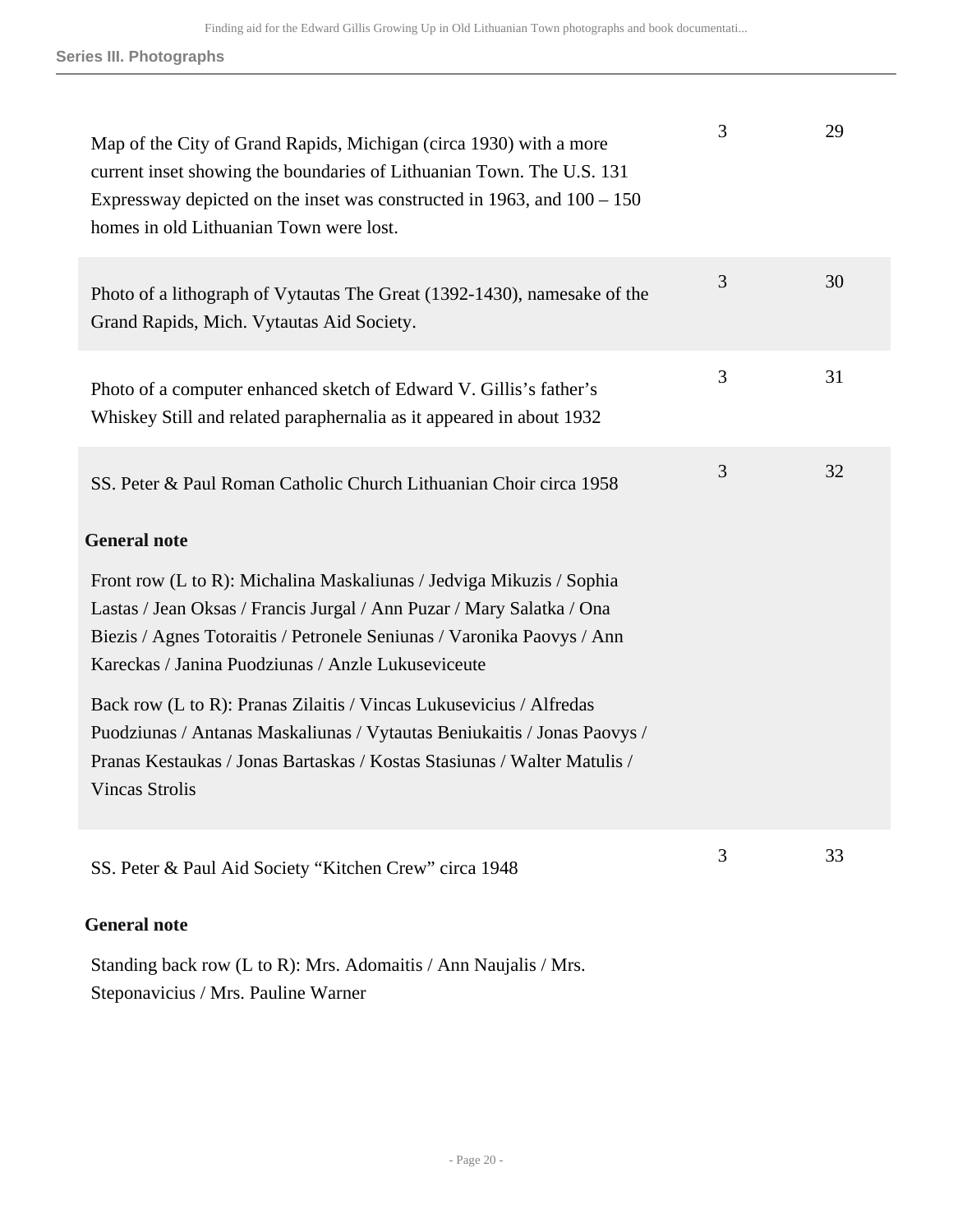### Standing back row (L to R): Mrs. Alksnis / Unknown / Ann Puzar

| Lithuanian Sons & Daughters Aid Society "Kapusta Burger Crew"<br>Mothers' Club circa 1945                                                                                             | 3 | 34 |
|---------------------------------------------------------------------------------------------------------------------------------------------------------------------------------------|---|----|
| <b>General note</b>                                                                                                                                                                   |   |    |
| Front row $(L to R)$ : Mrs. Yurgaitis / Unknown                                                                                                                                       |   |    |
| Back row (L to R): Mrs. Zilinskas / Mrs. Adomaitis / Mrs. Gillis (author's<br>mother) / Unknown / Unknown                                                                             |   |    |
| Interior view, Ritz Variety Store, northwest corner of Broadway and<br>Leonard. circa 1927                                                                                            | 3 | 35 |
| The Great West Side Flood, looking east on Leonard Street from<br>the intersection with Hamilton. Includes VanBree Hardware, 75' gas<br>illumination tower April 14, 1904             | 3 | 36 |
| Lithuanian Athletic Club's Championship Football Team 1929                                                                                                                            | 3 | 37 |
| <b>General note</b>                                                                                                                                                                   |   |    |
| Seated (L to R): Alex Strokis / Pete Zegunis / Frank Uzas / Bill Tauter /<br>John (Cy) Simmons / Capt. John (Skeezer) Skuzinskas / Mike Mazgalis /<br>Al Salatka                      |   |    |
| Standing (L to R): Pete Mazgalis / Joe (Chink) Apacinka / Frank<br>Zvailauskas / Frank Skeestone / Al Margalis / Bob Adomaitis / Duke<br>Gedris, Mgr. / Pete Savage / Johnny Virkstis |   |    |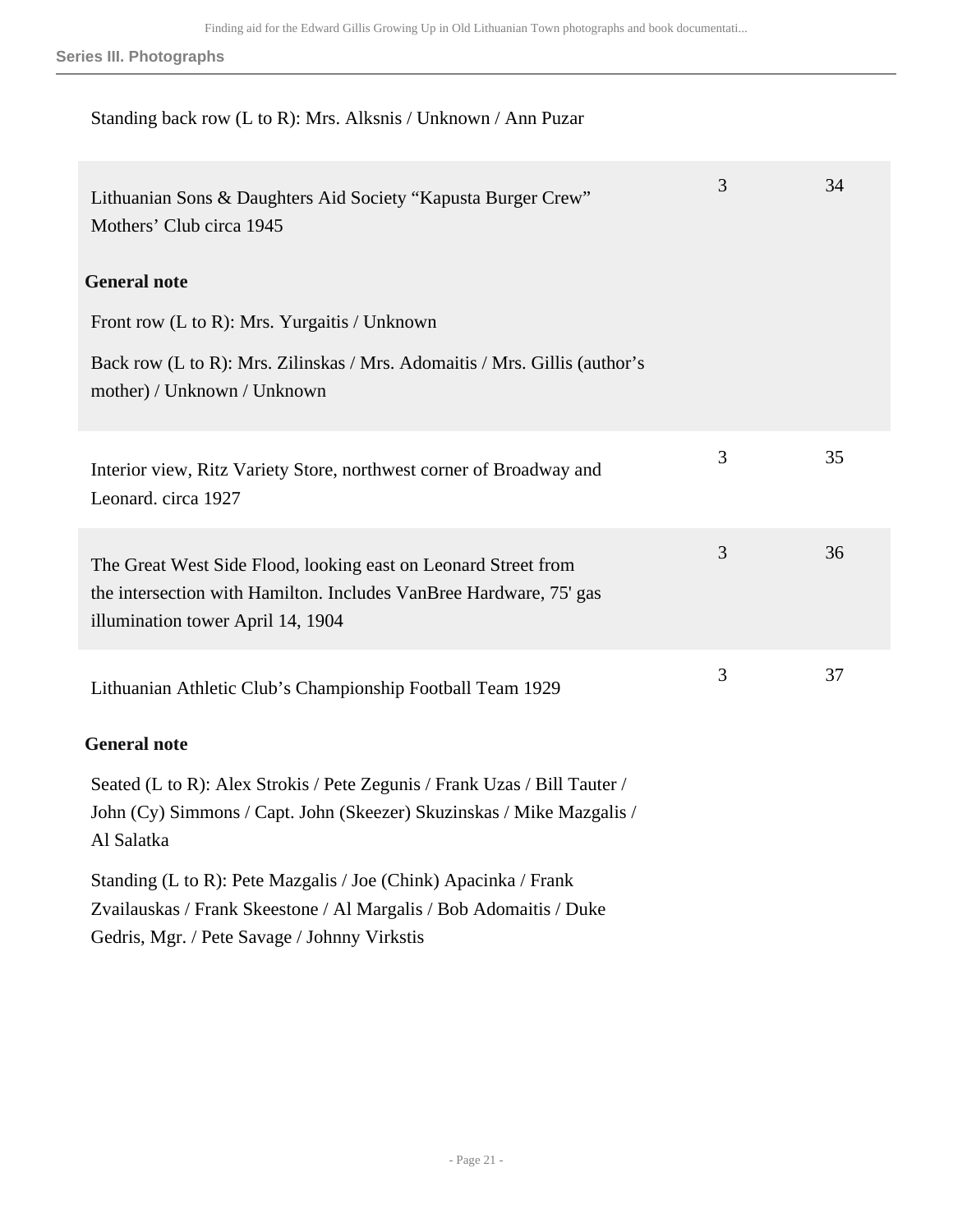| Gunn Furniture Co. desk finishing room. The plant superintendent,<br>Lithuanian John Yurkinas is 6th from the left in a dark suit.                                                                                     | 3 | 38 |
|------------------------------------------------------------------------------------------------------------------------------------------------------------------------------------------------------------------------|---|----|
| Interior view, VanBree & Sons Hardware Store, 436 Leonard NW. The<br>men in the photo are presumably Mr. VanBree and his sons. Mr. VanBree<br>was highly respected and trusted by the Lithuanian community. circa 1915 | 3 | 39 |
| American Seating Co. employee baseball team. Identified Sam Edkins, 5th<br>from left and Frank Skestone, 7th from left, first row circa 1930                                                                           | 3 | 40 |
| Lithuanian cheese press circa 1930                                                                                                                                                                                     | 3 | 41 |
| Lithuanian cabbage shredder, known as an "Olius." The shredded cabbage<br>was then used to make "Kapustus." circa 1920                                                                                                 | 3 | 42 |
| Various Lithuanian funnels (piltuvelie) used in food preparation.                                                                                                                                                      | 3 | 43 |
| Exterior view, Archibald B. McKay Saloon, 456 Leonard St NW. Man 2nd<br>from left is Joe Matulaitis and on far right is Victor Gustainis. circa 1917                                                                   | 3 | 44 |
| Funeral wake in Lithuania circa 1900                                                                                                                                                                                   | 3 | 45 |
| Funeral of Zose Malekauskiene in Telsius, Lithuania 1989                                                                                                                                                               | 3 | 46 |
| Funeral wake of Zose Malekauskiene in Telsius, Lithuania 1989                                                                                                                                                          | 3 | 47 |
| Vytautas Aid Society 50th anniversary Jubilee Committee 1960                                                                                                                                                           | 3 | 48 |
| <b>General note</b>                                                                                                                                                                                                    |   |    |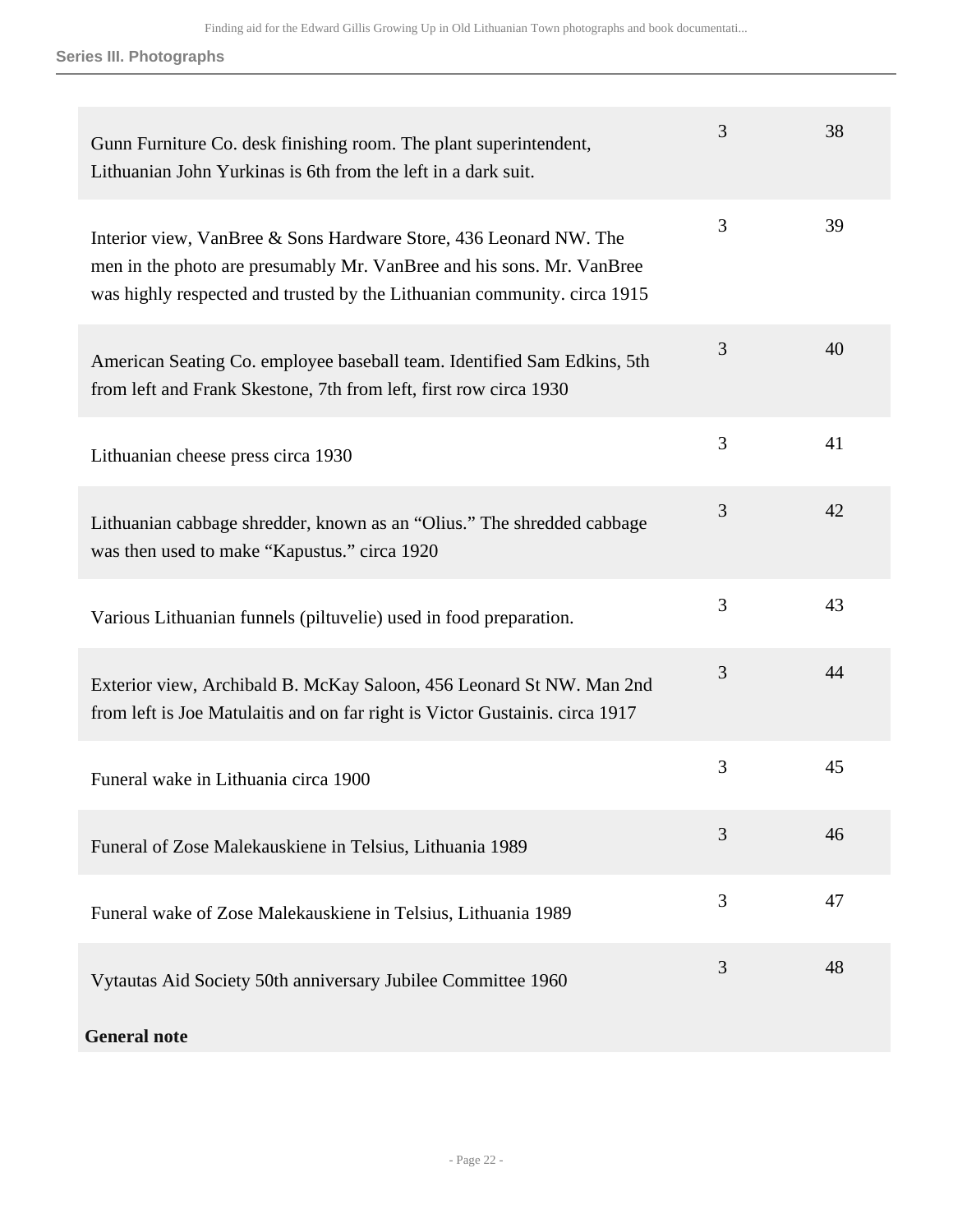| 3 | 49 |
|---|----|
|   |    |
|   |    |
| 3 | 50 |
|   |    |
|   |    |
| 3 | 51 |
|   |    |
|   |    |
|   |    |
|   |    |
|   |    |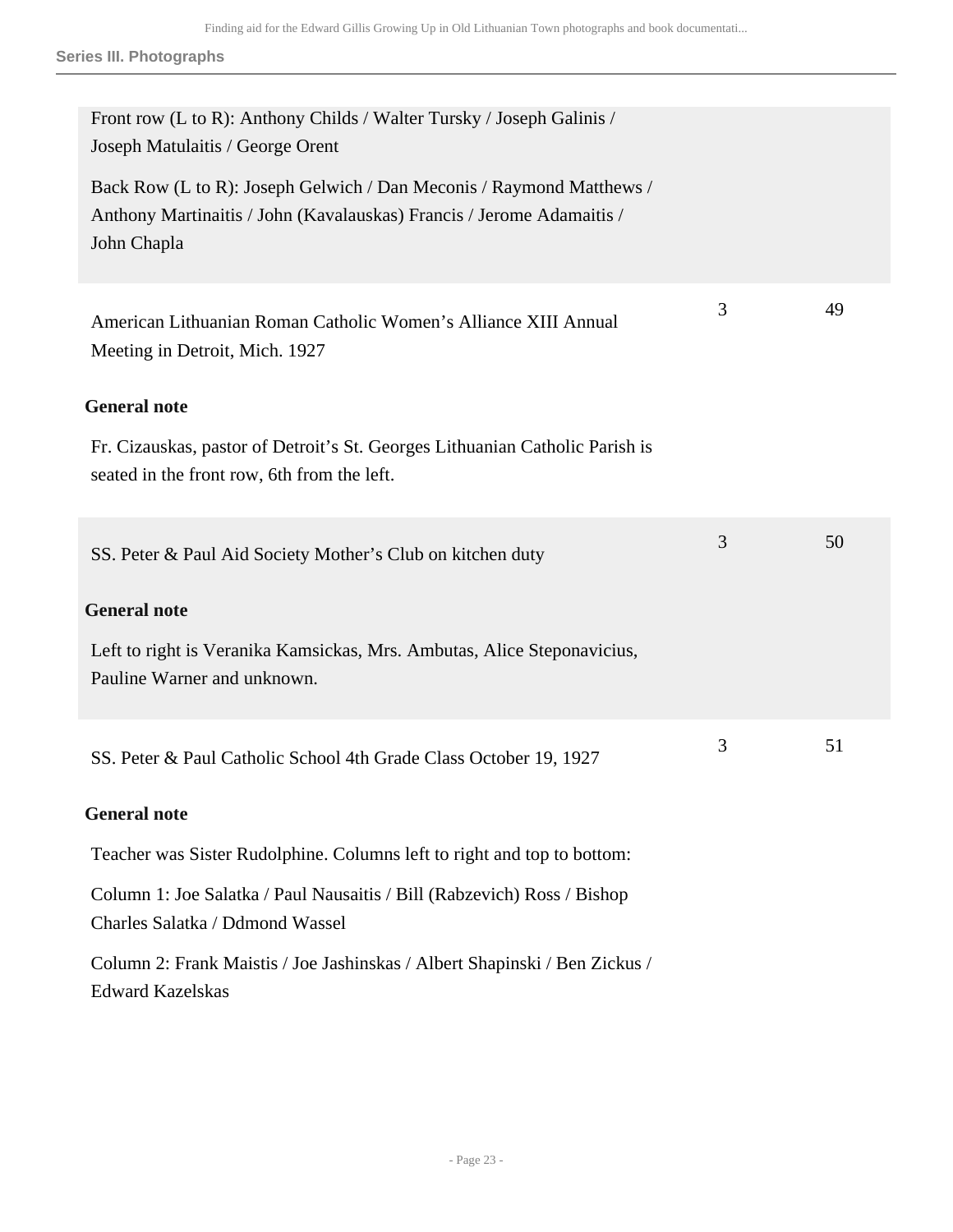| Column 3: Bill Kuckor / Ray Saukas / Leo Barstis / Joe Undraitis / Victor<br>Svigris / Norbert Vaichunis                           |   |    |
|------------------------------------------------------------------------------------------------------------------------------------|---|----|
| Column 4: Mildred (Bogush) Gregel / Esther Asmutis / Elene Jancaras /<br>Stella Masck / Henen Bartnick / Charles Zigmont / Unknown |   |    |
| Column 5: Ann Jakuciunas / Lucille Adkins / Margaret Kukta / Adella<br>Parauka / Helen Barstis / Bertha Klimavich                  |   |    |
| Column 6: Unknown / Eleanore Yadvinskas / Philamena Medlin / Agnes<br><b>Barstis / Elsie Ondraitis</b>                             |   |    |
| Column 7: Alda Mazur / Madalene Gaubas / Martha Gaubas / Nellie<br>Masck                                                           |   |    |
| SS. Peter & Paul Catholic School 8th Grade Basketball team 1931-1932                                                               | 3 | 52 |
| <b>General note</b>                                                                                                                |   |    |
| Front Row (L to R): Jerry Gedris / Benny Zickus / Joe Puplis, Jr. / Charles<br>Lackus / Al Kukta                                   |   |    |
| Back Row (L to R): "Duke" Gedris / Joe Stankus / Leo Bajorinas / Alex<br>Urban / Charley (Simonaitis) Simmons                      |   |    |
| Lithuanian Town Girls Softball team circa 1930s                                                                                    | 3 | 53 |
| <b>General note</b>                                                                                                                |   |    |
| Bottom Row (L to R): Mary Vaivada / Agnes Pizzaro / Unknown                                                                        |   |    |
| Top Row (L to R): Frank Uzas, Mgr. / Lucy Uzas / Ann Zelainis / Stella<br>Uzas                                                     |   |    |
| Middle Row (L to R): Liz Grubalauskas / Pauline Kurlis / Jennie<br>Grubalauskas                                                    |   |    |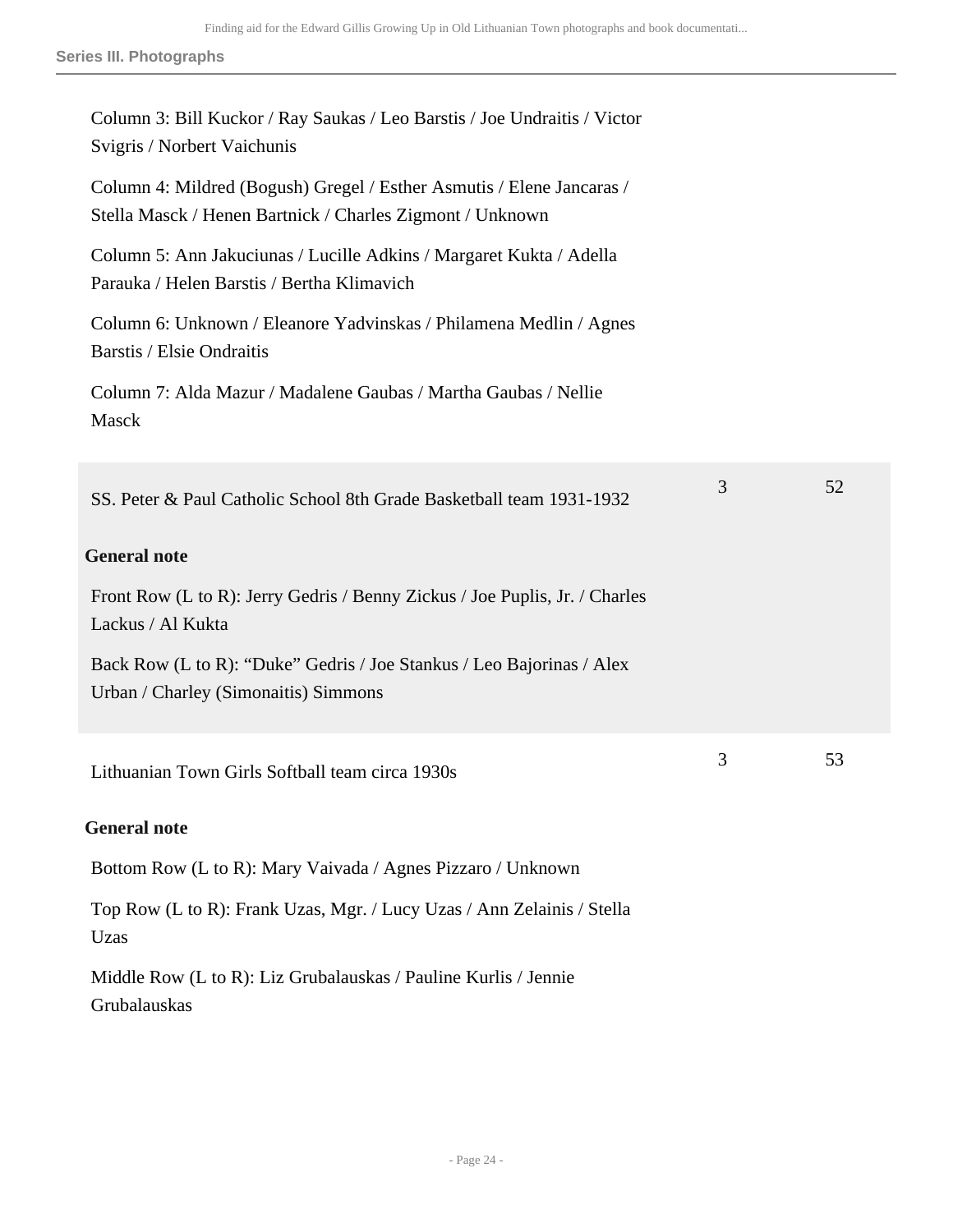| SS Peter & Paul Catholic School 9th Grade graduating class 1935                                                                                                                                                                     | 3 | 54 |
|-------------------------------------------------------------------------------------------------------------------------------------------------------------------------------------------------------------------------------------|---|----|
| <b>General note</b>                                                                                                                                                                                                                 |   |    |
| Bottom Row (L to R): Mary Kuchkas / Rose Grublauskas / Corinna<br>Bart / Rev. Joseph A. Lipkus / Assit. Rev. Jerome S. Winikaitis / Anne<br>Kavalauskas / Elda Salatka / Alice Druskis                                              |   |    |
| Middle Row (L to R): Eva Raulinaitis / Mary Zadvickas / Teresa<br>Kuchinkas / Nellie Auksnis / Mary Matulaitis / Helen Baura / Adelle<br>Genautis / Nellie Prusevicz / Rose Grublauskas / Rosaline Viesnor / Irene<br><b>Bernot</b> |   |    |
| Top Row (L to R): Ray Matulaitis / Charles Klimavich / Benny<br>Dubinskas / Joseph Tabor / Casmir Kluonis / Marion Kisankevich / Bob<br>Kurant                                                                                      |   |    |
| SS. Peter & Paul Catholic School 6th Grade Class 1924                                                                                                                                                                               | 3 | 55 |
| <b>General note</b>                                                                                                                                                                                                                 |   |    |
| $\mathbf{D}$ (I am $\mathbf{D}$ ). And (IZ, and the solution of $\mathbf{M}$ , and the $\mathbf{C}$ ) and $\mathbf{D}$ and $\mathbf{D}$                                                                                             |   |    |

Top Row (L to R): Ann (Kamsickas) Kamm / Nettie Simonovich / Frank Snyder / Charles Walukonis / Dominic Viesnoraitis / Emily Luksa / Mary (Czepla) Chapla

2nd Row down (L to R): Mary Tabor / Edna Urban / Alice Jagmanus / Pauline Kirlas / Nellie Kizavich / Edna Paluskas / Constance Gribas / Emily (Amelia?) Grublauskas

3rd Row down (L to R): Frances Prusevich / Mary Virszulas / Magdalena Viesnoraitis / Katherine (Karalius) King / Marcella Meistas / Agnes Alexis / Albina Naudzius / Elda Yancaras / Sophie Kazelskis / Catherine Grubolauskas / Anne Zalenas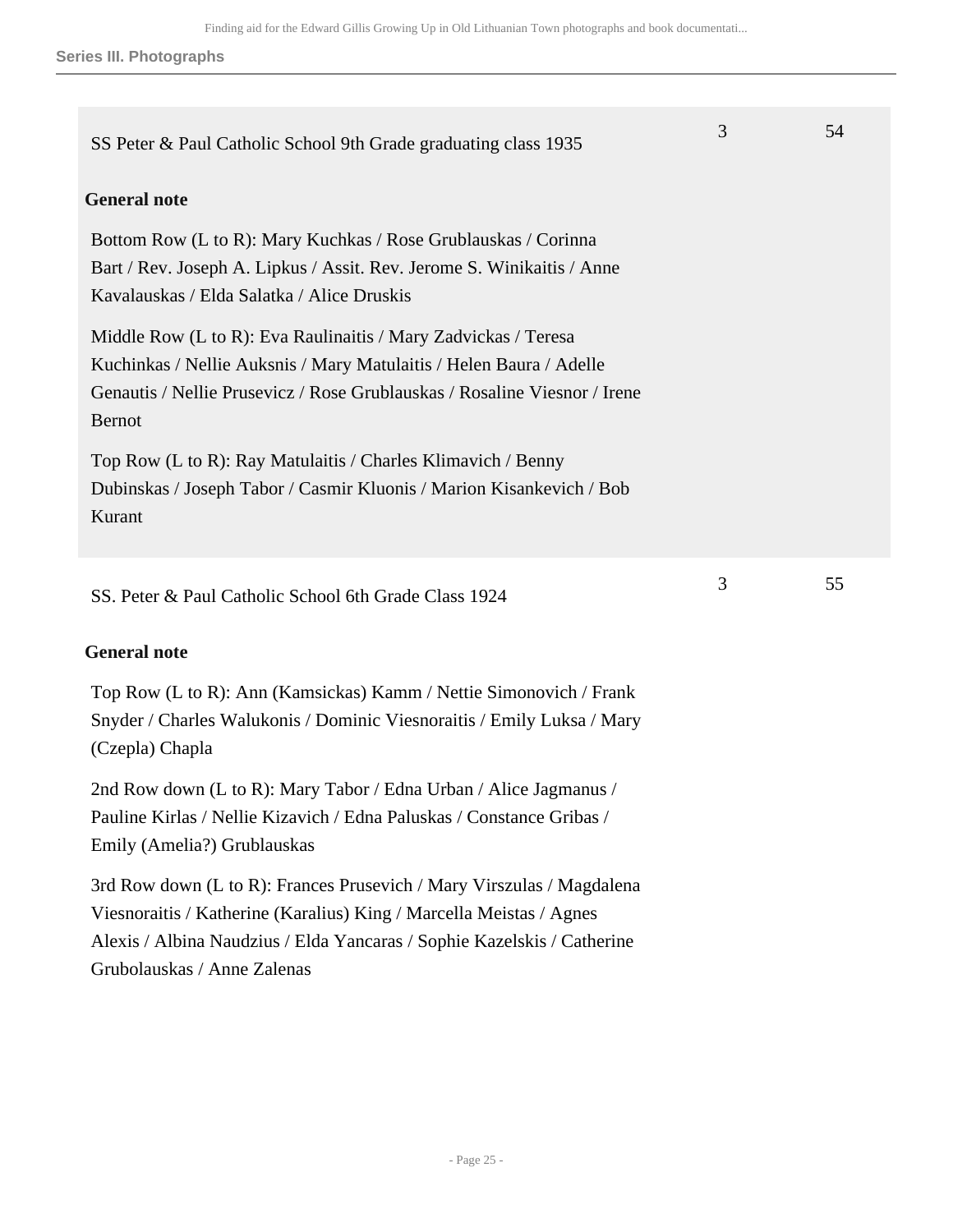| 4th Row down (L to R): Joseph Rinkevich / John Kavalauskas / Adolph<br>(Ciuplis) Chaples / John Ambutavicius / Albin Kamen / Alex Bernotas /<br>Victor Kilikevicz / Edward Kurant                                                     |   |    |
|---------------------------------------------------------------------------------------------------------------------------------------------------------------------------------------------------------------------------------------|---|----|
| 5th Row down (L to R): Walter Drungilas / Anthony (Stankus) Stank /<br>William Nemanaitis / Frank Matulaitis                                                                                                                          |   |    |
| Either 2nd row, far left or 4th row, far right: Joseph Petrovich                                                                                                                                                                      |   |    |
| Greeting Archbishop George Matulaitis - Matulevicus upon his arrival<br>at Grand Rapids MI Union Railway Station for the 25th Anniversary<br>Celebration of the establishment of S. Peter & Paul Roman Catholic<br>Church. July, 1926 | 3 | 56 |
| <b>General note</b>                                                                                                                                                                                                                   |   |    |
| Flower Girls (L to R): S. Grigaliunaite / L. Reklaciute                                                                                                                                                                               |   |    |
| Back Row (L to R): J. Kurant / A. Blaskus                                                                                                                                                                                             |   |    |
| Front Row (L to R): Rev. J. Maculionis / Rev. Joseph Lipkus / The<br>Archbishop / A. Vaivada / J. Kaman / J. Savickas / J. Kvietkauskas                                                                                               |   |    |
| Staff of the Rowe Hotel Grand Rapids, Mich. Many Lithuanians worked as<br>cooks, chefs and chambermaids at Rowe, the Pantlind and Morton House<br>hotels. cira 1930                                                                   | 3 | 57 |
| John Sabaitis with his experimental, louvered paddle-wheel aircraft.                                                                                                                                                                  | 3 | 58 |
| "Spooky," John Sabaitis's German Shepard dog whom he trained to sing<br>and serve beer in his tavern. circa 1930                                                                                                                      | 3 | 59 |
| Handcrafted Lithuanian kitchen implements circa 1930                                                                                                                                                                                  | 3 | 60 |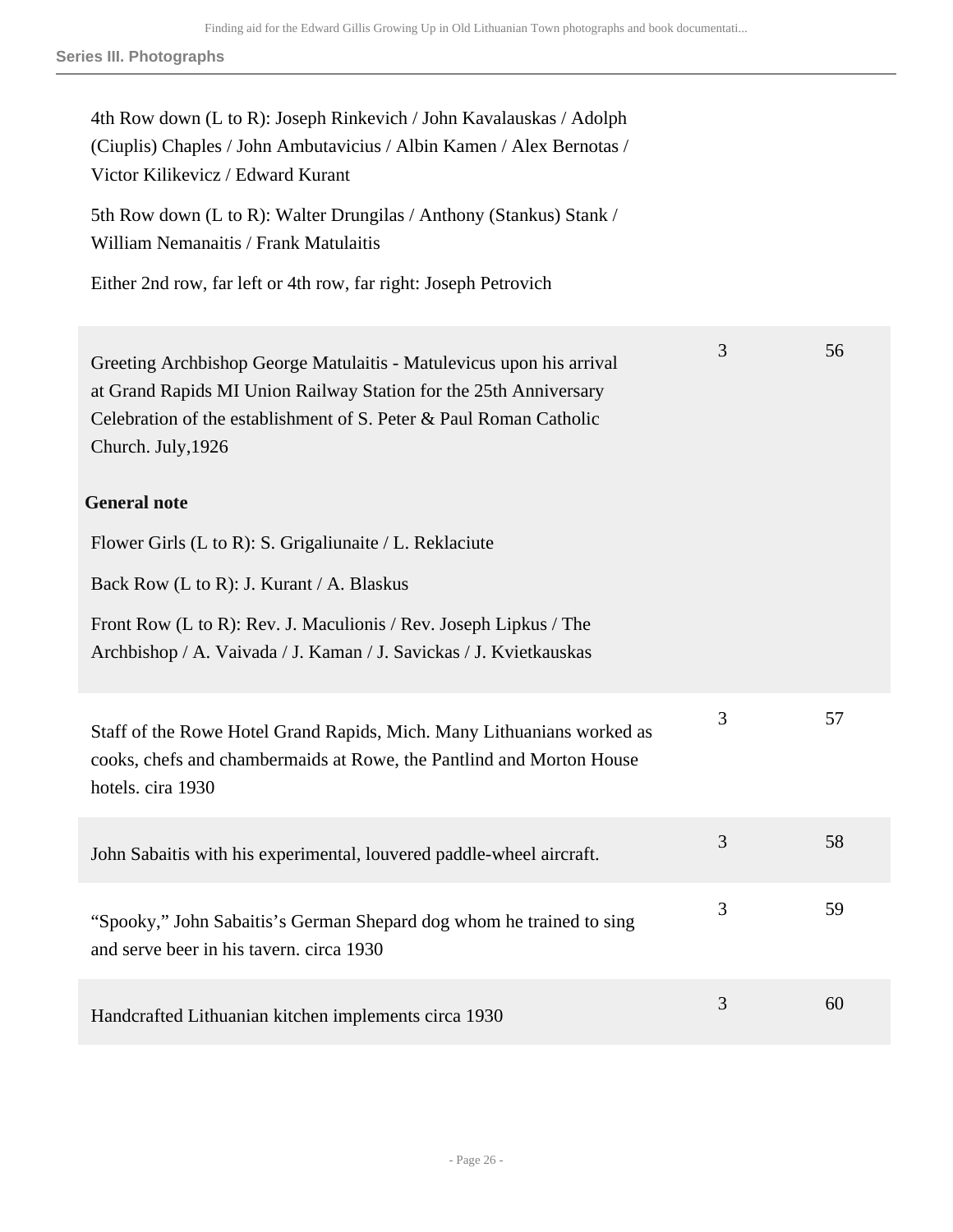| 36th Convention of the Lithuanian Alliance of America in Chicago<br>IL. June 16-21, 1930                                              | 3 | 61 |
|---------------------------------------------------------------------------------------------------------------------------------------|---|----|
| 35th Bi-Annual Convention Of the Lithuanian Alliance of America in<br>Baltimore MD. 1928                                              | 3 | 62 |
| Lithuanian Alliance of America in Chicago IL. June 8, 1919                                                                            | 3 | 63 |
| Imperial Furniture Co. finishing room. Imperial employed over 200<br>Lithuanians, many of whom were expert wood finishers. circa 1930 | 3 | 64 |
| Fred Baker, Sr. blacksmith shop at 653 W. Leonard (at Muskegon) circa<br>1930                                                         | 3 | 65 |
| Interior view of the Fred Baker, Sr. Blacksmith Shop. Fred and Hank<br>Baker are at the anvil.                                        | 3 | 66 |
| Social gathering at the St. Georges Aid Society circa 1909                                                                            | 3 | 67 |
| SS. Peter & Paul Aid Society Women's Guild annual Banquet 1945                                                                        | 3 | 68 |
| <b>General note</b>                                                                                                                   |   |    |
| Priests seated at head table are Rev. Benedict J. Marciulionis, left and Rev.<br>Edmund F. Falicki, right.                            |   |    |
| The Gunn Furniture Co. bookcase division, varnish department at 513-625<br>Ann ST NW. Anna Adomaitis is at far left.                  | 3 | 69 |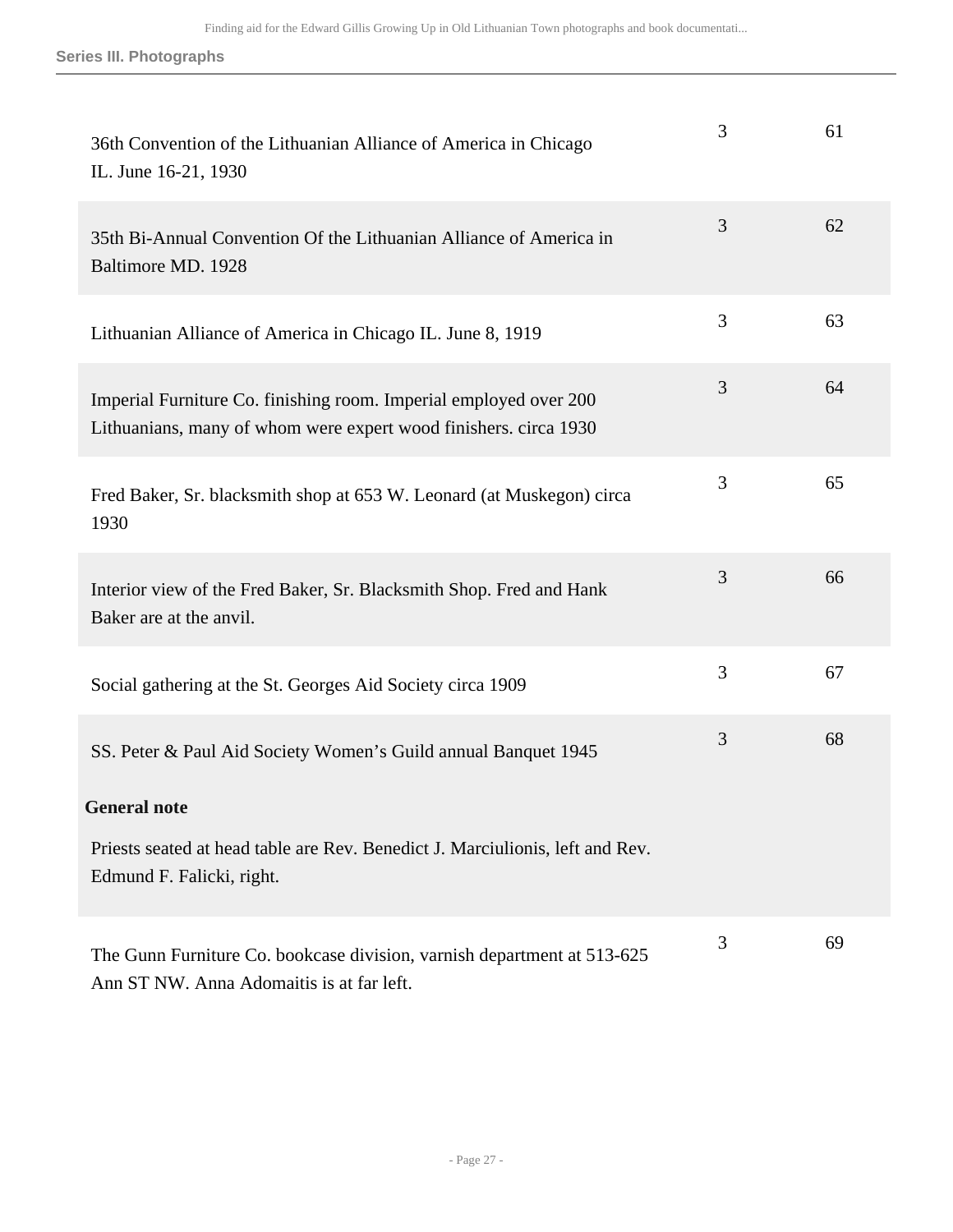| Interior view, Archibald B. McKay Saloon, 456 Leonard NW at Hamilton.<br>Bartender at far left is Joseph Matulaitis. circa 1915                                                     | 3 | 70 |
|-------------------------------------------------------------------------------------------------------------------------------------------------------------------------------------|---|----|
| Edward V. Gillis's birthplace and family home at 1320 Davis NW in<br>1924, typlifies a "Lithuanian Dual" style two family home. The home cost<br>\$3,800 when it was built in 1919. | 3 | 71 |
| SS. Peter & Paul Aid Society 25th Anniversary May 17, 1916                                                                                                                          | 3 | 72 |
| Interior view of Kamantowsky & Barstis Meat Market at 506 Leonard<br>NW. The first 2 butchers (L to R) are Dominic Barstis and Mr.<br>Kamantowskas, circa 1905-1913                 | 3 | 73 |
| Interior view of Barstis Meat Market at 440 Leonard NW. Dominic Barstis<br>is center butcher. circa 1921                                                                            | 3 | 74 |
| Kamantowsky & Barstis Meat Market horse drawn wagon circa<br>1905-1913                                                                                                              | 3 | 75 |
| SS. Peter & Paul Catholic School's patriotic parade float. Assistant Parish<br>Priest, Rev. Ignatius J. Kelmelis is seated in center. 1918                                          | 3 | 76 |
| SS. Peter & Paul Catholic School circa pre-1920                                                                                                                                     | 3 | 77 |
| SS. Peter & Paul Roman Catholic Church circa 1924                                                                                                                                   | 3 | 78 |
| St. Agatha Aid Society of SS. Peter & Paul Roman Catholic Parish circa<br>1929                                                                                                      | 3 | 79 |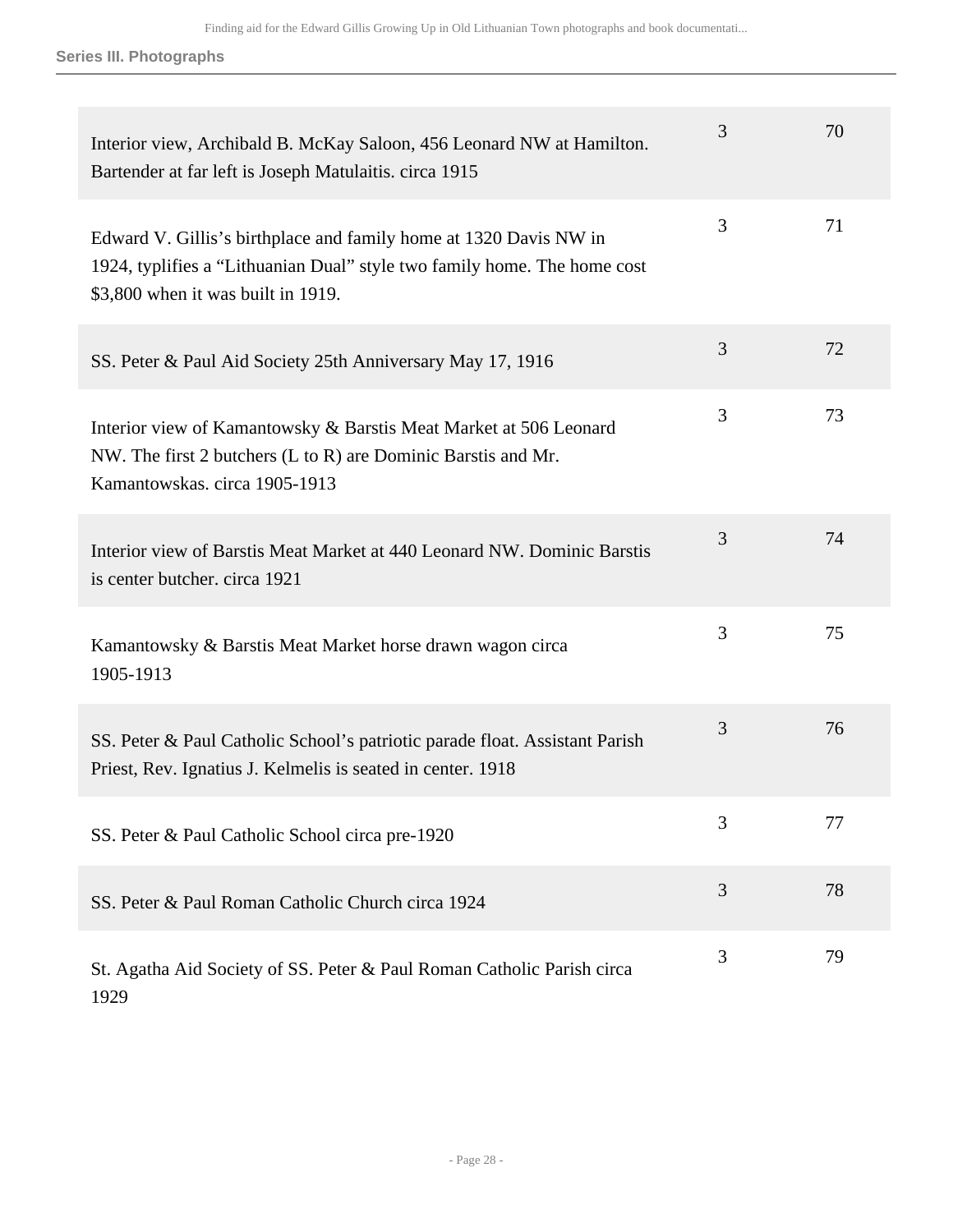## **General note**

| Seated (L to R): O. Griniene / M. Alksniniene / Rev. Joseph A. Lipkus / Fr.<br>Alfonsas / E.Misiuviene / A. Adomaitiene                                   |   |    |
|-----------------------------------------------------------------------------------------------------------------------------------------------------------|---|----|
| Standing (L to R): Marcele Buoziene / A. Kamsicviene / A.<br>Steponauskiene / J. Vasiciauskiene                                                           |   |    |
| Dedication of SS. Peter and Paul Roman Catholic Church Our Lady<br>of Lourdes Grotto honoring the Lithanian Catholic Veterans of<br>WWII December 3, 1944 | 3 | 80 |
| <b>General note</b>                                                                                                                                       |   |    |
| Priests in photo are Msgr. Joseph A. Lipkus (left) and Rev. Benedict J.<br>Marciuliones.                                                                  |   |    |
| Parishioners commemorating the first Mass Fr. Viesnoraitis celebrated at<br>SS. Peter & Paul Roman Catholic Church February 1933                          | 3 | 81 |
| Msgr. Joseph A. Lipkus served as pastor of SS. Peter & Paul Roman<br>Catholic Church for 36 years from 1925 to 1961. February 1933                        | 3 | 82 |
| Vytautas Aid Society building at NE corner of Hamilton and Crosby 1960                                                                                    | 3 | 83 |
| Lithuanian Athletic Club Baseball team 1928                                                                                                               | 3 | 84 |
| <b>General note</b>                                                                                                                                       |   |    |
| Front Row (L to R): R. Gedris, Mgr. and Captain / J. Virkstis / . Nauseda /<br>A. Kueder / Wm. Nauseda / V. Szeiva, Asst. Mgr                             |   |    |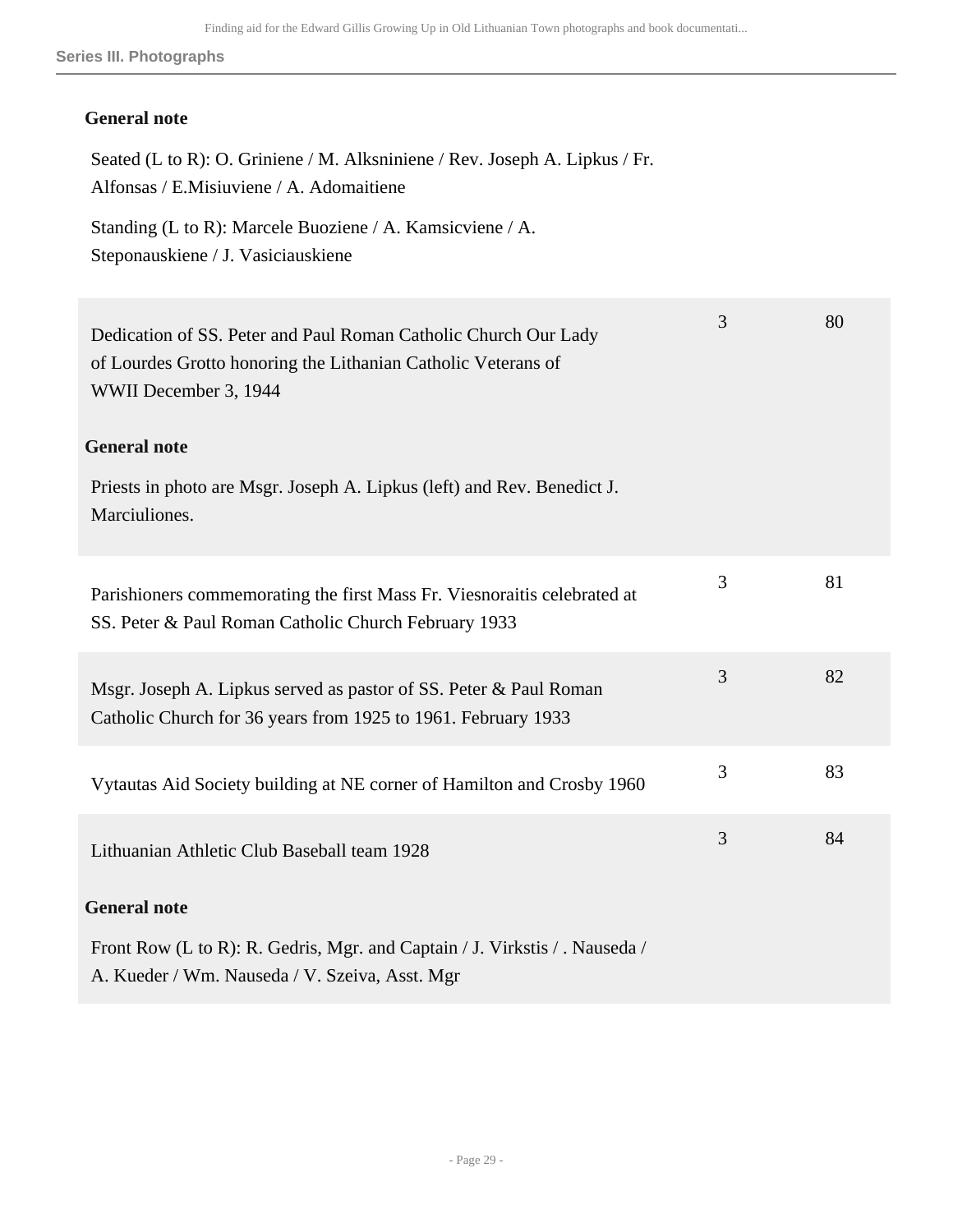| Back Row (L to R): Wm. Tauter / A. Dauksza / A. Strockis / J. Bagdon / F.<br>Skistimas / M. Mazgalis                                                      |   |    |
|-----------------------------------------------------------------------------------------------------------------------------------------------------------|---|----|
| SS. Peter & Paul Roman Catholic Church Mixed Choir 1928                                                                                                   | 3 | 85 |
| <b>General note</b>                                                                                                                                       |   |    |
| Men seated (L to R) are Msgr. Joseph A. Lipkus, Msgr. Anthony Volkert<br>and choirmaster Prof. S.V. Raila.                                                |   |    |
| C. Goudzwaard Coal delivery truck circa 1930                                                                                                              | 3 | 86 |
| "Indian" Joseph Cizauskas (1906-1988) Lithuanian preservationist in 1976<br>and owner of what is now the Fred Meijer Nature Preserve on Pickerel<br>Lake. | 3 | 87 |
| Paper item previously housed with photos. Now in Box Folder.                                                                                              | 3 | 88 |
| United Airlines Captain Joseph Zalenas on the campaign trail with<br>President-Elect, Richard M. Nixon 1976                                               | 3 | 89 |
| Founders of SS. Peter & Paul Aid Society circa 1892                                                                                                       | 3 | 90 |
| <b>General note</b>                                                                                                                                       |   |    |
| Seated (L to R): L. Galinas / Sidaravicius / Vilkauskas / M.<br>Bagdonavicius / V. Bagdonavicius / J. Kamantauskas                                        |   |    |
| Row 1: J. Orenta / V. Burinskas / K. Matukevicius / P. Slapikauskas / J.<br>Bielskas / A. Ciuplis                                                         |   |    |
| Row 2: J. Kurantaviuus / S. Strimaitis / J. Burinskas                                                                                                     |   |    |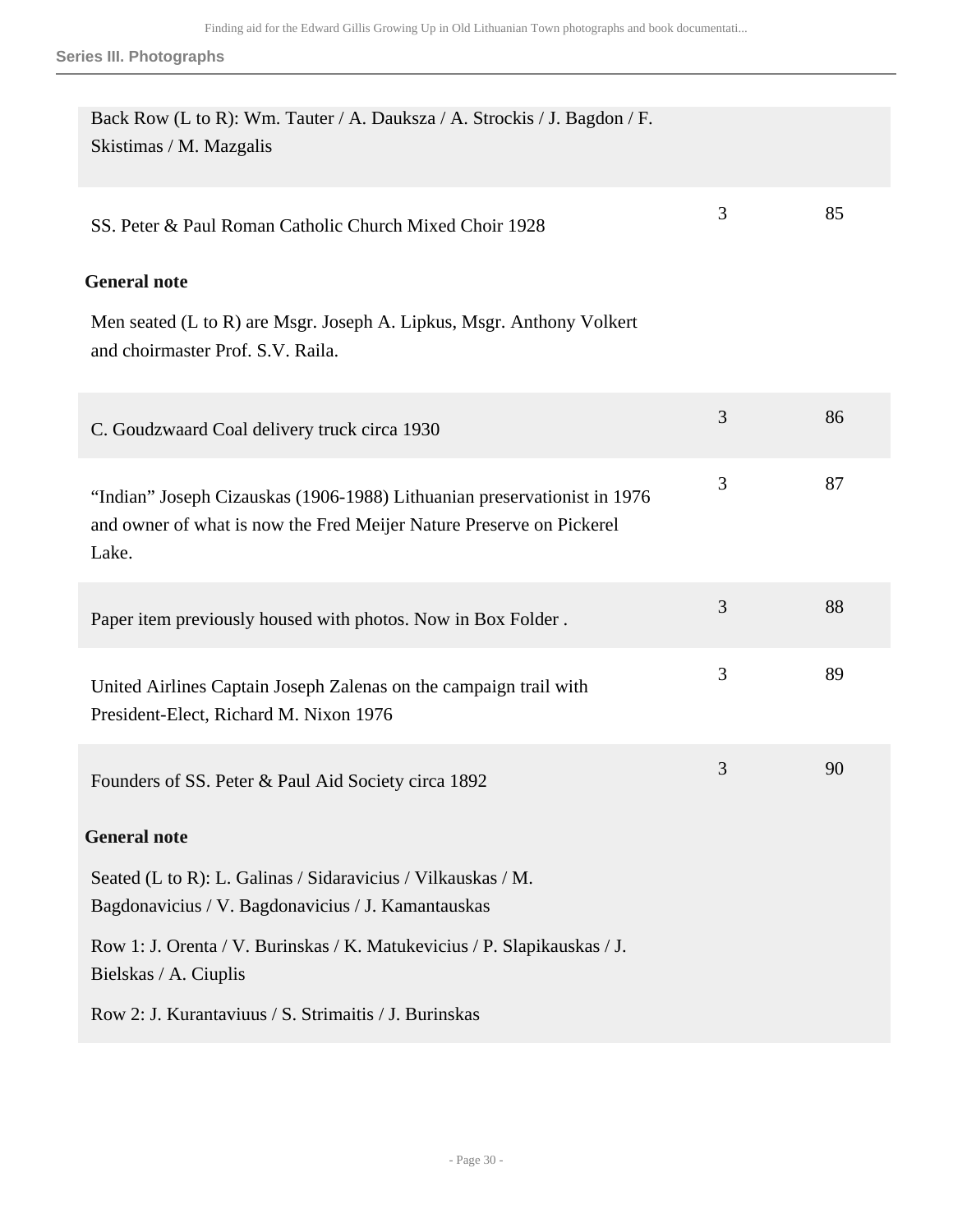| Row 3: J. Grinevicius / A. Kaleda / J. Didzbalis / P. Skiinkis / M. Dulskis /<br>M. Zemaitis / Unknown / Unknown              |   |    |
|-------------------------------------------------------------------------------------------------------------------------------|---|----|
| Row 4: V. Vizgirda / P. Bielskis / V. Bagdanavicius / V. Juskaitis / A.<br>Gerdis / J. Sadauskas                              |   |    |
| Row 5: J. Petrulonis / A. Grigaitis / M. Sirvinskas / A. Grigaitis / J. Diraitis                                              |   |    |
| Andrew Adomaitis with his 1926 Buick.                                                                                         | 3 | 91 |
| The Anthony and Andrew (pictured) Adomaitis Tailor Shop at 448<br>Leonard St NW, exterior view.                               | 3 | 92 |
| The Anthony (pictured with his dog) and Andrew Adomaitis Tailor Shop<br>at 448 Leonard ST NW, interior view.                  | 3 | 93 |
| Anthony Adomaitis in his back workroom.                                                                                       | 3 | 94 |
| A picnic party at a Lithuanian farm circa 1920                                                                                | 3 | 95 |
| A picture cut from a book of Turner School. Previously housed with<br>photos. Now in Box, Folder.                             | 3 | 96 |
| Funeral party of Anthony Sorokas (Saurokas) in front of old SS. Peter &<br>Paul Roman Catholic Church and School July 6, 1921 | 3 | 97 |
| Funeral procession of Anthony Sorokas (Saurokas) in front of St. George's<br>Aid Society Hall July 6, 1921                    | 3 | 98 |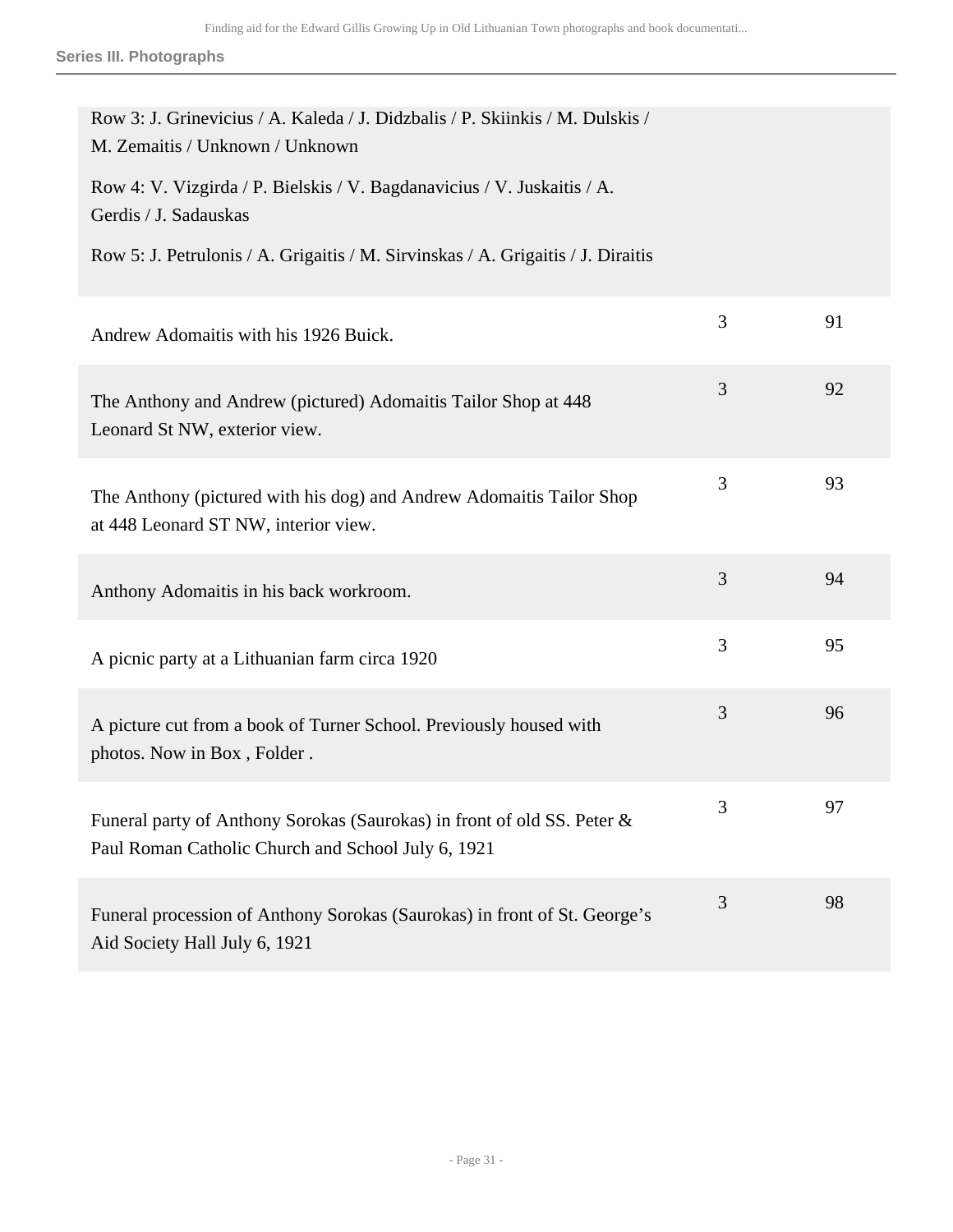| Horse drawn Lithuanian funeral procession leaving SS. Peter & Paul<br>Roman Catholic Church circa 1905                                                                                                                                                                           | 3              | 99  |
|----------------------------------------------------------------------------------------------------------------------------------------------------------------------------------------------------------------------------------------------------------------------------------|----------------|-----|
| Horse drawn double funeral procession. A child's casket is on a small<br>carriage following the hearse. SS. Peter & Paul Roman Catholic Church<br>records show an Anna Zukauskas and child died May 25, 1908.                                                                    | 3              | 100 |
| American Lithuanian Division of the Vytautas Aid Society in front of their<br>lodge at 1300 Hamilton NW at Crosby. Vincas Niksas, the Grand Knight,<br>who was 6' 8" tall stands at the center. circa 1920                                                                       | $\overline{4}$ | 101 |
| Vytautas Aid Society Lithuanian Knights in front of St. Georges<br><b>Hall 1914</b>                                                                                                                                                                                              | $\overline{4}$ | 102 |
| <b>General note</b>                                                                                                                                                                                                                                                              |                |     |
| Front Row (L to R): Stanislovas Motiejaitis / Juozas Zemaitis / Stanis<br>Atkuciunas / Povyl Asmurauskas / Juozas Krovelskis / Vincas Asmutis /<br>Vincas Niksas (Comdr.) / Aleksandra Giedraitis / Antanas Adomaitis /<br>Vincas Janulaitis / Jonas Ambrosas / Vincas Valinskas |                |     |
| Second Row (L to R): Baltrus Baltusis / Mikodemas Grigetis / Adolph<br>Slapikauskas / Vincas Lintkevicia / Pranas Mozurevicia / Vincas<br>Mozurevicia / Vincas Sesnauskas / Antanas Blaskevcia / Juozas<br>Birgiolaitis / Jonas Dielininkaitis                                   |                |     |
| Knights of Vytautas Aid Society, standing in front of their Society building<br>at Hamilton NW and Crosby NW. Uniforms worn are their 3rd style and<br>are military in design. Commander Vincas Niksas is at far left. 1925                                                      | $\overline{4}$ | 103 |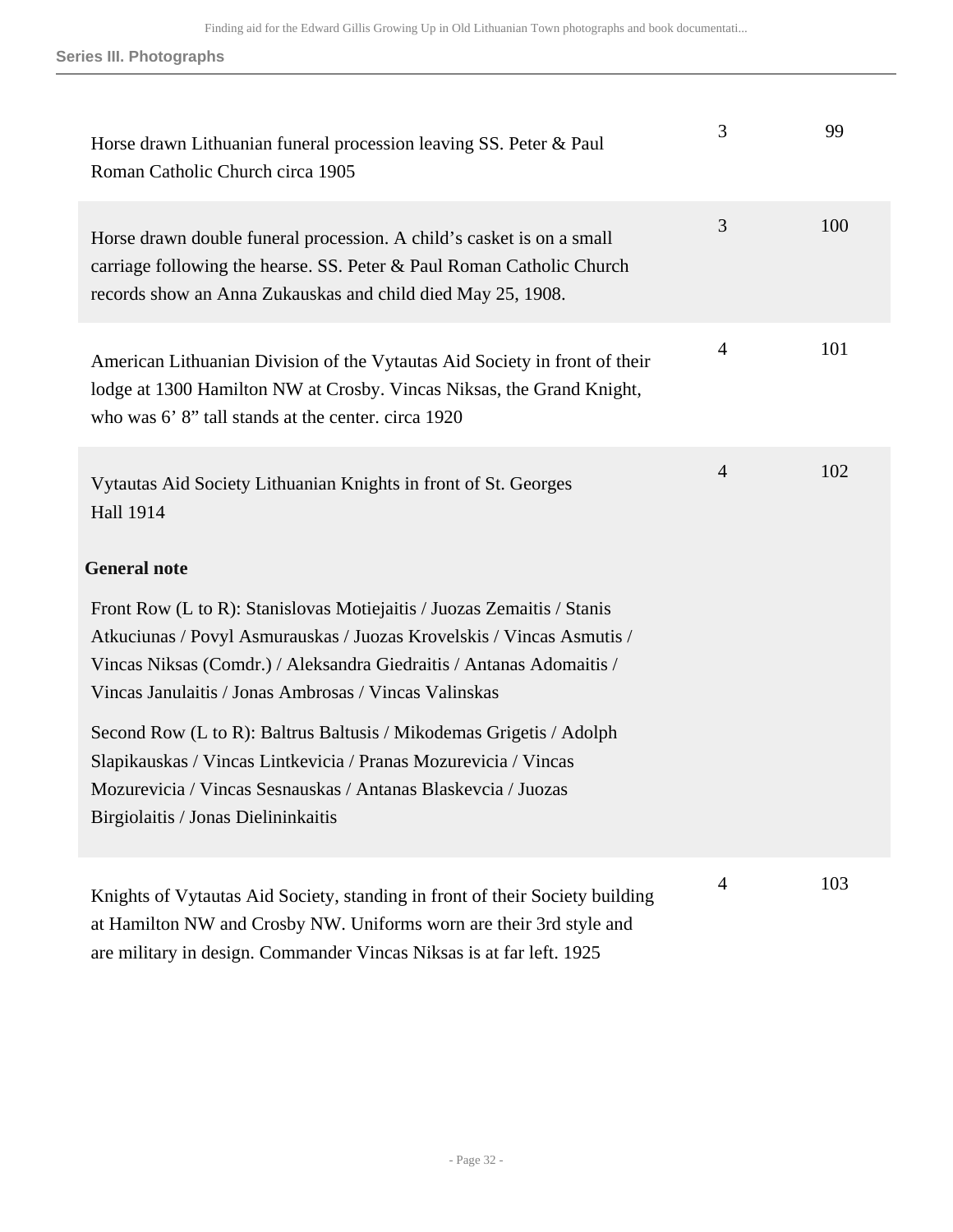| Vytautas Aid Society 50th Anniversary dinner at St. George Aid Society<br>Hall May, 1960                                                                                                                                                                       | $\overline{4}$ | 104 |
|----------------------------------------------------------------------------------------------------------------------------------------------------------------------------------------------------------------------------------------------------------------|----------------|-----|
| Vytautas Aid Society members are brothers Constance Adomaitis (left in<br>Knights uniform) and Isadore Adomaitis (in Lancer uniform) circa 1922                                                                                                                | $\overline{4}$ | 105 |
| SS. Peter & Paul Catholic School 2nd Grade class 1924                                                                                                                                                                                                          | $\overline{4}$ | 106 |
| <b>General note</b>                                                                                                                                                                                                                                            |                |     |
| Row 1 Top (L to R): Viola Murauskas (?) / Marion Yovish / Ed Naviskas /<br>Joe Razavich / Joe Rogers / Victor Dakauskas / Tony Pazaro / Eula<br>Smilgas / Pat Yancharas                                                                                        |                |     |
| Row 2 (L to R): Nellie Prince / Unknown / Adela Siratovich / Trenis /<br>Mary Skestone / Anne Tauter / Helen Tauter / Anne Tabor / Grace Baylis /<br>Mary Vishota / Edna Klimaitis                                                                             |                |     |
| Row 3 (L to R): Unknown / Eleanore King (Karalus) / Petronella Vivada /<br>Unknown / Nellie Naudzius / Nellie Cegalis / Sister Cegalis / Connie<br>Zemaitis / Eleanore Pitchel / Della Brazaitis                                                               |                |     |
| Row 4 (L to R): Unknown / Francis Kamantauskas / Vince Bagdon /<br>Ed Rasimas / Vince Asmutis / Unknown / John Misius / Robert King<br>(Karalus) / Albert "Boots" Jadvinskas / Tony Alksnis / Edward Sakocious /<br>Dick Burns / John Cizauskas / Bill Wallace |                |     |
| Row 5 Bottom: Ed Kutchinskas / Matt Cizauskas / Unknown / Robert<br>Adkins / Vince Klimavicz / Bill Kazelskas / Ray Sherwin / Al Bernot                                                                                                                        |                |     |
| A (non-Catholic?) wedding or engagement party at a home at 1066                                                                                                                                                                                                | 4              | 107 |

Elizabeth Ave NW.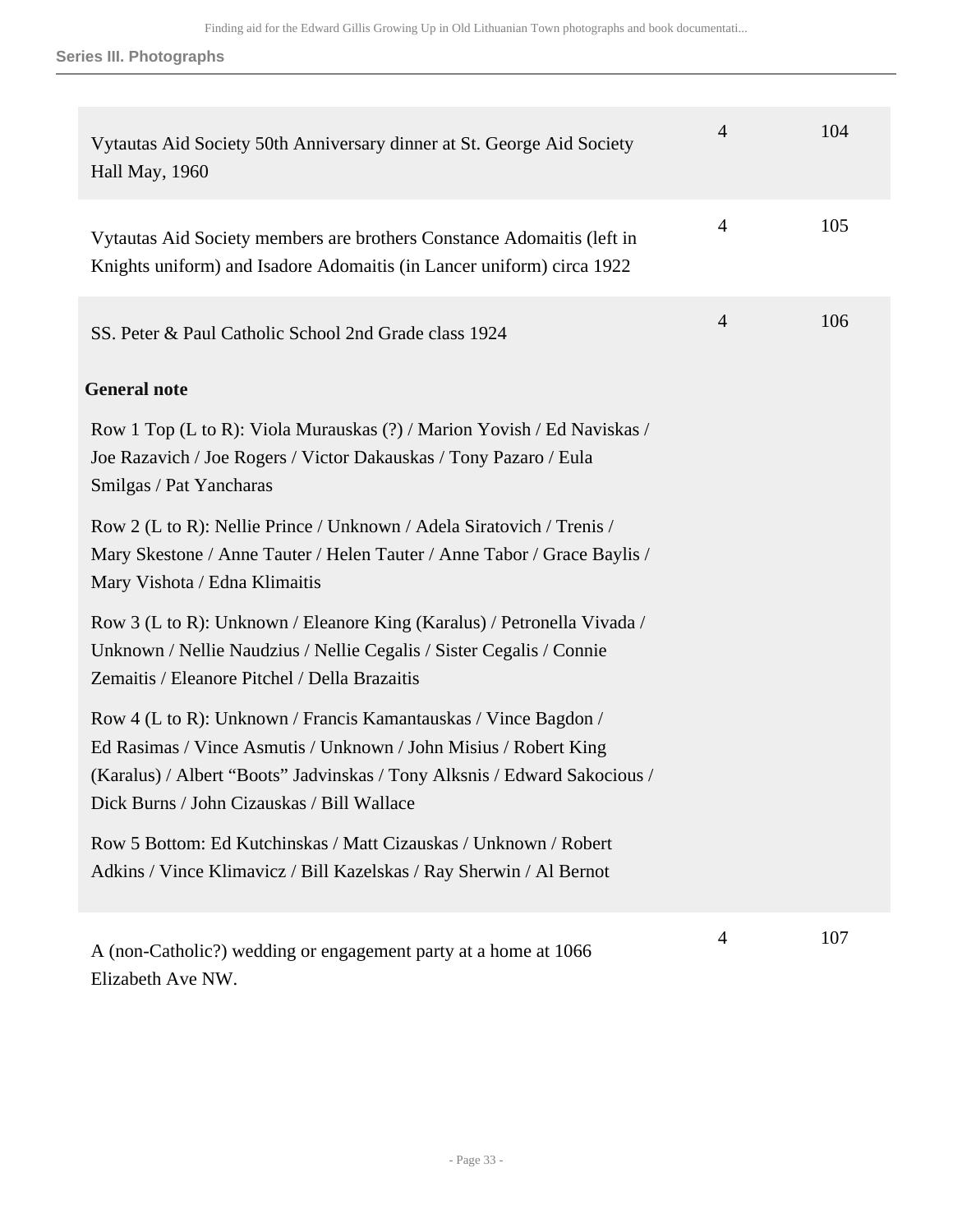| Honor Guard for the Catholic Funeral of Lt. Gerald Barto who was killed<br>in action in 1944 during World War II. 1949                                                                                                                                                   | $\overline{4}$ | 108 |
|--------------------------------------------------------------------------------------------------------------------------------------------------------------------------------------------------------------------------------------------------------------------------|----------------|-----|
| <b>General note</b>                                                                                                                                                                                                                                                      |                |     |
| Lt. Barto's widow had requested his remains be returned to Grand Rapids<br>MI for reinterment. The Guards had 4 affiliations: $A = U.S.$ Army, $AF =$<br>U.S. Air Force, $N = U.S.$ Navy and $V = V$ ytautas Knights.                                                    |                |     |
| Front Row (L to R): Jerry Adamaitis A / Norbert Puplis A / Al Base V /<br>John Taruta V / Unknown AF NCO who accompanied Lt. Barto's remains<br>home / Frank Kamsicskas V / John Kamsicskas V / Eugene Bagdon V                                                          |                |     |
| Back Row (L to R): Father Jude / Joe Jarich N / John Krikchunas A / Tom<br>Gelwich N / Roger Sherwin AF / Ray Saukas A / John Tabor AF / John<br>Bagdon A / John Niedwic A / Tony Childs ? / Ray Sakainas V / Albert<br>Griegel V / Charles Galinas V / George Salatka V |                |     |
| Lithuanian picnic at Green Lake in Montcalm County MI circa 1920                                                                                                                                                                                                         | 4              | 109 |
| Relief party assisting during the great flood of March 1904 on Leonard<br>NW at Scribner St                                                                                                                                                                              | $\overline{4}$ | 110 |
| The Our Theater 737 Leonard ST NW at McReynolds AVE circa 1930                                                                                                                                                                                                           | $\overline{4}$ | 111 |
| Grand Rapids MI Fire Department's Number 9 Engine House on Leonard<br>ST NW at Quarry ST circa 1915                                                                                                                                                                      | $\overline{4}$ | 112 |
| West Leonard ST Farmers' Market looking north.                                                                                                                                                                                                                           | $\overline{4}$ | 113 |
| Old covered West Leonard St bridge over the Grand River circa 1900                                                                                                                                                                                                       | 4              | 114 |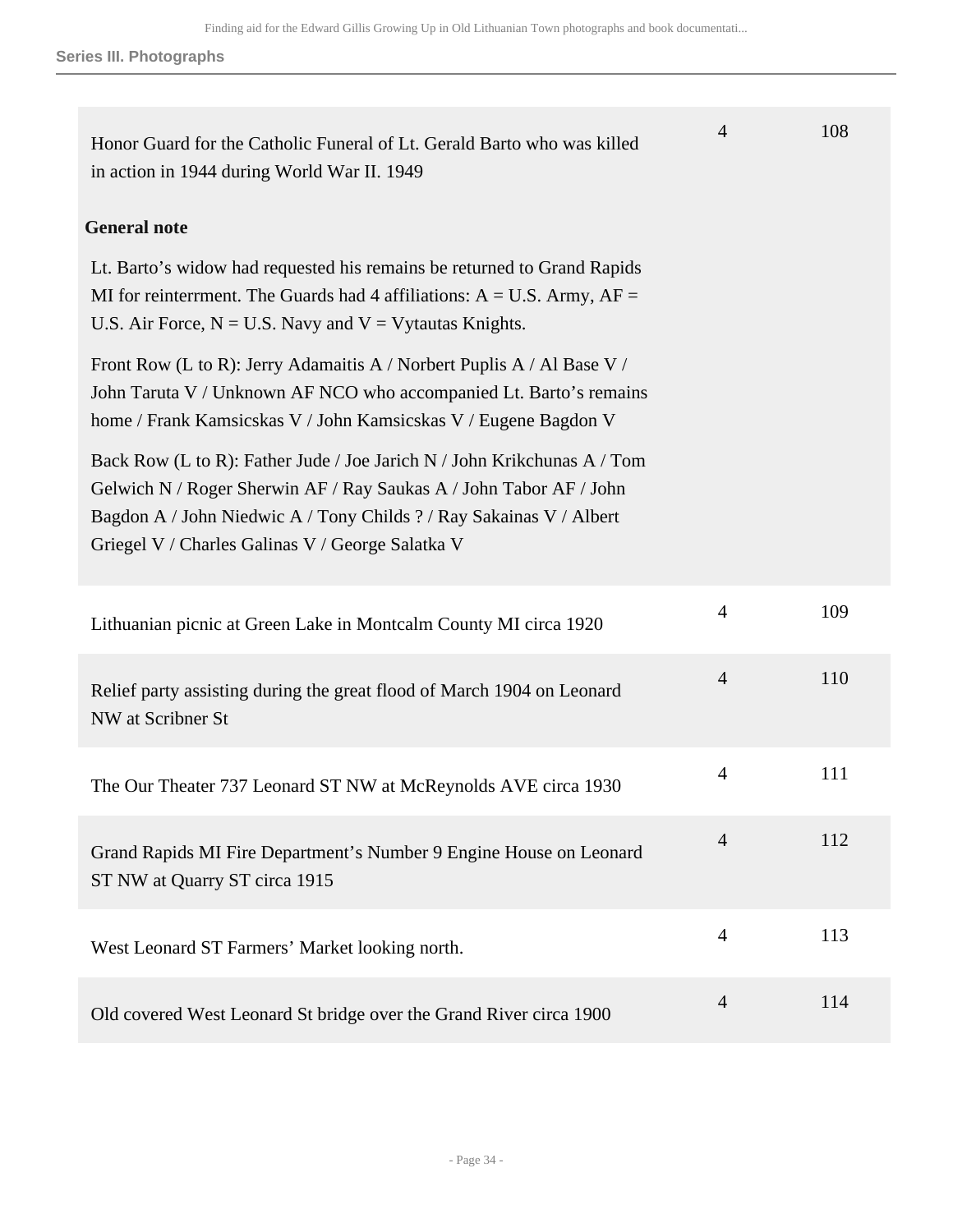| St. George's Aid Society Golden Jubilee Committee members 1953                                                                                                                                      | 4              | 115 |
|-----------------------------------------------------------------------------------------------------------------------------------------------------------------------------------------------------|----------------|-----|
| <b>General note</b>                                                                                                                                                                                 |                |     |
| Seated (L to R): L. Chase / J. Edkins / J. Nelson / W. Morris, Pres. / N.<br>Tuma / W. Mazur / J. Mol / J. Puplis                                                                                   |                |     |
| Middle Row (L to R): F. Skestone / P. Matthews / L. Boyer / W. Sherwin /<br>R. Saukas / F. Zukaitis / J. Totoraitis / R. Kurant / J. Norkus / H. Schippers                                          |                |     |
| Top Row (L to R): S. Edkins / E.Scullion / E. Masck / J. Morris / V. Grey                                                                                                                           |                |     |
| Barto & Son Funeral Home located at the NW corner of Quarry and<br>Myrtle circa 1930                                                                                                                | $\overline{4}$ | 116 |
| John Sabaitis standing in front of his restaurant/tavern on the SE corner of<br>Richmond ST NW and Muskegon AVE NW circa 1930                                                                       | $\overline{4}$ | 117 |
| SS. Peter & Paul Roman Catholic Church interior view during the<br>celebration of High Mass for the funeral of Fr. William Vishnoraitis. Circa<br>1960, prior to the renovations completed in 1962. | $\overline{4}$ | 118 |
| Bert Gillis posing with his canaries which were bred for singing. 1930                                                                                                                              | $\overline{4}$ | 119 |
| Minutes of the first meeting of St. George's Aid Society December 15,<br>1903                                                                                                                       | $\overline{4}$ | 120 |
| <b>General note</b>                                                                                                                                                                                 |                |     |
| Msgr. Simon Pangonis of St. Adelbert Church presiding.                                                                                                                                              |                |     |
| Elected were: Joseph Dubinskas, President / John Barczauskas, Vice<br>President / John Bielskas, 1st Secretary / Vinsas Rinkevicze, 2nd                                                             |                |     |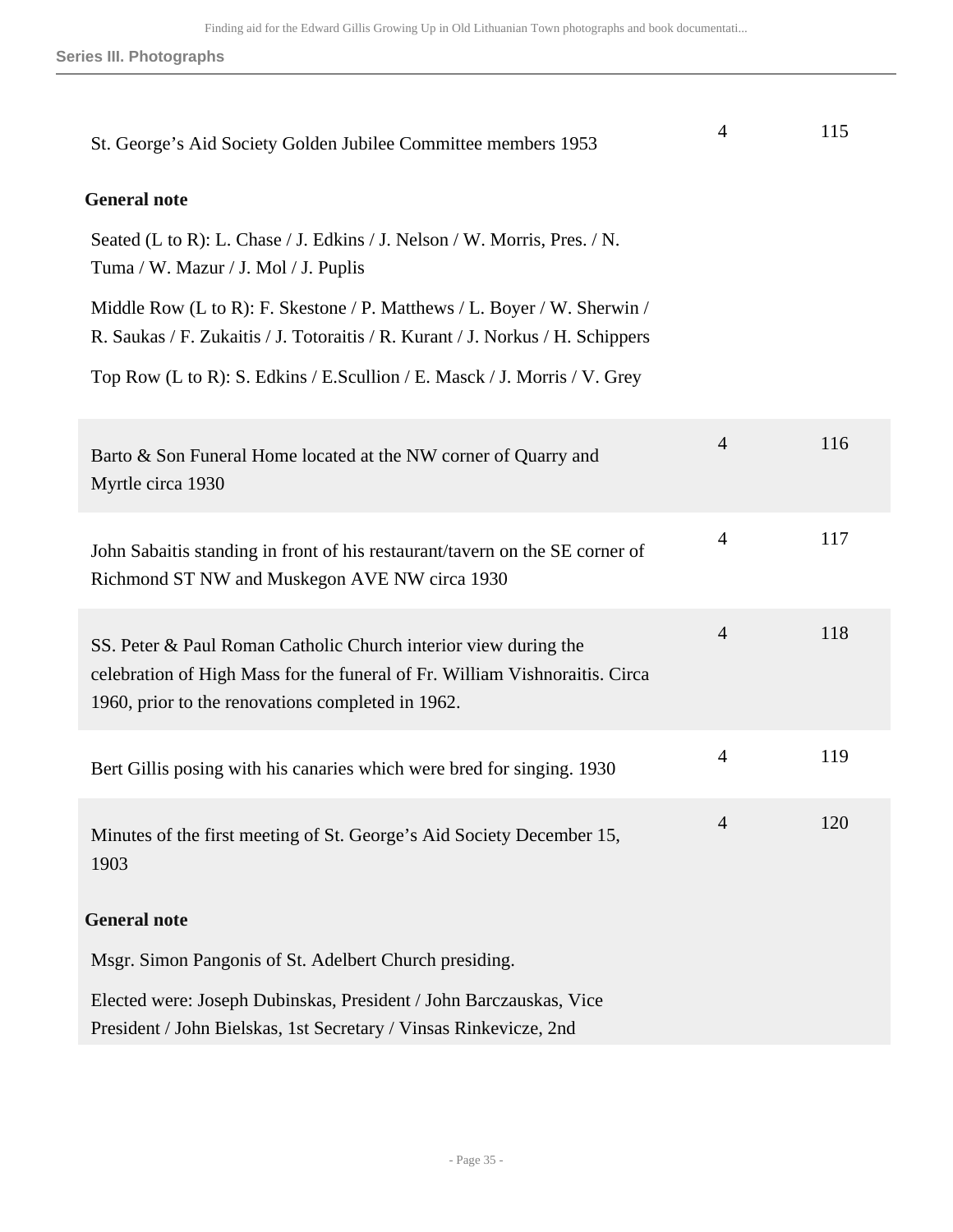| Secretary / Vinsas Kulbokas, Treasurer / Vinsas Bielskas, ? / Dominikas<br>Barczauskas, ?/ George Oleka, ?/ George Kamantavicze, Sick Benefits /<br>Joseph Salatka, Marshall                       |                |     |
|----------------------------------------------------------------------------------------------------------------------------------------------------------------------------------------------------|----------------|-----|
| Joe Gillis and his wife Mary (Marciulaitis) Gillis in their canoe "My River<br>Home" on the Grand River circa 1940                                                                                 | $\overline{4}$ | 121 |
| Tony Dauksze, Lithuanian Arctic explorer posing with Narwal whale tusk<br>at Prince Regent Inlet; Northwest Territories, Canada. Also see photo<br>178. circa 1969                                 | $\overline{4}$ | 122 |
| Grocery store (exterior view) at the corner of 11th ST and Hamilton AVE<br>NW. circa 1940                                                                                                          | $\overline{4}$ | 123 |
| <b>General note</b>                                                                                                                                                                                |                |     |
| Known for its herring circa 1940. The store was founded by Jaccubus Bach<br>in the 1920s and later owned and operated by his brother, Morris Bach in<br>the 1930s and later by Tony & Betty Lukas. |                |     |
| Sons and Daughter Aid Society bar room 1057 Hamilton AVE NW after<br>its merger with the Simonas Daukantas Aid Society circa 1920                                                                  | $\overline{4}$ | 124 |
| Sons and Daughter Aid Society bar room 1057 Hamilton AVE NW circa<br>1920                                                                                                                          | 4              | 125 |
| St. George Aid Society (founded 1903) Hall (exterior view) at 1513<br>Quarry AVE NW circa 1953                                                                                                     | $\overline{4}$ | 126 |
| Lithuanian Freedom Cemetery Maintenance Building under<br>construction circa 1919                                                                                                                  | 4              | 127 |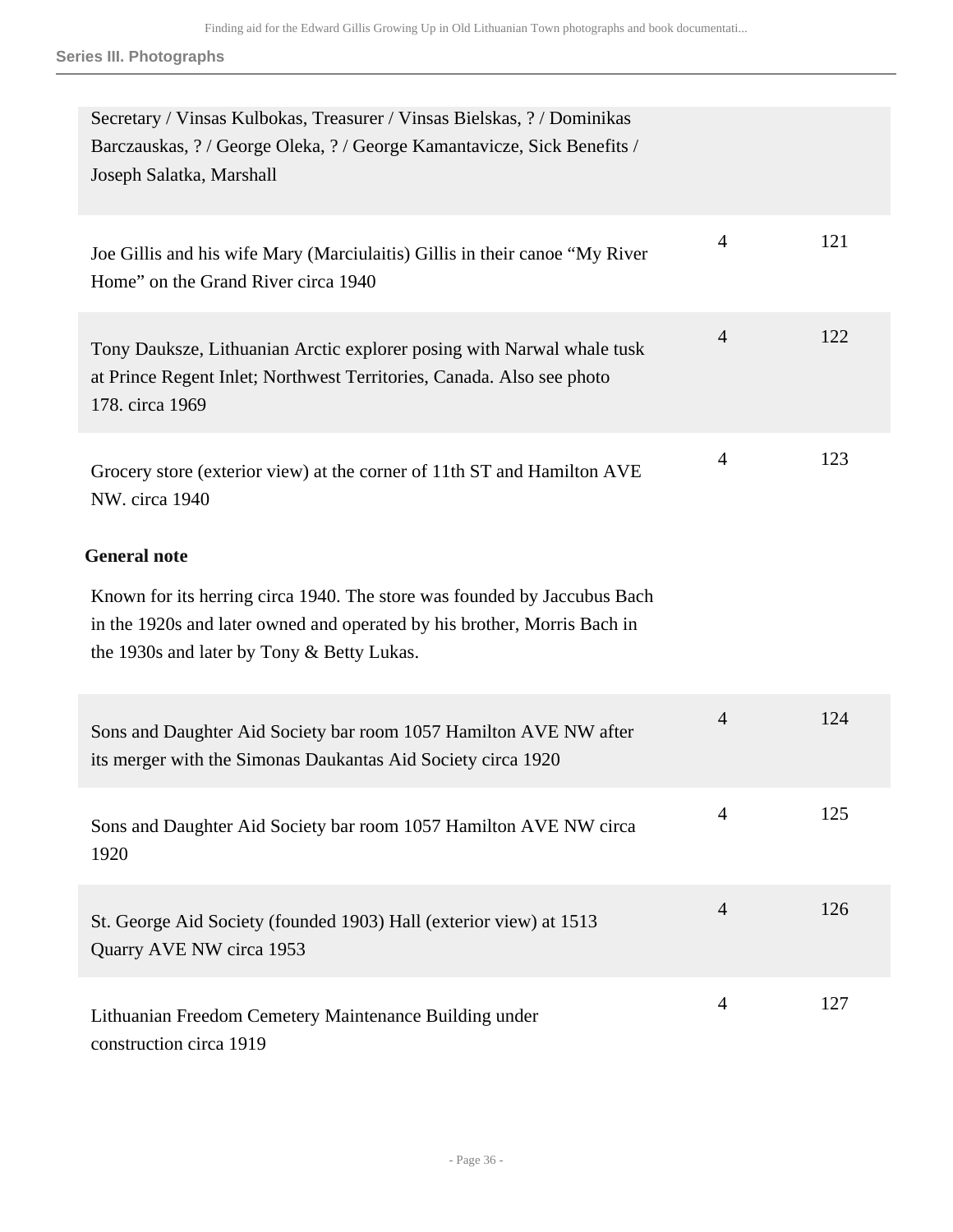### **General note**

The 12 men pictured are unidentified. The Cemetery is located on Garfield AVE NW north of Richmond Park. "Freedom" means non-church affiliated.

| Dornbos Fisheries Market (exterior view) located at the NW corner of<br>Leonard ST NW and Front AVE NW circa 1930                                                                                  | 4              | 128 |
|----------------------------------------------------------------------------------------------------------------------------------------------------------------------------------------------------|----------------|-----|
| Arie VanBree Hardware store (exterior view) at 436 Leonard ST NW circa<br>1901                                                                                                                     | $\overline{4}$ | 129 |
| A group of Lithuanian factory workers circa 1915                                                                                                                                                   | $\overline{4}$ | 130 |
| An unknown Lithuanian woman reposing in her casket in a home circa<br>1920                                                                                                                         | $\overline{4}$ | 131 |
| An unknown funeral party posing on the steps of SS. Peter & Paul Roman<br>Catholic Church circa 1925                                                                                               | $\overline{4}$ | 132 |
| An unknown funeral party posing in front of the old SS. Peter & Paul<br>Roman Catholic Church. Rev. Anthony S. Dexnis, standing near the<br>Crucifix circa 1918                                    | $\overline{4}$ | 133 |
| The Rev. Anthony K. Dexnis (earlier spelled the Rev. Antanas K. Deksnys<br>or Deksnis) The Rev. served as Administrator of SS. Peter & Paul Roman<br>Catholic Parish from 1918 to 1925, circa 1920 | $\overline{4}$ | 134 |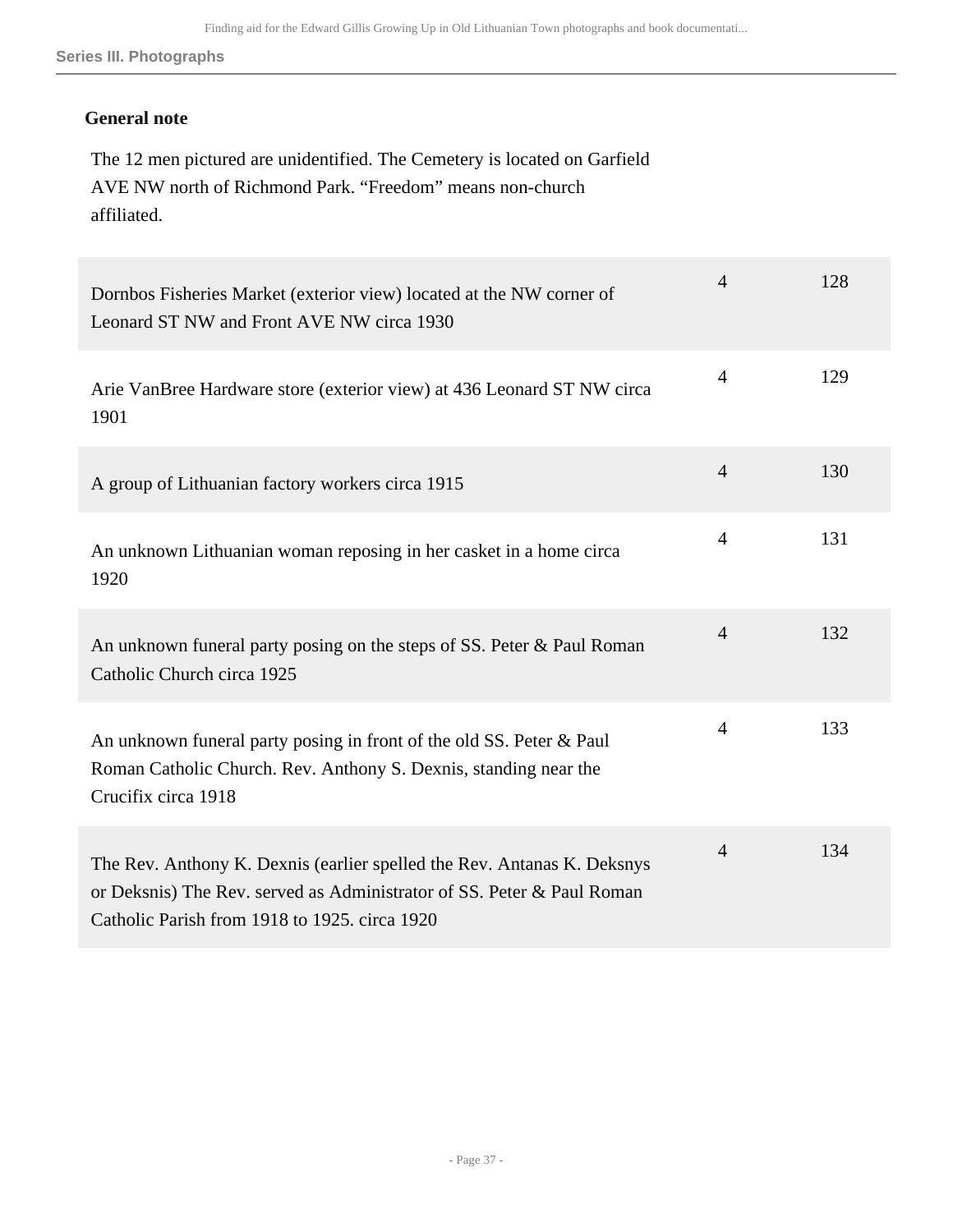| The retired Archbishop, Charles A. Salatka of Oklahoma City OK. The<br>Archbishop was born in Lithuanian Town, Grand Rapids MI and was a<br>former parishioner of SS. Peter & Paul Roman Catholic Church. in 1992 | 4              | 135 |
|-------------------------------------------------------------------------------------------------------------------------------------------------------------------------------------------------------------------|----------------|-----|
| Photo of a dance and party announcement flier at St. George's Hall circa<br>1920                                                                                                                                  | $\overline{4}$ | 136 |
| Harrison Park Elementary & Junior High School (exterior view) 1440<br>Davis NW. Harrison Park opened in 1924, and many Lithuanian children<br>attended. 1993                                                      | 4              | 137 |
| The original SS. Peter & Paul Aid Society Hall (exterior view) at 1408<br>Hamilton AVE NW 1992                                                                                                                    | $\overline{4}$ | 138 |
| The original Son's & Daughter's Aid Society Hall (exterior view) at 1057<br>Hamilton AVE NW 1993                                                                                                                  | $\overline{4}$ | 139 |
| The former Ed Worfels Boat Landing and Livery (exterior view) at 1330<br>Front Ave NW 1993                                                                                                                        | $\overline{4}$ | 140 |
| A large stone watering basin for horses at 1552 Quarry AVE NW, the<br>former site of the George Steele Livery Stables 1992                                                                                        | $\overline{4}$ | 141 |
| The first mill stone brought to Grand Rapids MI with a historic<br>plaque 1992                                                                                                                                    | $\overline{4}$ | 142 |
| Theodore Gillis standing on a retaining wall at a point called "Indian Mill"<br>Creek Jump" where Lithuanian kids played. 1992                                                                                    | 4              | 143 |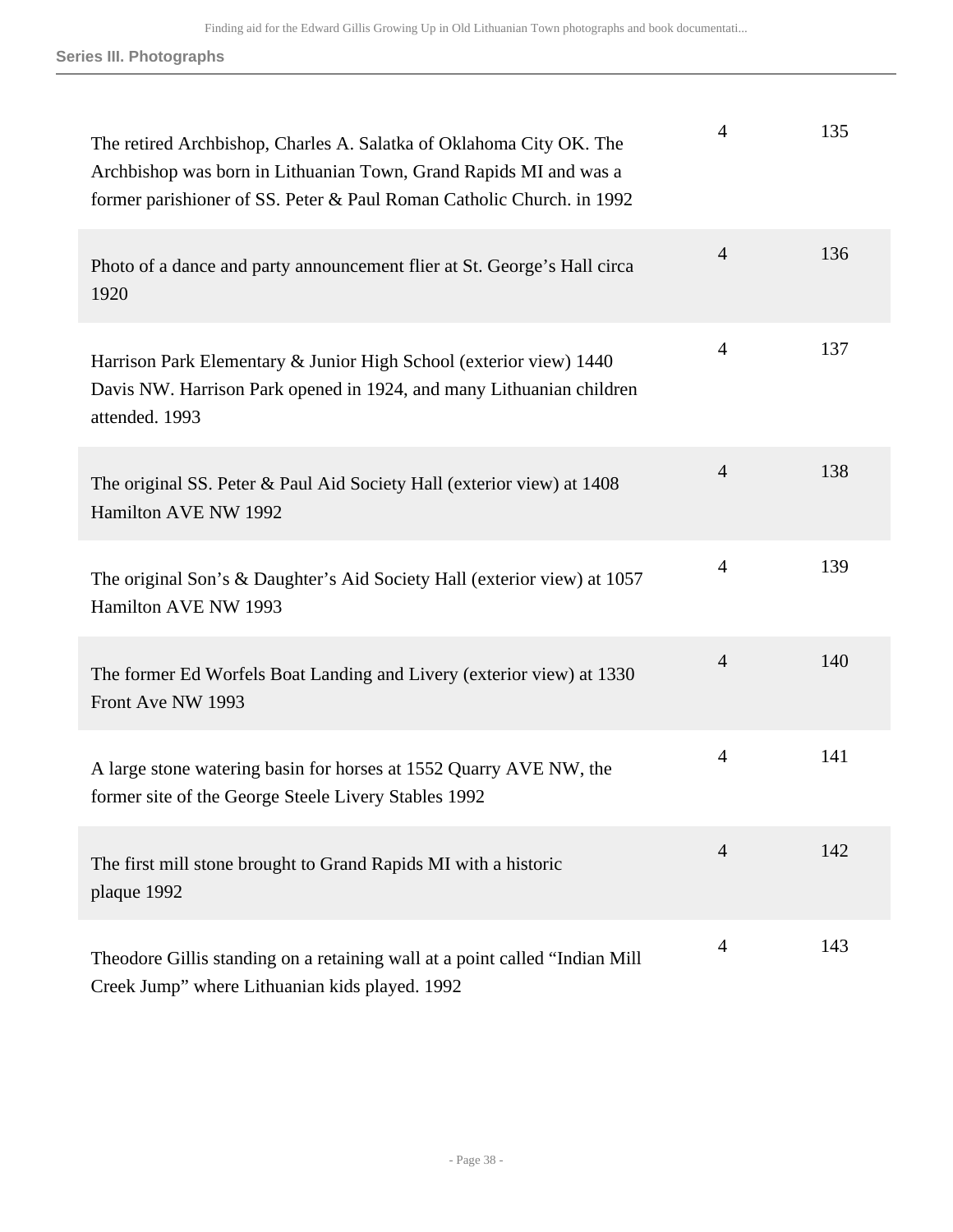| A scene along Indian Mill Creek west of Alpine AVE, where Lithuanian<br>kids passed the summer days. 1992                                                                                                              | 4              | 144 |
|------------------------------------------------------------------------------------------------------------------------------------------------------------------------------------------------------------------------|----------------|-----|
| "Big Rock" in Indian Mill Creek. It was a favorite fishing hole for<br>Lithuanian kids. 1992                                                                                                                           | $\overline{4}$ | 145 |
| "End of the Wall" swimming hole on the west side of the Grand<br><b>River. 1992</b>                                                                                                                                    | $\overline{4}$ | 146 |
| The remnants of a walkway over Indian Mill Creek once much used by<br>factory workers to get to work from home and back again. 1993                                                                                    | $\overline{4}$ | 147 |
| A view of Indian Mill Creek looking west from the Grand Trunk Railroad<br>bridge. The City of Grand Rapids operated a swimming beach at this site<br>from 1920 to 1940, popularily known as "Blood Sucker Beach." 1993 | $\overline{4}$ | 148 |
| the mouth of Indian Mill Creek at the Grand River 1993                                                                                                                                                                 | $\overline{4}$ | 149 |
| Richmond Park sledding hill and skating pond 1993                                                                                                                                                                      | $\overline{4}$ | 150 |
| A view of Indian Mill Creek looking under the Pere Marquett and<br>Pennsylvania Railroad bridges 1992                                                                                                                  | $\overline{4}$ | 151 |
| The former Harrison Wagon Works plant, an employer of many<br>Lithuanians. 1991                                                                                                                                        | $\overline{4}$ | 152 |
| The former Imperial Furniture Co. plant (exterior view, looking SE) at<br>1640 Broadway AVE NW. Imperial employed many Lithuanians. 1993                                                                               | $\overline{4}$ | 153 |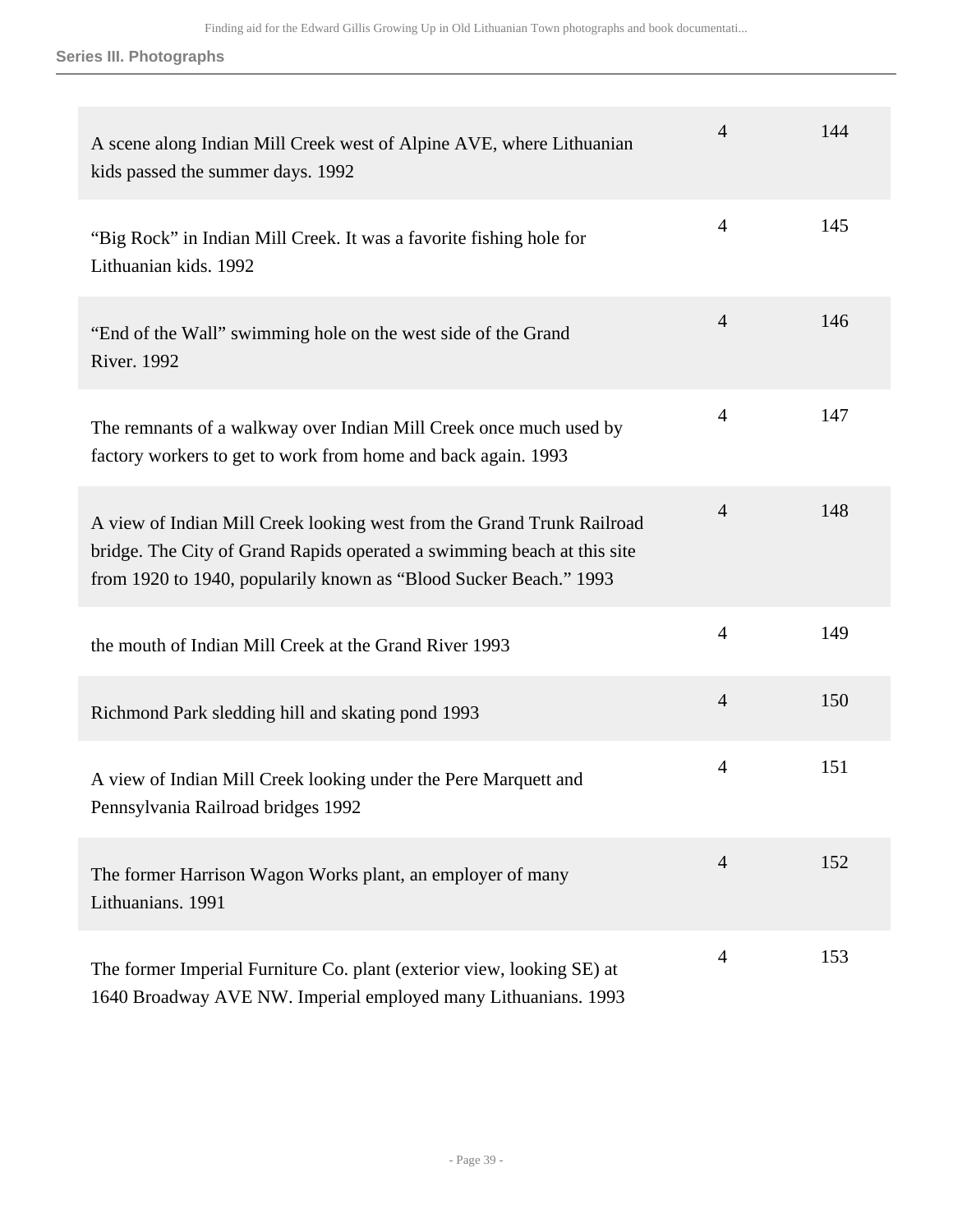| The former Imperial Furniture Co. plant (exterior view, looking SW) at<br>1640 Broadway AVE NW. 1993                                                                                                   | $\overline{4}$ | 154 |
|--------------------------------------------------------------------------------------------------------------------------------------------------------------------------------------------------------|----------------|-----|
| The former John Widdicomb Furniture Co. plant (exterior view), located<br>at 4th ST NW & 5th ST NW and the railroad tracks. A number of<br>Lithuanians worked here. 1992                               | $\overline{4}$ | 155 |
| A train wreck at Fuller Junction. An eastbound Grand Trunk Railroad<br>freight plowed through a Pennsylvania Railroad freight. circa 1935                                                              | $\overline{4}$ | 156 |
| The wake of Anthony Gillis 1914-1917                                                                                                                                                                   | $\overline{4}$ | 157 |
| Historic plaque on the Grand Rapids Fire Department's Engine House No.<br>9 1920-1966.                                                                                                                 | $\overline{4}$ | 158 |
| The former neighborhood general store operated by Mrs. Elizabeth<br>Ludzius in the 1930s at the SE corner of Muskegon AVE NW and Myrtle<br><b>ST NW 1992</b>                                           | $\overline{4}$ | 159 |
| The former Lubinskas & Sons Market building at 1300 Muskegon AVE<br><b>NW 1993</b>                                                                                                                     | $\overline{4}$ | 160 |
| <b>General note</b>                                                                                                                                                                                    |                |     |
| The business was operated at this site by John Lubinskas, Sr. and later<br>by his sons Victor and John, Jr. from 1927 to 1981, and specialized in<br>Lithuanian preferred cuts of meat. See photo 177. |                |     |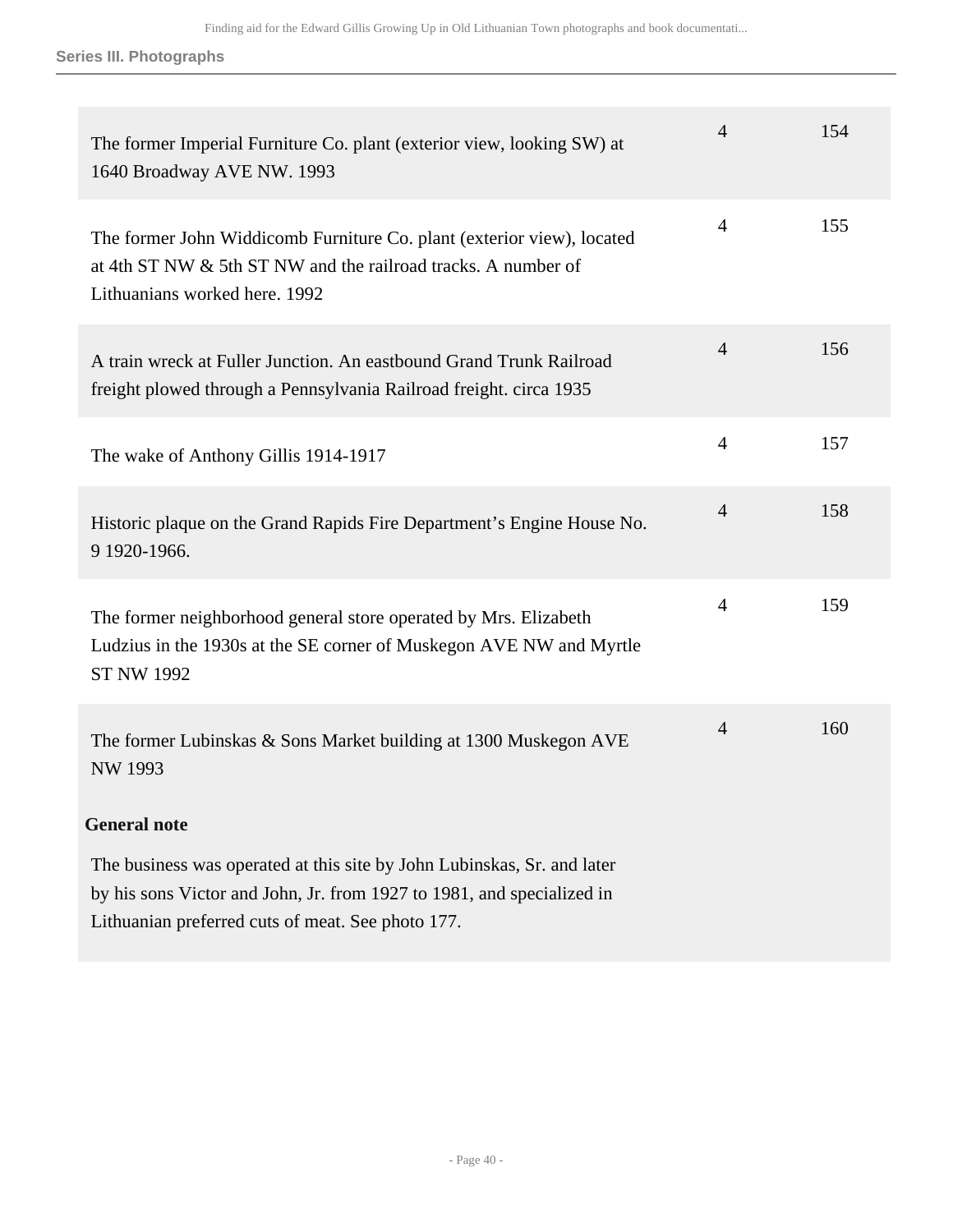| Wallace Photography Studio building at 517 Leonard ST NW. The<br>business was founded by Bert Wallace (Baltrous G. Valusis) in the early<br>1920s. 1993                                               | $\overline{4}$ | 161 |
|-------------------------------------------------------------------------------------------------------------------------------------------------------------------------------------------------------|----------------|-----|
| The former Grand Rapids Chair Factory building, an employer of many<br>Lithuanians. 1992                                                                                                              | $\overline{4}$ | 162 |
| Old stucco homes on Davis AVE NW between Leonard ST NW and<br>Myrtle ST NW. dating to the late 1800's. They may have been built by the<br>Harrison Wagon Works to house their employees. 1993         | $\overline{4}$ | 163 |
| Two photos of the "The Old Double House" that dates to 1887.                                                                                                                                          | $\overline{4}$ | 164 |
| <b>General note</b>                                                                                                                                                                                   |                |     |
| The pre-11911 house numbering system had it at 648 Broadway NW. The<br>current number is 1522. 164-A was taken in 1993. 164-B is circa 1900<br>with 2 unidentified women pictured by the front porch. |                |     |
| The Waitkonis (Vaitkonis) family home at 1503 Hamilton AVE NW 1991                                                                                                                                    | 4              | 165 |
| Fuller Junction (Station) looking east along the Grand Trunk Railroad<br>tracks. The north-south Pere Marquette Railroad tracks crossed here. The<br>former Gunn Furniture Co. plant is on the left.  | $\overline{4}$ | 166 |
| The former Gunn Furniture Co. (founded 1898) plant 1992                                                                                                                                               | $\overline{4}$ | 167 |
| Indian Mill Creek "dump" near Fuller Junction.                                                                                                                                                        | $\overline{4}$ | 168 |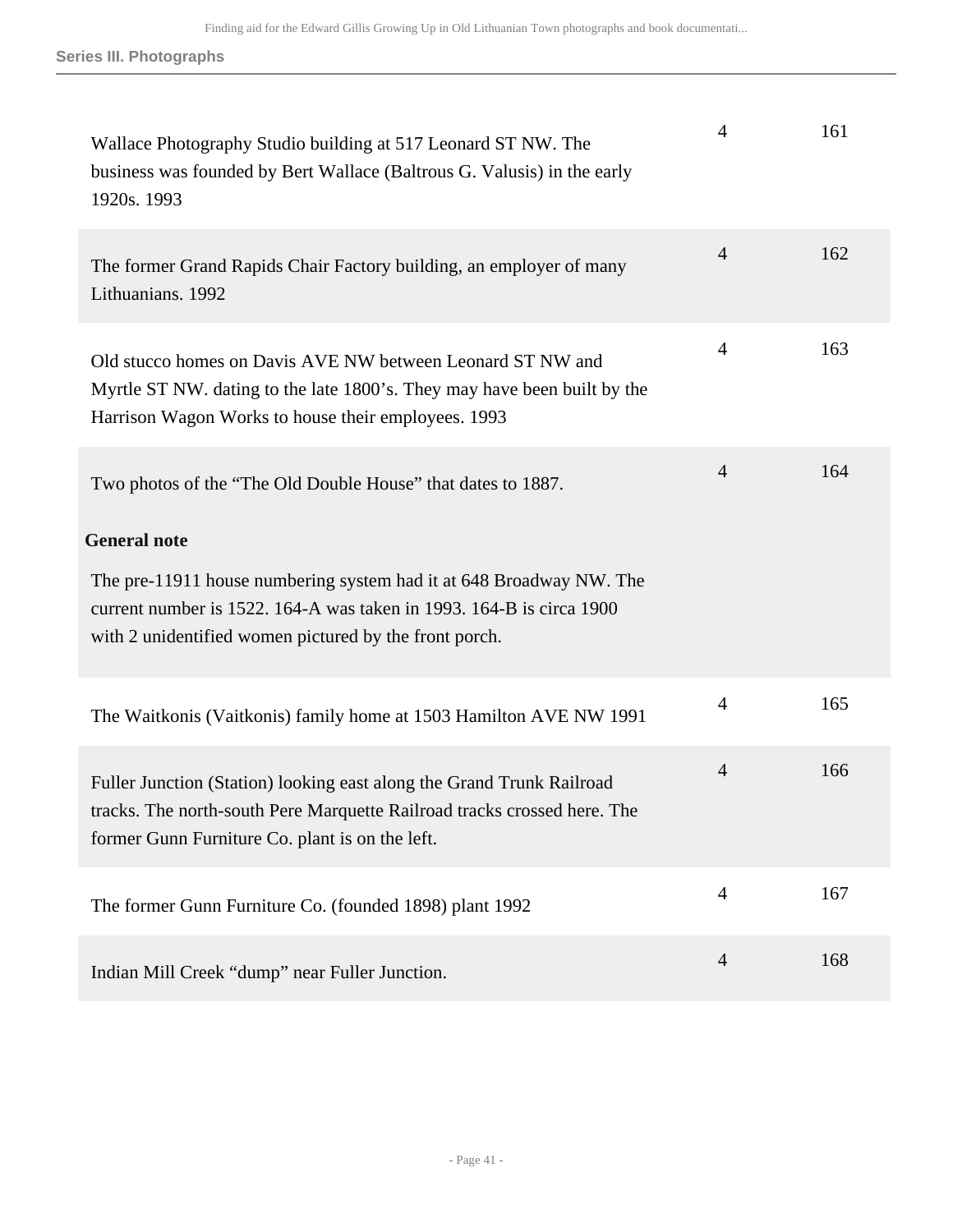| The Peter Totoraitis, Sr. home at 1736 Elizabeth AVE NW 1910                                                                                                                                | $\overline{4}$ | 169 |
|---------------------------------------------------------------------------------------------------------------------------------------------------------------------------------------------|----------------|-----|
| The former Bill Gernius Pavillion (1930s) at 4446 Abrigidore Trail on the<br>west bank of the Grand River.                                                                                  | $\overline{4}$ | 170 |
| Old trolley car on West Leonard ST hill. Greenwood Cemetery is on the<br>right(north) and Mt. Calvary Cemetery is on the left (south). circa 1910                                           | 4              | 171 |
| Old West Leonard ST Public School circa 1910                                                                                                                                                | $\overline{4}$ | 172 |
| Felix V. Zukaitis (1906-1969), founder and owner of the West Side Beer<br>Distributing Company. Following his death; his widow, Gladys operated<br>the company successfully for many years. | $\overline{4}$ | 173 |
| Walter F. Thomasma Meat Market (interior view) located at the SW corner<br>of Leonard ST and Turner AVE circa 1895                                                                          | $\overline{4}$ | 174 |
| <b>General note</b>                                                                                                                                                                         |                |     |
| L to R: Walter Thomasma / Charley Reynold / Fred Schneider / George<br>Gretzinger / Rein Thomasma / Una Porter / Walter F.                                                                  |                |     |
| Thomasma Meat Market (exterior view) located at the SW corner of<br>Leonard ST and Turner Ave. circa 1895                                                                                   | $\Delta$       | 174 |
| SS. Peter & Paul Catholic School 6th grade class October 19, 1927                                                                                                                           | $\overline{4}$ | 175 |
| <b>General note</b>                                                                                                                                                                         |                |     |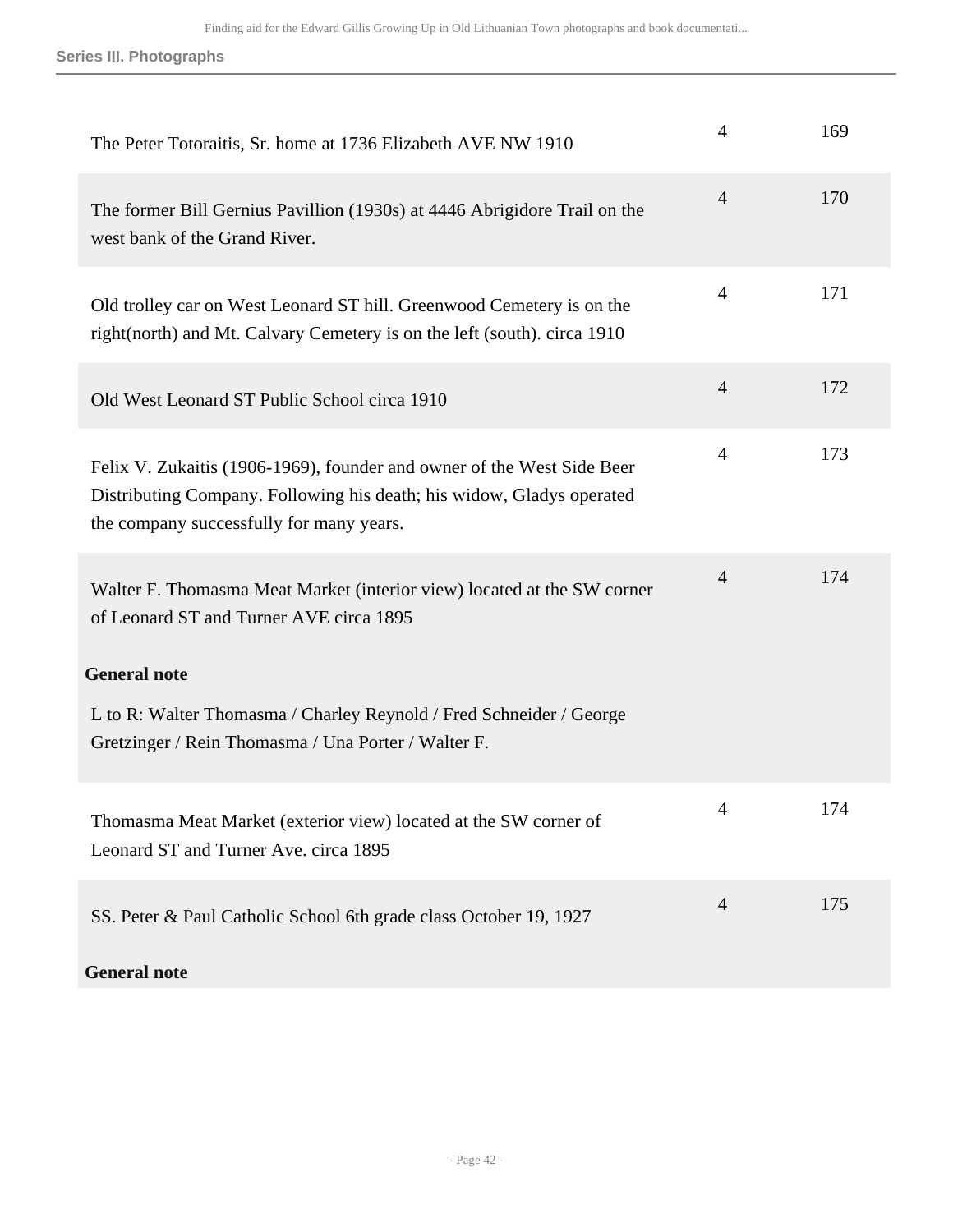| The teacher, Sister Sebastian is not pictured. Students are listed top to<br>bottom.                                                                                                                                  |   |     |
|-----------------------------------------------------------------------------------------------------------------------------------------------------------------------------------------------------------------------|---|-----|
| Column 1 (far left): Gerald Barto / Charles Blavechunas / William<br>Kazelskis / Alex Denny / August Ambutavich / Robert Edkins                                                                                       |   |     |
| Column 2: Anthony Martinkevicz / Edward Kuchinskas / Vincent<br>Asmistis / Matthew Cizauskas / Frank Kamantauskas / Albert Bernott                                                                                    |   |     |
| Column 3: Ed Sakocious / Louis Cizauskas / Edward Navickas / Albert<br>Jadvinskas / Unknown / Vincent Bagdon                                                                                                          |   |     |
| Column 4: Unknown / Joseph Jacewicz / Peter Lucas / Peter Gerulis /<br>Joseph Waitkonis(?)                                                                                                                            |   |     |
| Column 5: Pat Vaivada / Eleanor Pitchell / Nellie Naudzius / Eula<br>Smelges / Eleanor King / Raymond Sherwin                                                                                                         |   |     |
| Column 6: Edna Klimaitis / Pat Nausadis / Connie Zemaitis / Mary<br>Moskevicz / Florence Shupinsky / Deda Brazaitis                                                                                                   |   |     |
| Column 7 (far right): Mary Mikulaitis / Helena Bernott / Marian Youvish /<br>Anna Tabor / Patricia Yancharas / Adella Chepla                                                                                          |   |     |
| John Lubinskas, Jr. in front of his store, Lubinskas Market March 5, 1978                                                                                                                                             | 4 | 176 |
| <b>General note</b>                                                                                                                                                                                                   |   |     |
| The business was founded by his father, John Lubinskas, Sr. in 1927 and<br>was located at the NE corner of Muskegon AVE NW and Crosby ST NW.<br>Also see photo 160.                                                   |   |     |
| Map of the Northwest Passage showing route traversed by Lithuanian<br>Arctic explorer, Anthony Dauksza. His solo expedition being only the<br>fourth to have made the 3,500 mile passage by 1976. Also see photo 122. | 4 | 177 |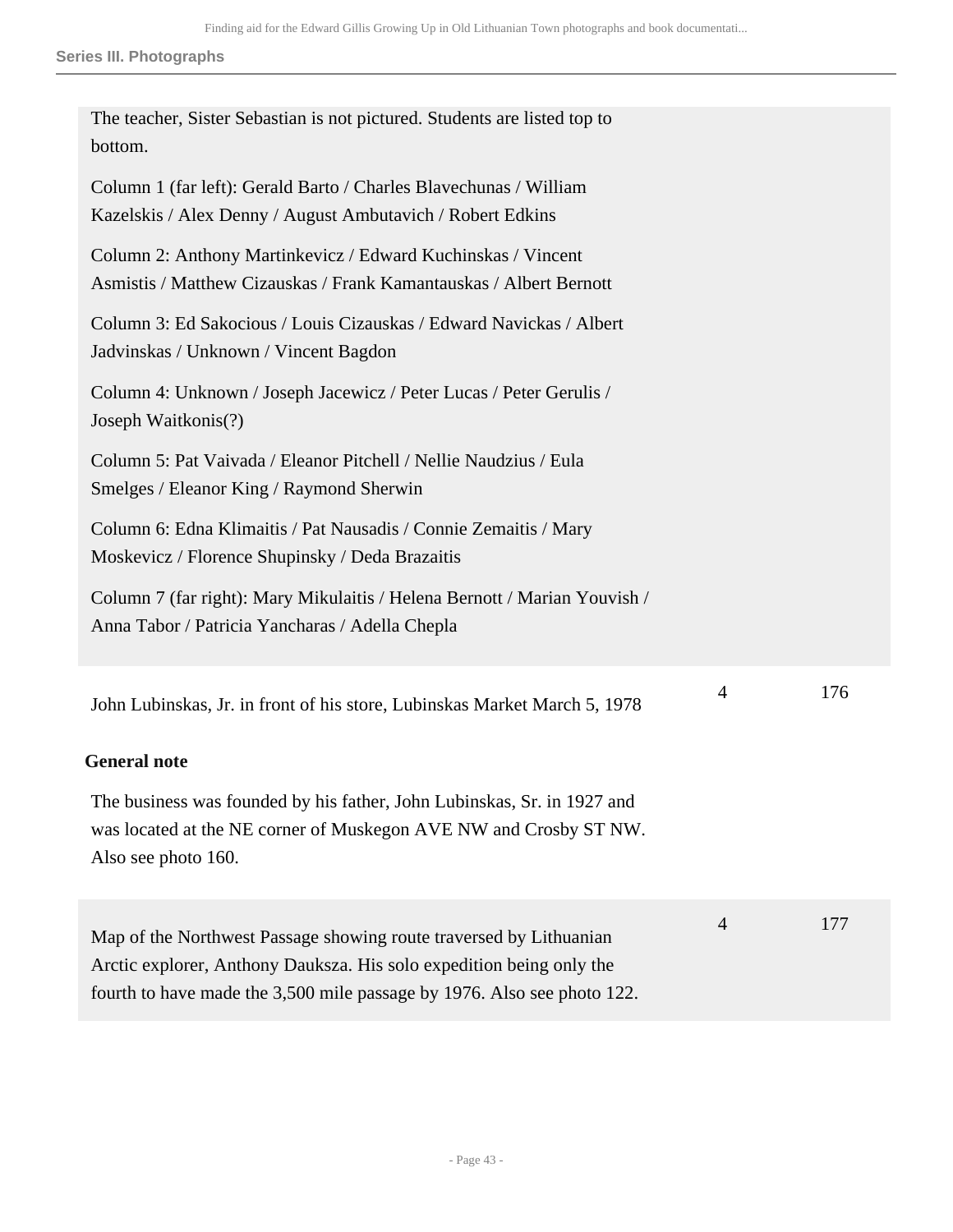| Unknown strikers from a Lithuanian magazine published in 1912 in<br>Chicago IL. Original drawing by Hans Larwin. The picture could be<br>related to the furniture company strikes in Grand Rapids MI the previous<br>year. | 4              | 178 |
|----------------------------------------------------------------------------------------------------------------------------------------------------------------------------------------------------------------------------|----------------|-----|
| Article in Lithuanian accompanying 179.                                                                                                                                                                                    | $\overline{4}$ | 179 |
| Copy of Key to Names in photo 90, where original resides.                                                                                                                                                                  | $\overline{4}$ | 180 |
| A flier urging Grand Rapids MI furniture company workers to join<br>together with the National Furniture Workers Industrial Union, Local No.<br>5 and demand higher wages. 1937                                            | $\overline{4}$ | 181 |
| Purchaser's Receipt from the North German Lloyd Steamship Co. April<br>18, 1912                                                                                                                                            | 4              | 182 |
| <b>General note</b>                                                                                                                                                                                                        |                |     |
| Pranziskus Dovidiatis (Frank Dover) had bought passage for his wife, Ona<br>Dovidiatis and their two children to travel from Tilsit, Lithuanian to join<br>him in Grand Rapids MI.                                         |                |     |
| Dovidaitis family portrait. Left to right are Emily (later surname was<br>Morris), Frank, Jr., Ona and Pranziskus (Frank Dover, Sr.). 1912                                                                                 | 4              | 183 |
| Lithuanian Town wedding 1904                                                                                                                                                                                               | $\overline{4}$ | 184 |
| <b>General note</b>                                                                                                                                                                                                        |                |     |

Seated (L to R): Anthony J. Ambrazas, Best Man; Joseph Andrusis, Groom; Anna Stoliunas, Bride; unknown, Maid of Honor. Standing (L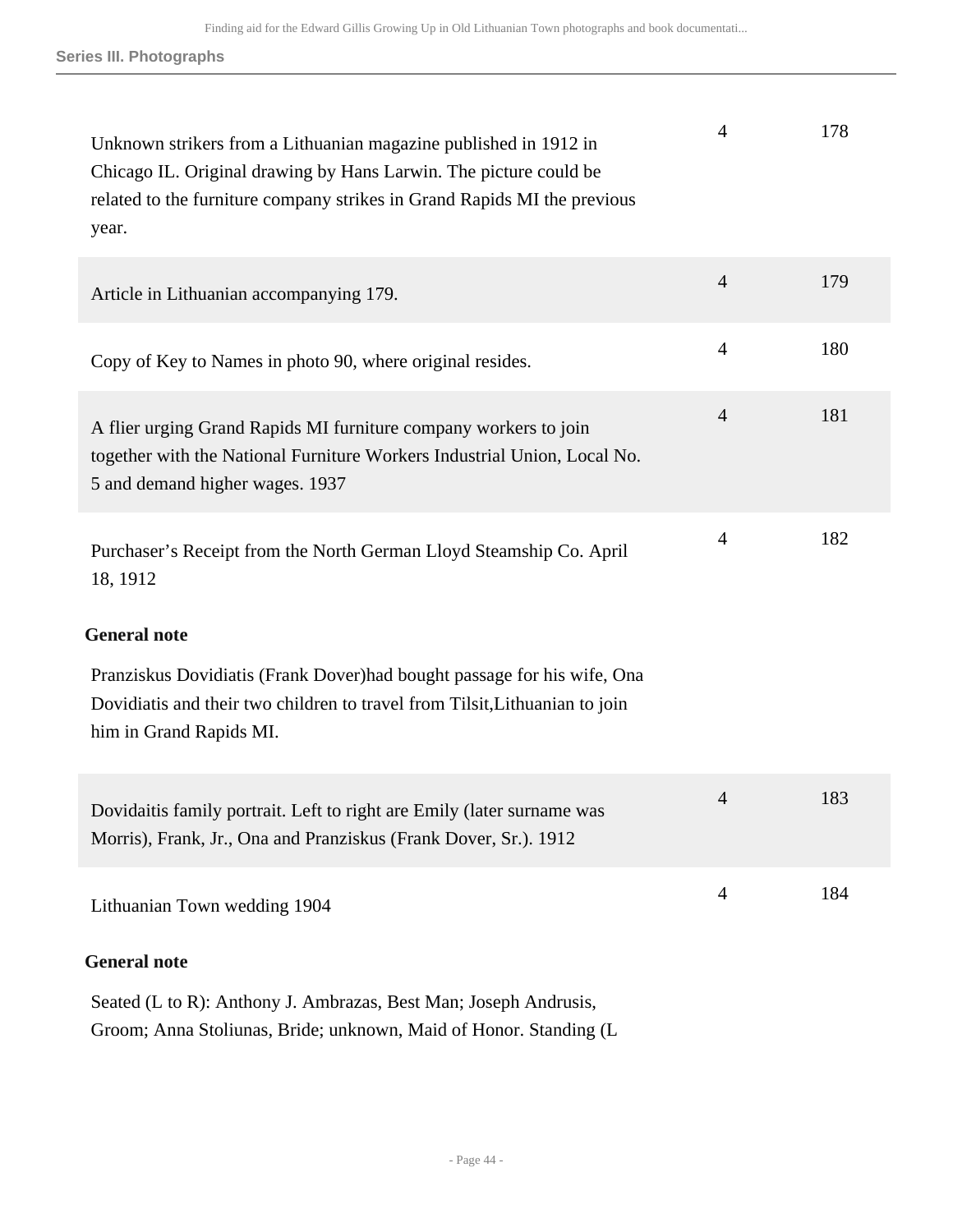## to R): unknown, Usher; Helen A. Grigaitis (Barto), Bridesmaid; Ignase Draugelis, Usher and unknown, Bridesmaid.

| Thomasma Brothers Meat Market (interior view), northwest corner<br>Leonard St NW and Davis Ave NW May 1920                             | $\overline{4}$ | 185 |
|----------------------------------------------------------------------------------------------------------------------------------------|----------------|-----|
| National Brewery Co. at the NW corner of Leonard ST NW and Davis<br>AVE NW. Adolph Goetz was the Brewmaster 1887-1892.                 | 4              | 186 |
| Drawing of the Harrison Wagon Works, Richmond St NW                                                                                    | $\overline{4}$ | 187 |
| Map of Old Lithuanian Town, Grand Rapids MI, with landmarks<br>noted. Circa 1930                                                       | $\overline{4}$ | 188 |
| Map of North Lithuanian Town, Grand Rapids MI, landmarks noted. circa<br>1930                                                          | $\overline{4}$ | 189 |
| Group photo of Grand Rapids MI Chapter 42 of the Lithuanian Alliance of<br>America (L.L.A. or S.L.A. in Lithuanian) 1936               | $\overline{4}$ | 190 |
| <b>General note</b>                                                                                                                    |                |     |
| Persons pictured are: K. Arcikauskas, K. Pasluosta, V. Vitunskiene, K.<br>Graicaitiana E Misiuviana M Barnotiana V Zigas D Kluonis I M |                |     |

Greicaitiene, E. Misiuviene, M. Bernotiene, V. Zigas, P. Kluonis, J.M. Smilgius, J. Vitunskas, J. Vaitkevicius, P. Medelinskas, D. Greicaitis, K. Andriusis, P. Greicaitis, K. Mecionis, J. Savickas, A.J. Bernotas, A. Karsokas. The photo caption is in Lithuanian, so each person's position is not known.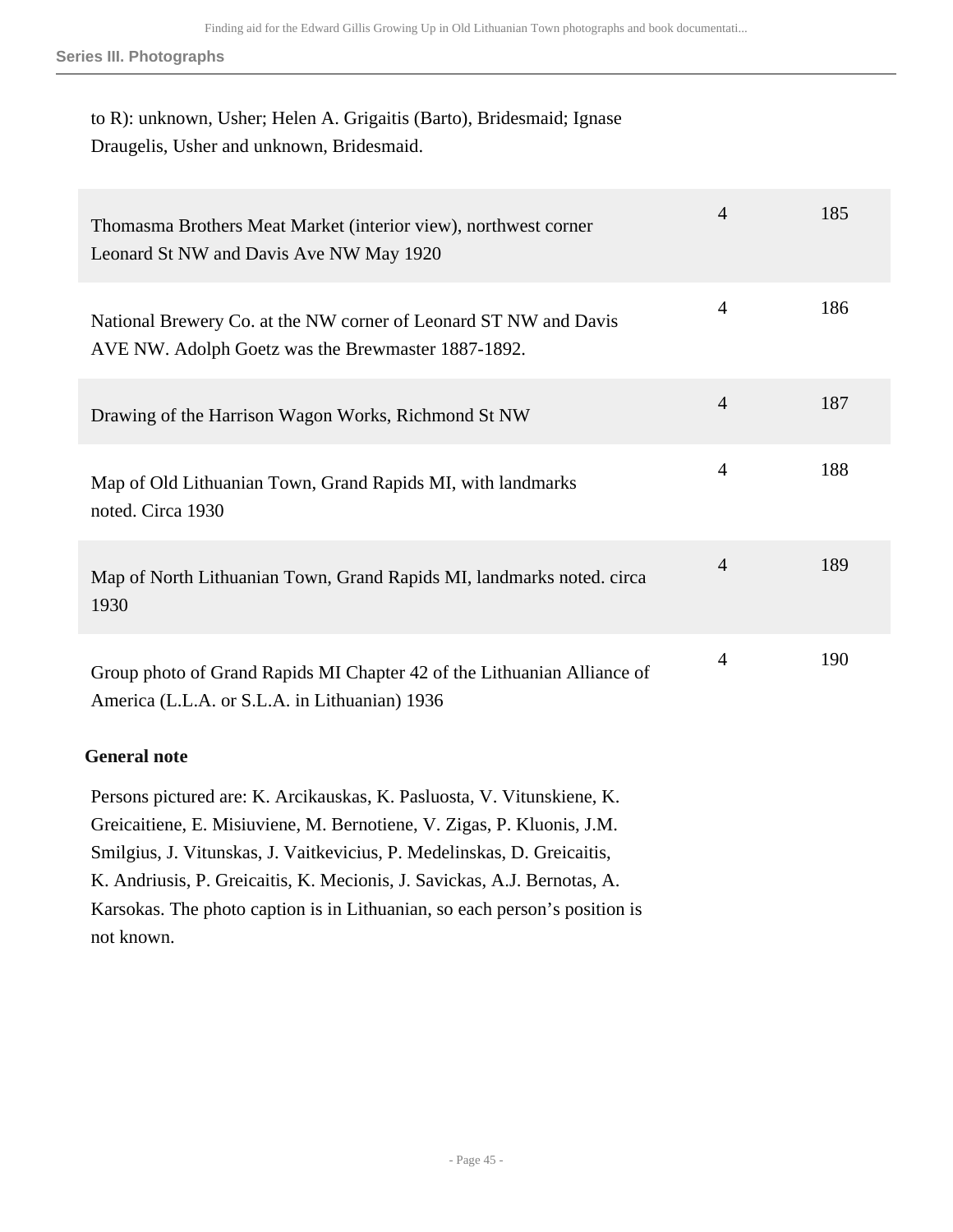| St. George Aid Society building (exterior view) at 1513 Quarry AVE<br>NW circa 1910                                                                                                                                                                                                            | $\overline{4}$ | 191 |
|------------------------------------------------------------------------------------------------------------------------------------------------------------------------------------------------------------------------------------------------------------------------------------------------|----------------|-----|
| First all Lithuanian band in America, organized in October, 1885 at<br>Shenandoah PA.                                                                                                                                                                                                          | $\overline{4}$ | 192 |
| Jack Sharkey (Juozas Zukauskas) World Heavy Weight Boxing Champion<br>of Boston MA. Also pictured are Lithuanian boxers Antanas Kandrotas of<br>Brooklyn NY and Jack Ganson (Juozas Karabinas).                                                                                                | $\overline{4}$ | 193 |
| American-Lithuanian Roman Catholic Womens Alliance group photo at a<br>convention in Grand Rapids MI. The group is posing at the main entrance<br>to SS. Peter & Paul Roman Catholic Church. 1985                                                                                              | $\overline{4}$ | 194 |
| Three Lithuanian Lodge badges (obverse side) L to R: D.L.K. Vitauto<br>Kareivu Dr. Ste, Draugiste Pagelbos – Svz. Petro ir Povilo and Dr-Te Bro<br>Paszelpos Sz. Jurgio. See photo 197.                                                                                                        | $\overline{4}$ | 195 |
| Three Lithuanian Lodge badges (reverse side) L to R: Vytauto Aid<br>Society, SS. Peter & Paul Aid Society and St. George Aid Society. See<br>photo 196.                                                                                                                                        | $\overline{4}$ | 196 |
| Lithuanian Societies badges, tokens and commemoratives.                                                                                                                                                                                                                                        | 4              | 197 |
| <b>General note</b>                                                                                                                                                                                                                                                                            |                |     |
| L to R Queen of Holy Rosary Pray for us founded 1902, St. Agatha<br>Society, American-Lithuanian Roman Catholic Womens Alliance 1914 -<br>1989 75th year and SS. Peter & Paul Catholic School 1932 graduation pin<br>and ribbon. Lower center group (1 to r) SS. Peter & Paul Aid Society 25th |                |     |